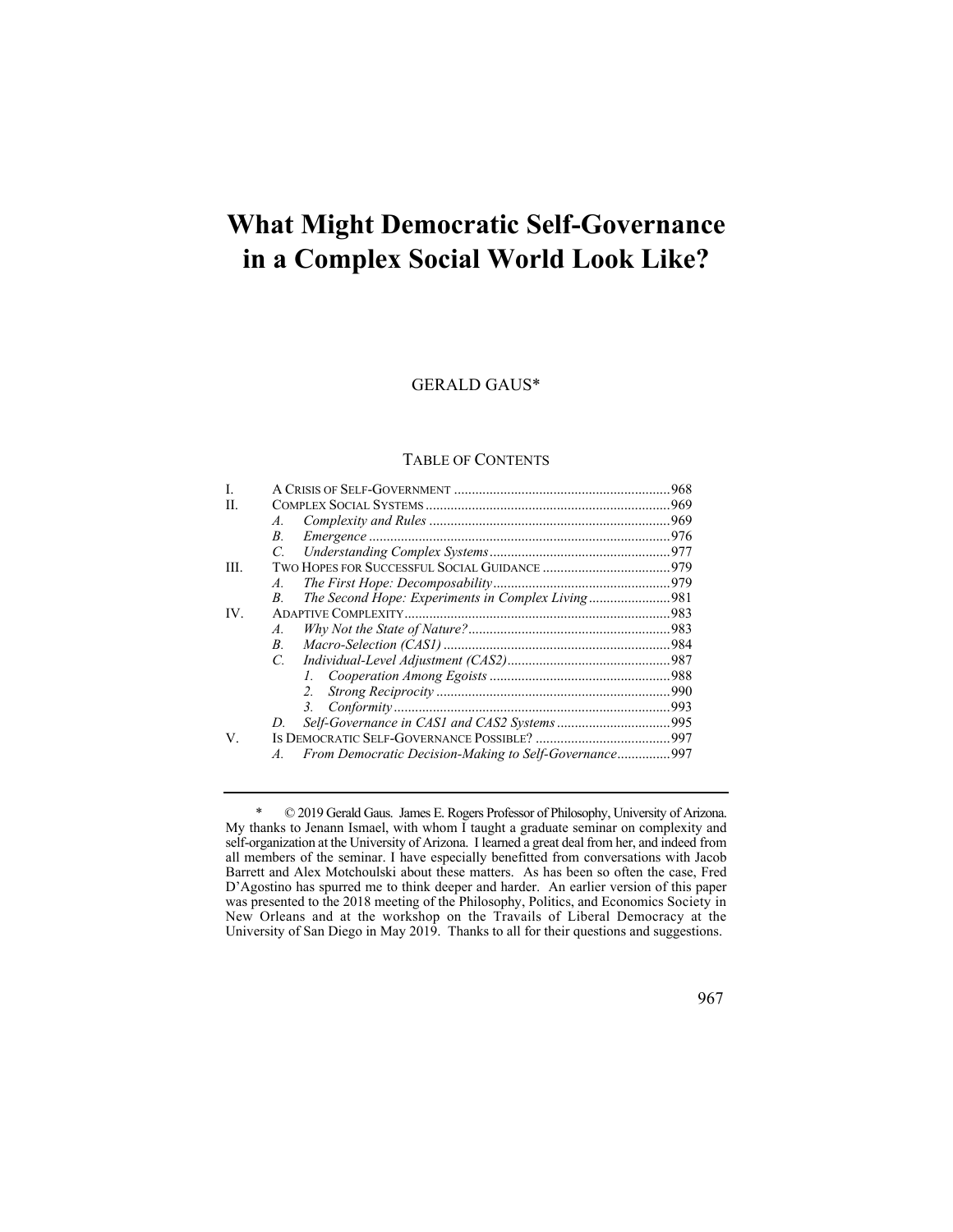| C. Democratic Governance in a Polycentric Order 1002 |
|------------------------------------------------------|
|                                                      |
|                                                      |
| B. Deontic Rules in Complex Adaptive Systems  1008   |
|                                                      |
| CLOSING REMARKS ON DEMOCRATIC SELF-GOVERNMENT 1011   |
|                                                      |
|                                                      |
|                                                      |

# I. A CRISIS OF SELF-GOVERNMENT

 have had enough of experts," a remark that spurred derision among the intelligentsia.<sup>1</sup> But social experts really do have an uninspiring track record.<sup>2</sup> Despite the tremendous resources that have been poured into the economic In supporting Brexit, Michael Gove declared "people in this country and social sciences and the extensive use of their models by policy makers, the level of predictive power required to guide social systems along preferred paths is, I shall argue, increasingly difficult and often impossible. If we understand self-governance as something like the ability of the governor to guide society along a preferred path—be it toward ideal justice, the maximization of welfare, national community, or socialism—we have constructed a social world that is too complex for self-governance of any sort, democratic or not.

 1. Henry Mance, *Britain Has Had Enough of Experts, Says Gove*, FIN. TIMES (June 3, 2016), <https://www.ft.com/content/3be49734-29cb-11e6-83e4-abc22d5d108c>[https:// perma.cc/L5W8-Z4LP]. For an expert reply, see John Llewellyn, *Forecasters Use Their Expertise to Help Us Shape Our Daily Lives*, FIN. TIMES (Dec. 15, 2016), [https://www.](https://www) [ft.com/content/794fd870-be24-11e6-8b45-b8b81dd5d080](https://ft.com/content/794fd870-be24-11e6-8b45-b8b81dd5d080) [\[https://perma.cc/87PY-2NGH](https://perma.cc/87PY-2NGH)].

<sup>2.</sup> *See generally* DAVID M. LEVY & SANDRA J. PEART, ESCAPE FROM DEMOCRACY: THE ROLE OF EXPERTS AND THE PUBLIC IN ECONOMIC POLICY (2017). As Edward Tenner Hunt & Peter McNamara eds., 2007). *See generally* PHILIP E. TETLOCK, EXPERT POLITICAL JUDGMENT: HOW GOOD IS IT? HOW CAN WE KNOW? (2005). The recent turn to empirical economics, while in many ways welcomed, has not been inspiring: according to a recent survey, the credibility of economics research is something between modest and low. John  Ioannidis & Chris Doucouliagos, *What's to Know About the Credibility of Empirical Economics?*, 27 J. ECON. SURVEYS 997, 997–98 (2013). On the disappointing predictive *Conceptual, Not Empirical*, 81 J. POL., at e6, e6–7 (2018). concludes his review of public policy, "What is almost a constant, though, is that the real benefits usually are not the ones we expected, and the real perils are not the ones we feared." EDWARD TENNER, WHY THINGS BITE BACK: TECHNOLOGY AND THE REVENGE OF UNINTENDED 272 (1996); Gerald F. Gaus, *Social Complexity and Evolved Moral Principles*, *in*  LIBERALISM, CONSERVATISM, AND HAYEK'S IDEA OF SPONTANEOUS ORDER 149, 151 (Louis power of models in political science, see James Johnson, *Formal Models in Political Science:* 

<sup>968</sup>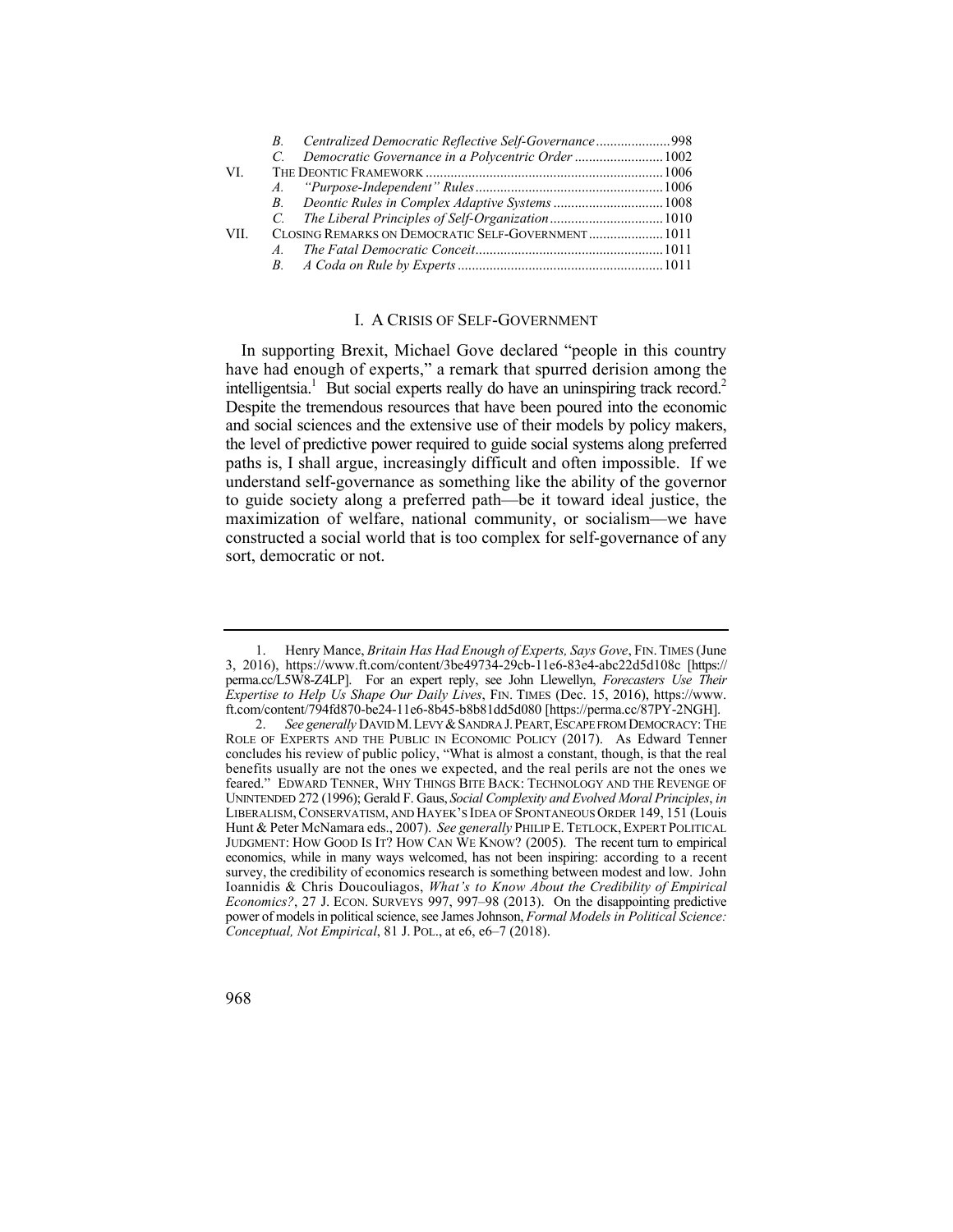our *democratic* system of self-governance.<sup>5</sup> Maybe it is because democracy Most find this almost impossible to believe.<sup>3</sup> Our intuitions and folk causal reasoning lead us to believe that *of course* we can control our social world, and *of course* we can reform it to conform to our ideals and collective aspirations.<sup>4</sup> In the grips of this certainty, in the face of each failed attempt at system self-governance we go back to the drawing board and try again. Sometimes we see some positive effects, and this increases our conviction that we can control our social world after all. But ultimately we are disappointed, and we begin to question whether the problem is perhaps in allows the idiots a say. Surely if the experts were empowered or if voters had to demonstrate expertise, then we could effectively control our social world. I shall disagree. The crisis facing democratic self-government is first and foremost a crisis of self-governance, not of democracy.

 increasingly so—and why explicit overall, directed reform of our social or, more subtly, what form of self-governance seems the most viable? Section VI argues that effective self-governance is not a freestanding exercise of a general will but must be embedded in the deontic principles of a Section II reviews the nature of complex systems and why our contemporary social and economic order qualifies as technically complex—indeed, world is hopeless. But hope is not easily abandoned: Section III critically looks at two continuing sources of hope. Section IV then turns to a critical issue: If not by central direction, how do such complex systems achieve orderliness and functionality? Section V turns to the heart of the matter: is democratic self-governance viable in our increasingly complex systems liberal order.

## II. COMPLEX SOCIAL SYSTEMS

## *A. Complexity and Rules*

Complexity can be analyzed in different ways; what a physicist considers a complex system may be rather different than what an economist has in

<sup>5.</sup> 5. This, of course, is the theme of Hayek's unjustly disparaged book. *See generally*  FRIEDRICH A. HAYEK, THE ROAD TO SERFDOM WITH THE INTELLECTUALS AND SOCIALISM (2001).



<sup>3</sup>*. See* M. MITCHELL WALDROP, COMPLEXITY: THE EMERGING SCIENCE AT THE EDGE OF ORDER AND CHAOS 136–43 (1992).

<sup>4.</sup> For an important and engaging analysis, see generally NASSIM NICHOLAS TALEB, FOOLED BY RANDOMNESS: THE HIDDEN ROLE OF CHANCE IN LIFE AND IN THE MARKETS chs. 4 & 14 (2d ed. 2004).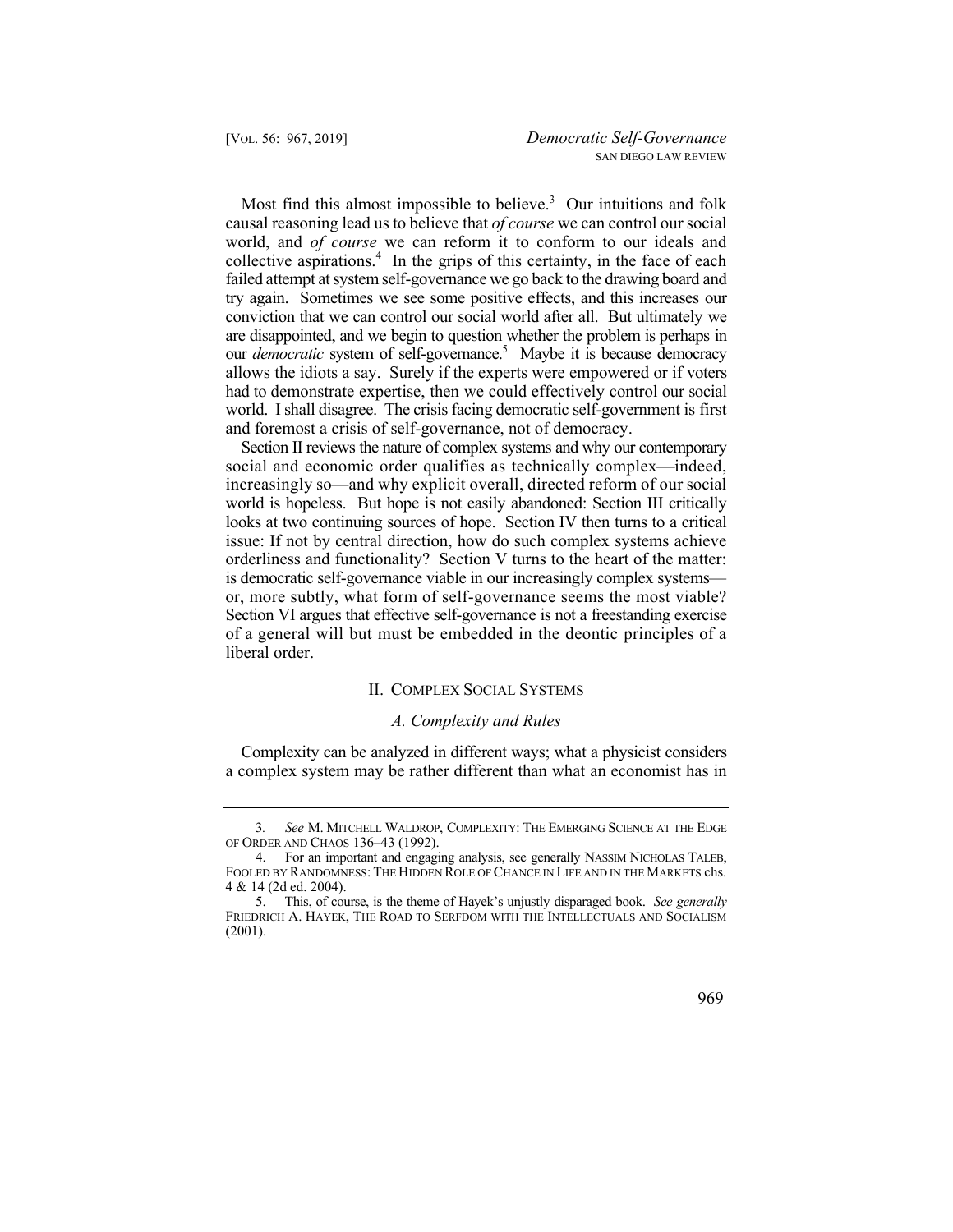Each of these can be understood as specifying rules for individual behavior. Consider a society in which all are interacting under a small set of rules, say simply those that characterize a simple exchange economy. We might preferences.<sup>8</sup> Individuals seek to satisfy their preferences within the rules, mind.<sup>6</sup> In social contexts, a critical element of complexity is that the terms of interaction among agents is set by a network of laws, institutions, and norms.<sup>7</sup> suppose that a group of agents all guided by a small set of rules would produce a highly predictable system, but this is not so. Operating within the rules is a very large number of individuals with highly heterogenous where this requires that they are constantly reacting to the choices of others about how to satisfy their preferences.<sup>9</sup> Such a system will be characterized by multiple levels of feedback loops:<sup>10</sup> Alf's decision becomes an input into Betty's, which is in turn an input into Charlie's, which becomes a new input into Alf's.<sup>11</sup> When this system contains strong positive as well as negative feedbacks, it easily abounds with multiple equilibria, and the system's behavior quickly becomes mathematically incalculable.<sup>12</sup> As Donald Saari concludes:

 10. *See* JOHN H. MILLER, A CRUDE LOOK AT THE WHOLE: THE SCIENCE OF COMPLEX SYSTEMS IN BUSINESS, LIFE, AND SOCIETY 47–68 (2015). Many economic models normalize these differences away, focusing on homogeneous "representative" agents.

11. "Complexity, in other words, asks how individual behaviors might *react to* the pattern they together create, and how that pattern would alter itself as a result." W. BRIAN ARTHUR,*Complexity Economics: A Different Framework for Economic Thought*, *in* COMPLEXITY AND THE ECONOMY 1, 3 (2015).

12. With positive feedback that others are performing some action  $\varphi$  increases one's tendency to also do it; with negative, others'  $\varphi$ -ing decrease one's tendency to  $\varphi$ . In many economic models, it is assumed that the feedbacks are overwhelming negative decreasing marginal utility/gains—thus leading the system into a unique equilibrium. *See* ERIC D. BEINHOCKER, THE ORIGIN OF WEALTH: EVOLUTION, COMPLEXITY, AND THE RADICAL REMAKING OF ECONOMICS 21–34 (2006). Once positive feedback becomes strong, multiple equilibria abound. *See* W. BRIAN ARTHUR, INCREASING RETURNS AND PATH DEPENDENCE IN THE ECONOMY 13, 160 (1994); *see also* JOHN H. HOLLAND, COMPLEXITY: A VERY SHORT INTRODUCTION 9 (2014); JOHN H. MILLER & SCOTT E. PAGE, COMPLEX ADAPTIVE SYSTEMS: AN INTRODUCTION TO COMPUTATIONAL MODELS OF SOCIAL LIFE 83 (Simon A. Levin & Steven H. Strogatz eds., 2007).

<sup>6.</sup> *See generally* Murray Gell-Mann, *What Is Complexity?*, 1 COMPLEXITY 16 (1995). In physics, complexity often focuses simply on the large number of elements; in social science, the interconnectivity of the agents' behaviors is typically the main concern. Eric D. Beinhocker calls this "interactive complexity." Eric D. Beinhocker, *Reflexivity, Complexity, and the Nature of Social Science*, 20 J. ECON. METHODOLOGY 330, 332 (2013).

<sup>7.</sup> *See* Beinhocker, *supra* note 6, at 337.

<sup>8.</sup> *See id.* at 332, 334.

 9. Such systems are thus reflexive. *See infra* Part IV.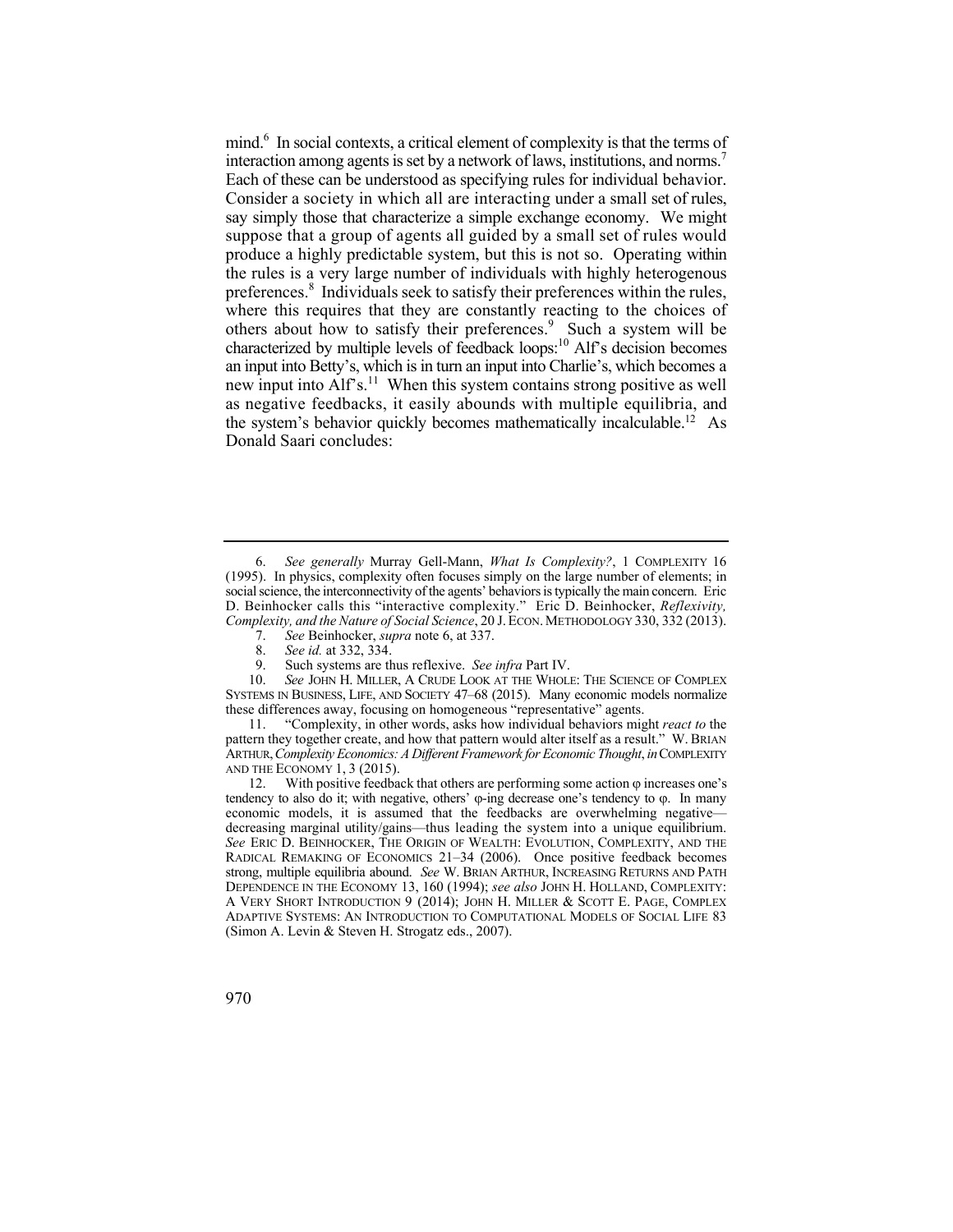or biology. In fact, all kinds of complicated dynamics (e.g., involving topological entropy, strange attractors, and even conditions yet to be found) already arise in [E]ven the simple models from introductory courses in economics can exhibit dynamical behavior far more complex than anything found in classical physics elementary models that only describe how people exchange goods (a pure exchange model).

 common to the social sciences that I suspect it highlights a general problem Instead of being an anomaly, the mathematical source of this complexity is so plaguing these [areas.13](https://areas.13)

The hidden complexity of social science derives from aggregation out of the unlimited variety of preferences: "[P]references that define a sufficiently large dimensional domain that, when aggregated, can generate all imaginable forms of pathological behavior."14

ability to measure—can result in very different *t*+1 system states.<sup>16</sup> Even a greatly [aggravated.](https://aggravated.18)<sup>18</sup> The behavior of such systems is, within broad Because such systems have strong positive return dynamics, their behavior is path dependent: the state of the system at time *t*+1 critically depends on its state at *t*. 15 Without good knowledge of the overall state of the system at *t*, and an accurate model of the dynamics that leads to future states, accurate forecasting about the system's state at  $t+1$  is impossible. Slight differences in the initial conditions of the elements—often beyond our model based on simple linear dynamics can give rise to a wide variety of possible future states;<sup>17</sup> with non-linear dynamics, these problems are

<sup>18.</sup> *See* DAVID COLANDER & ROLAND KUPERS, COMPLEXITY AND THE ART OF PUBLIC POLICY: SOLVING SOCIETY'S PROBLEMS FROM THE BOTTOM UP 117 (2014).



 13. Donald Saari, *Mathematical Complexity of Simple Economics*, 42 NOTICES AMS 222, 222 (1995). Strange attractors are related to chaos theory. *See* PETER SMITH, EXPLAINING CHAOS 143 (1998).

<sup>14.</sup> Saari, *supra* note 13, at 229.

 $15.$  though if a chance event had tilted it toward option two, it could have gone to fixation on that. Arthur gives the example of the familiar analog twelve-hour "clockwise" clock: in the With positive return dynamics, a case of positive feedbacks, once a system takes a step toward favoring option one over option two, it can go to fixation on option one, fifteenth century, there were clocks that went anti-clockwise, including the twenty-fourhour clock in a Florence cathedral. *See* ARTHUR, *supra* note 12, at 5, 33–48, 133–58, 185– 202. The selection of the familiar clock was path dependent: once most people began using the familiar twelve-hour clock, others had increased incentive to also adopt it. *See id.* at 5; MILLER, *supra* note 10, at 132; Beinhocker, *supra* note 6, at 333.

<sup>16.</sup> SMITH, *supra* note 13, at 20.

<sup>17.</sup> Beinhocker, *supra* note 6, at 332–33. It is often the case that measuring these initial conditions with sufficient precision is beyond our ken.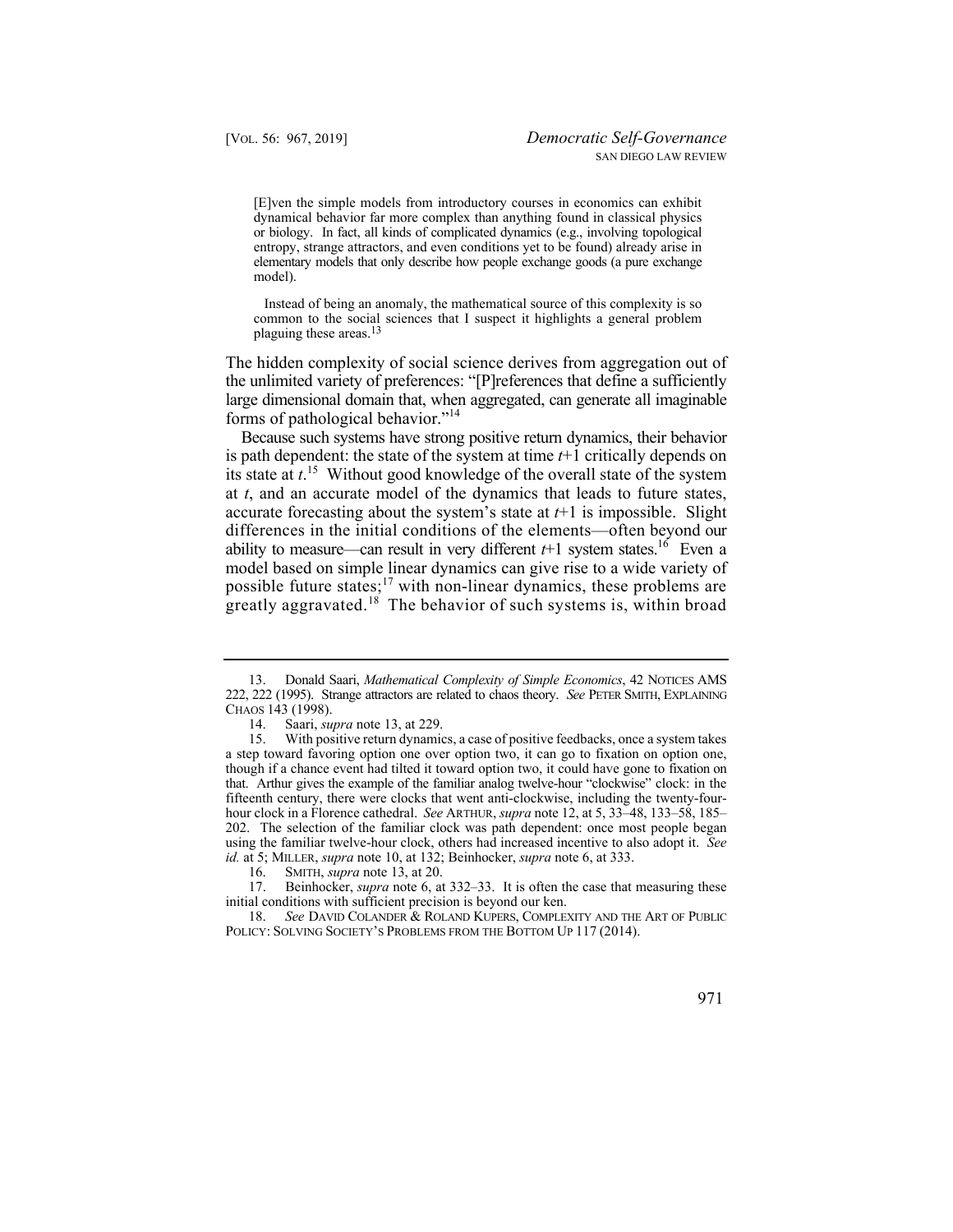parameters, essentially unpredictable.<sup>19</sup> As Hayek stressed, we can know that some sorts of outcomes are not possible, but a very wide range of possible system states, often novel and unexpected, can be generated.<sup>20</sup>

 prohibition of squatter rights in urban areas will have very different effects rules and norms, **R**1 may be radically different than the overall value of an To get a bit closer to reality, now add a large number of other rules moral, legal, and institutional—which further affect agents' behaviors, and whose overall effects are interactive. For example, a rule with strict depending on the presence of other rules and norms about, say, zoning, care for the urban homeless, mental health facilities, family structures, freedom of movement, and so on. And, of course, a host of background conditions are relevant: demographic changes, real estate investment, unemployment, and growth rates.<sup>21</sup> When a system is composed of many rules of this sort, which jointly determine their ultimate social realizations—as always, along with a highly diverse set of individuals preferences, values and personal normative commitments—any attempt to optimize along some metric, welfare, justice, or any other, confronts what is known as a "rugged optimization problem."<sup>22</sup> In these optimization problems, even assuming that we could know with certainty the overall value of each set of institutional arrangements  $(R_i)$ , the overall value of a set of social institutions, such as almost identical set, **R**2. Getting even a slight detail wrong can land a reformer in the dire  $\mathbf{R}_{11}$  rather than the attractive  $\mathbf{R}_{10}$  as in Figure 1:

<sup>19.</sup> *See supra* p. 970.

<sup>20.</sup> *See generally* 15 F.A. HAYEK, *The Pretence of Knowledge*, *in* THE MARKET AND OTHER ORDERS 362 (Bruce Caldwell ed., 2014).

<sup>21.</sup> This is not a philosophical conjecture. In her extensive fieldwork on actual institutions, Elinor Ostrom stressed that institutions are composed of numerous rule configurations; the constituent rules have strong interdependencies, both with each other and with environmental conditions. *See generally* Elinor Ostrom, *An Agenda for the Study of Institutions*, *in* CHOICE, RULES AND COLLECTIVE ACTION 97 (Filippo Sabetti & Paul Dragos Aligica eds., 2014). "A change in any of these variables produces a different action situation and may lead to very different outcomes." *Id.* at 111.

<sup>22.</sup> For accessible discussions, see BEINHOCKER, *supra* note 12, at 202–13; GERALDGAUS, THE TYRANNY OF THE IDEAL: JUSTICE IN A DIVERSE SOCIETY 61-74 (2016).

<sup>972</sup>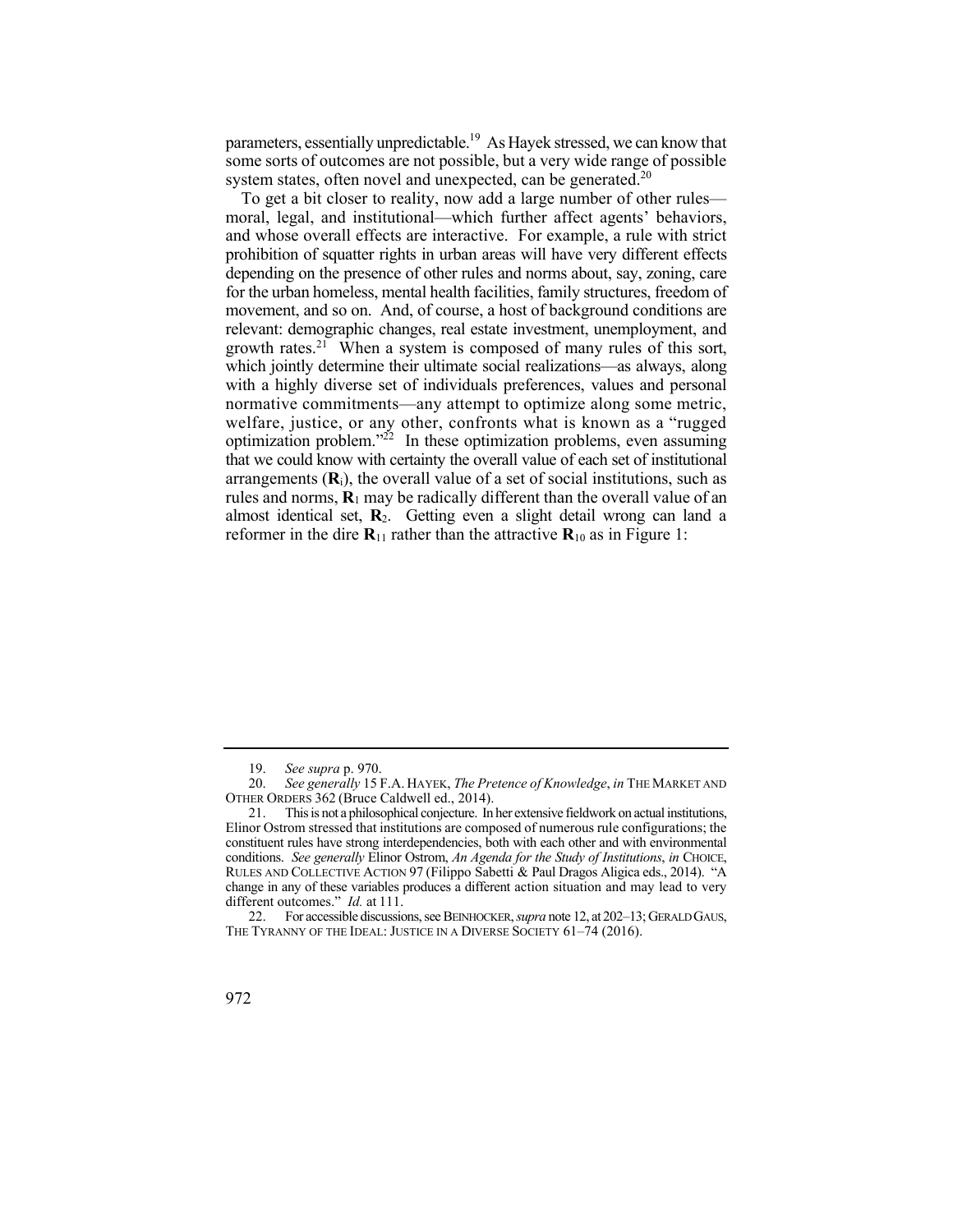



Figure 1 illustrates a set of institutional schemes arrayed in terms of institutional similarity  $(x-axis)^{23}$  and the value of the emergent social state (*y*-axis) in terms of some social goal—overall welfare, justice, or any other. In this case, the laws, institutions, and norms are so tightly interconnected that a change in any rule produces changes in the outputs of every other. This system is chaotic: there is no correlation between the value of one social state and the next.<sup>24</sup> In such chaotic worlds there are no gradients to climb; if a change from scheme nine to ten was, say, welfare enhancing, a move from ten to eleven can make us worse off than we started out. Only if a controller had perfect knowledge of the value of each institutional scheme and perfect ability to bring about precisely the changes that would hit a specific institutional setup, with no variance or "near misses" landing on scheme twenty when we aimed for nineteen—is intelligent control [possible.](https://possible.25)25 In lieu of that, changes are essentially random moves around the possibility space; there is no room for expert control.

It may help to turn from macro- to micro-analysis. A traditional multivariate regression analysis focuses on a many-to-one casual relation, as in Figure 2.

<sup>25.</sup> *See* GAUS, *supra* note 22, at 67–72.



<sup>23.</sup> On such similarity measures, see GAUS, *supra* note 22, at 51–61, 251–59.

<sup>24.</sup> *Cf*. STUART A. KAUFFMAN, THE ORIGINS OF ORDER: SELF-ORGANIZATION AND SELECTION IN EVOLUTION 52–54 (1993) (analyzing "complexity catastrophe").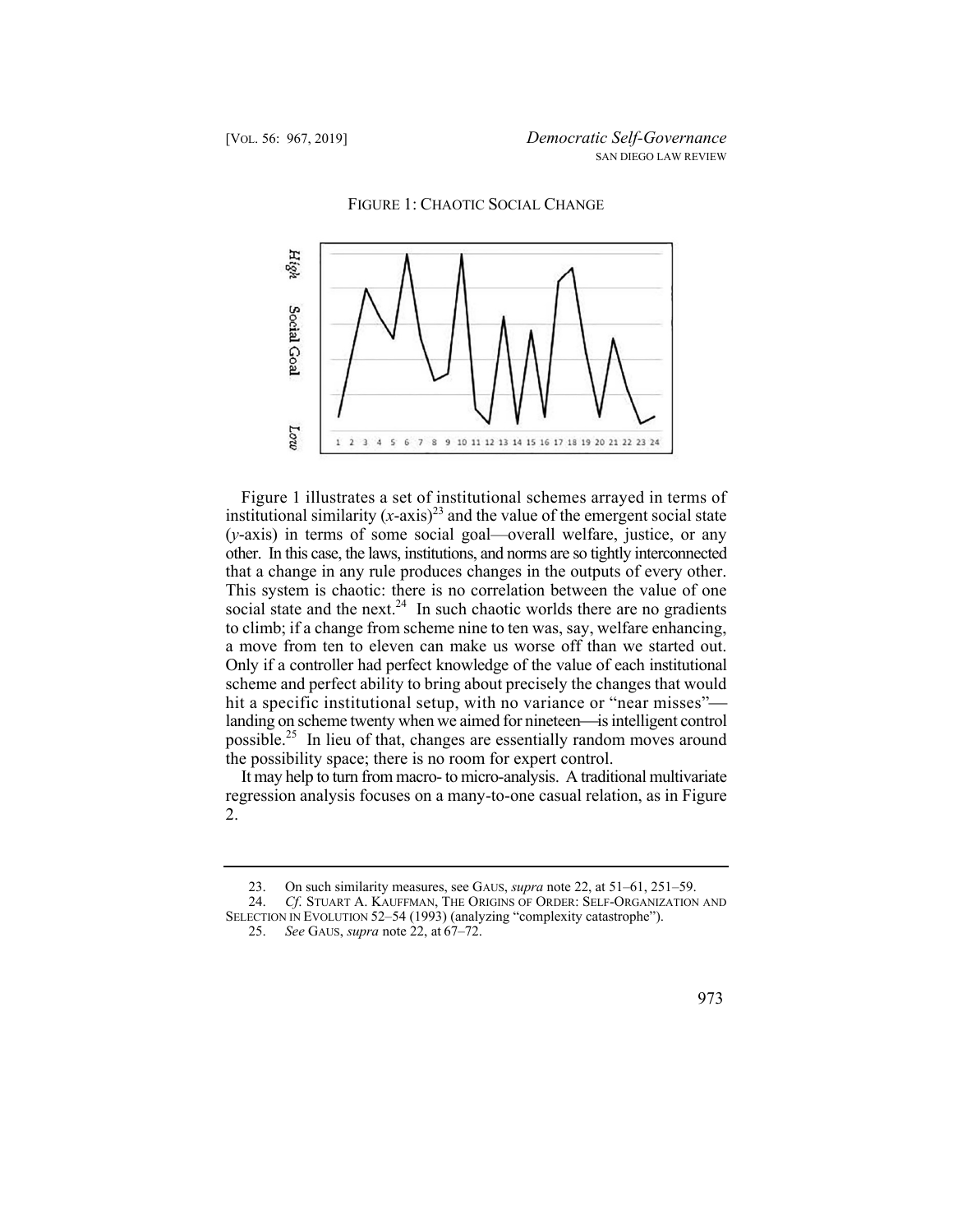

Here, *W* is the dependent variable we seek to manipulate, and variables *V*1 to *V*3 are the variables that determine it. If we are able to manipulate them, control of  $W$  is possible. Even within complex systems, some such relatively simple causal relations may occur. Yet, typically even in relatively simple cases, we should expect feedback and unanticipated variables as in Figure 3.

 FIGURE 3: A MANY-TO-ONE CAUSAL RELATION WITH FEEDBACKS AND UNKNOWN INFLUENCES



 But still, it might be thought, if what we really care about is only manipulating policy interventions aiming to manipulate *W*'s value. If we are single-minded Prediction becomes surprisingly difficult as soon as feedbacks enter in. *W*, so long as there are not too many layers of feedback and we have identified many of the relevant variables, we can have a reasonable chance at successful  $\frac{1}{2}$  in our concern<sup>26</sup>—say, we care only about how minimum wage laws affect employment—something akin to the relations in Figure 3 might well give

<sup>26.</sup> *See infra* Section V.C.

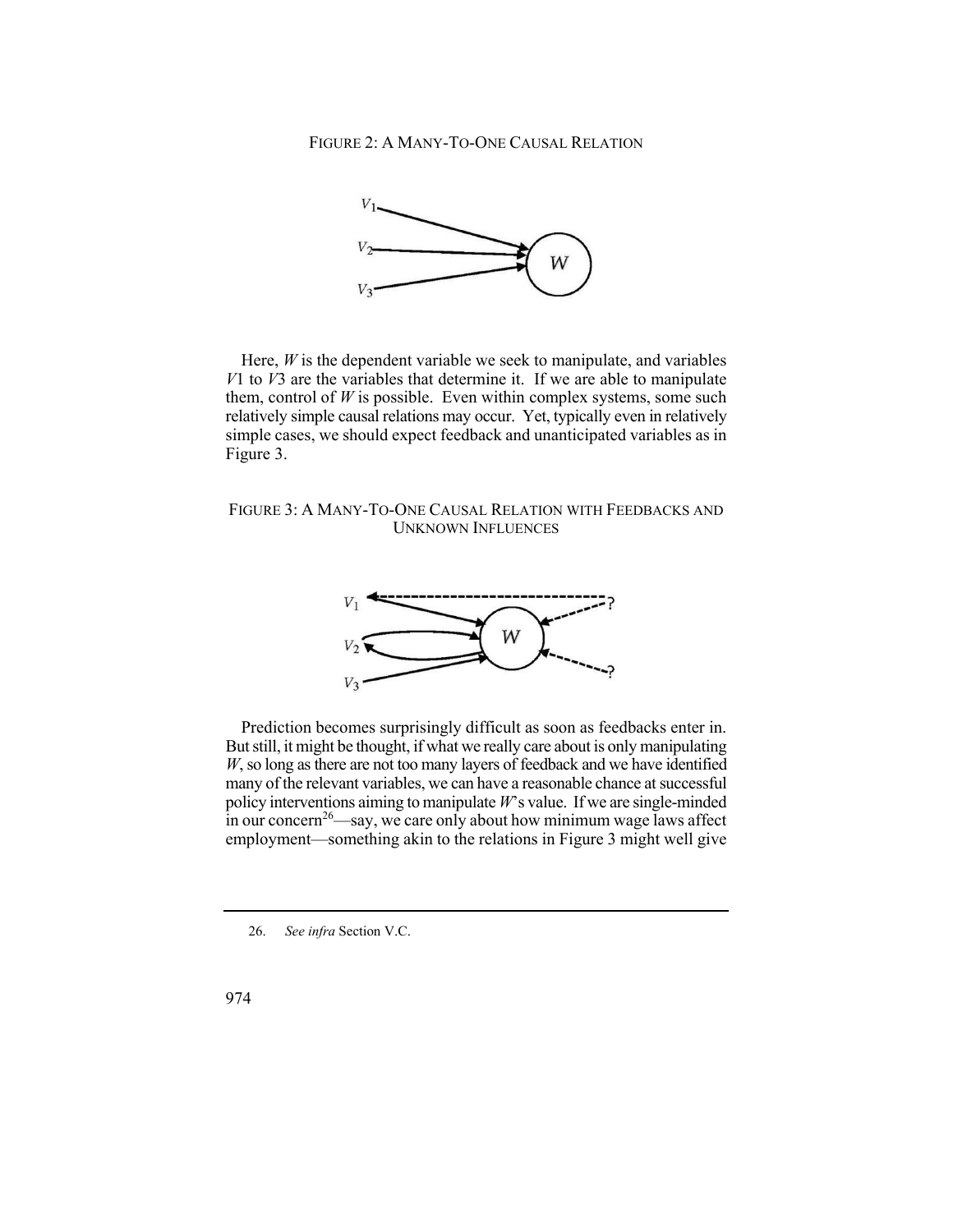us sufficient causal leverage.<sup>27</sup> But unless we are very limited in our concerns, we would like to predict and perhaps control other aspects of the social order as well. However, we are then apt to be confronted with many cases more akin to Figure 4:

FIGURE 4: A MANY-TO-MANY CAUSAL RELATION WITH FEEDBACKS



policy intervention.<sup>28</sup> In turn, this policy intervention produces effects that The problem is now becoming clearer: as we seek to influence a number of variables, *W*, *X*, *Y*, and *Z*, even if we do secure some initial leverage on *W*, we find that it affects, and is affected by, a host of other variables that we are also interested in manipulating. Thus, as Hayek suggested, one intervention produces effects that may or may not give us some of what we aimed for, but which produces unexpected changes that require a further require amelioration.<sup>29</sup> As we proceed, our initial manipulation of *W* is apt to be undone.

<sup>29.</sup> *See id.* at 70.



<sup>27.</sup> This is a typical sort of case that more skeptical readers may have in mind. It is worth noting that, as the current analysis would predict, it is surprisingly uncertain what the employment effects of minimum wage laws are. They tend to be negative, but the magnitude of effects is very difficult to predict, and sometimes employment is not affected at all, or even positively. For a review of a number of studies, see generally Gerald Gaus, *Is the Public Incompetent? Compared to Whom? About What?*, 20 CRITICAL REV. 291 (2008).<br>28. See generally HAYEK, supra note 5, at 45–51.

<sup>28.</sup> *See generally* HAYEK, *supra* note 5, at 45–51.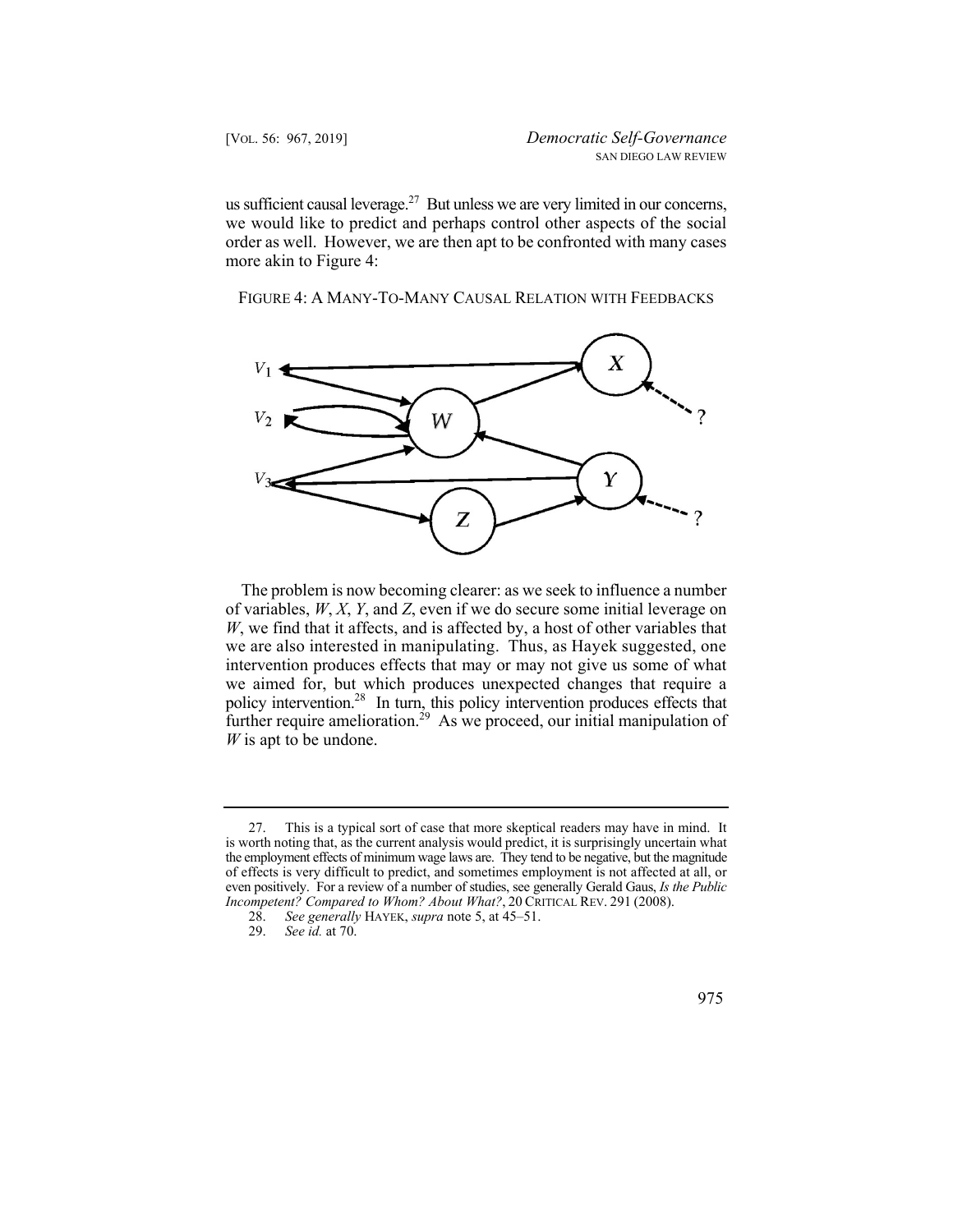## *B. Emergence*

in isolation cannot explain the global patterns of their large-scale interactions.<sup>31</sup> Complex systems give rise to macro emergent properties, which are not reducible to analysis of the constituent micro-elements apart from their interaction in the [system.](https://system.30)<sup>30</sup> This, perhaps, is the core idea of complexity analysis: a reductionist program of seeking to understand the micro-parts There is nothing spooky about such properties. In social systems, emergent properties are best understood as a global behavior or pattern that arises from the self-organized interaction of the constituent agents—a pattern that "is rather alien to its origins."32 Simplistically, but still usefully, we can say that the whole is more than the sum of its [parts.](https://parts.33)<sup>33</sup> One of the features of such global properties is that they can be realized by a variety of underlying rules and agents; different agents and systems of rules can all give rise to a pattern of interaction that we associate, say, with democracy.<sup>34</sup> On the other hand, an identical rule system can give rise to very different global patterns.<sup>35</sup>

31. MILLER, *supra* note 10, at ch. 2.<br>32. *Id.* at 6, 133–35. Miller points t

character than  ${R_1 \dots R_N}$ ; and (3) *O* cannot not be predicted or deduced from the behavior of 30. *See* SUNNY Y. AUYANG, FOUNDATIONS OF COMPLEX-SYSTEM THEORIES: IN ECONOMICS, EVOLUTIONARY BIOLOGY, AND STATISTICAL PHYSICS 173–83 (1998). One accessible formulation was proposed by John Stuart Mill. Supposing a system *S* composed of elements, or rules,  $\{R_1, \ldots, R_N\}$  and an overall resulting order *O*, Mill suggests that *O* is an emergent property if: (1) *O* is not the sum of  $\{R_1, \ldots, R_N\}$ ; (2) *O* is of an entirely different the members of  ${R_1...R_N}$  considered independently—apart from their interactions in *S*. *See generally* 7 JOHN STUART MILL, *A System of Logic Ratiocinative and Inductive: Being a Connected View of the Principles of Evidence and the Methods of Scientific Investigation*, *in*  THE COLLECTED WORKS OF JOHN STUART MILL, 370–73, 438–40 (J.M. Robson ed., Univ. of Toronto Press 2006) (1843).<br>31. MILLER, *supra* note

 32. *Id.* at 6, 133–35. Miller points to Adam Smith's invisible hand as a very early example, but this is debatable. *See id.* at 5, 231. As Smith presents the argument, the claim is that the aggregation of individual value maximization leads to the maximum possible sum of value, which is the "annual revenue of the society." ADAM SMITH, *Of Systems of Political Economy*, *in* AN INQUIRY INTO THE NATURE AND CAUSES OF THE WEALTH OF NATIONS 447, 477 (Edwin Cannan ed., 1976). It is not clear how alien this aggregation claim is from its origins. If, however, one understands this as a primitive general equilibrium theory, then it seems right to see the invisible hand as giving rise to an emergent property. Compare this with Miller's view that Smith's invisible hand posits an almost miraculous process. *See* MILLER, *supra* note 10, at 231; Gerald F. Gaus, *Public and Private Interests in Liberal Political Economy, Old and New*, *in* PUBLIC AND PRIVATE IN SOCIAL LIFE 183, 183, 189–92 (S.I. Benn & G.F. Gaus eds., 1983).<br>33. See HOLLAND, supra note 12, at 54; see a

 33. *See* HOLLAND, *supra* note 12, at 54; *see also* F.A. HAYEK, *Notes on the Evolution of Systems of Rules of Conduct*, *in* STUDIES IN PHILOSOPHY, POLITICS AND ECONOMICS 66, 70 (1967) ("The overall order of actions in a group is . . . more than the totality of regularities observable in the actions of the individuals and cannot be wholly reduced to them.").

<sup>34.</sup> *See* MILLER, *supra* note 10, at 138.

<sup>35.</sup> *See* HAYEK, *supra* note 33, at 68 ("The same set of rules of individual conduct may in some circumstances bring about a certain order of actions, but not do so in different external circumstances.").

<sup>976</sup>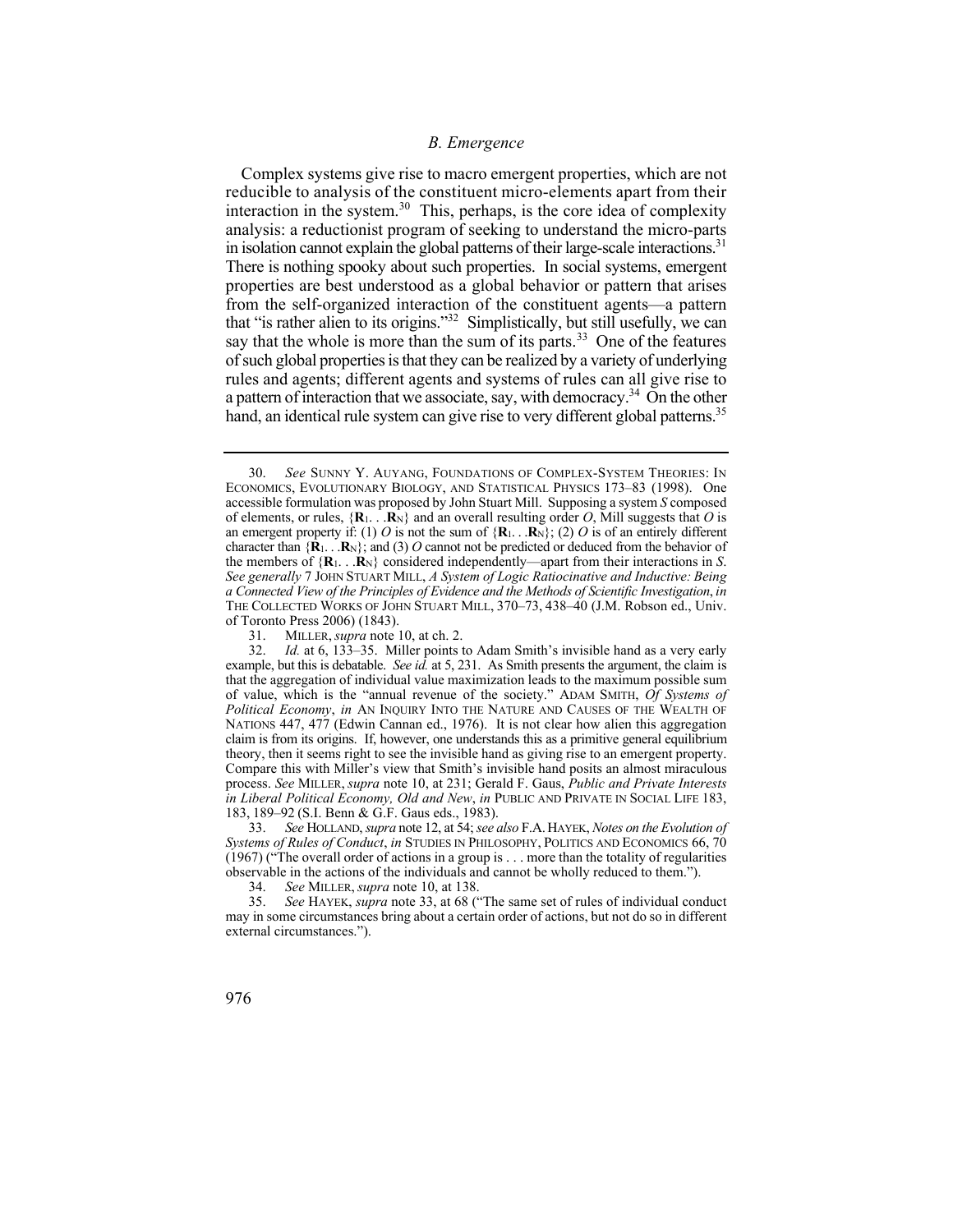Hayek's analysis is especially helpful here. On his view, rule-based, large-scale human interactions produce an "order of actions"—a pattern of cooperation or conflict that emerges from the underlying moral and social rules and the way heterogeneous agents act under them.<sup>36</sup> When we ask whether a society is cooperative or conflictual, just or oppressive, productive or dysfunctional, we are asking about the character of its order of actions, about the global pattern of behavior that emerges from diverse agents operating under its social norms, laws, culture, and so on. The critical point of complexity analysis is that this order of actions is not simply the aggregation of the consequences of many individual laws and rules; rather, it is an ongoing global pattern of social life produced by the interconnected effects of a large set of rules, and the diverse agents acting under them.<sup>37</sup> When we inquire as to what will make our society more cooperative, less conflictual, more just, more tolerant, more conducive to human welfare, more productive, or ecologically sustainable, we are focusing on the global, emergent property of the order of actions.

## *C. Understanding Complex Systems*

There is little doubt that our social systems are complex in these ways they thus produce "perpetual novelty."38 When we intuitively think about the world using our folk concepts of causation and recall past cases as successful incidents of control, many refuse to accept this.<sup>39</sup> Here, as in evolutionary theory and much of physics, commonsense and analytic reasoning part ways.<sup>40</sup> However, as this last thought makes clear, like evolutionary

<sup>36.</sup> *Id.*; *see also* Eric Mack, *Hayek on Justice and the Order of Actions*, *in* THE CAMBRIDGE COMPANION TO HAYEK  $259, 261-62$  (Edward Feser ed.,  $2006$ ).

<sup>37.</sup> *See* HAYEK, *supra* note 33, at 70–71.

<sup>38.</sup> HOLLAND, *supra* note 12, at 10.

<sup>39.</sup> *See* NASSIM NICHOLAS TALEB, THE BLACK SWAN: THE IMPACT OF THE HIGHLY IMPROBABLE 70–73 (2007).

<sup>40.</sup> It was recently remarked to me that social scientific reasoning is essentially a confirmation of commonsense. When successful, it is usually just the opposite: it shows that intelligent common sense misunderstands the social world. That is why Adam Smith's invisible hand in some ways invented social science: the common sense conviction that orderly social outcomes must be produced by a directing intelligence, which was Mercantilist common sense, is fundamentally erroneous. On Mercantilism, see generally THOMAS MUN, ENGLAND'S TREASURE BY FORRAIGN TRADE. OR THE BALLANCE OF OUR FORRAIGN TRADE IS THE RULE OF OUR TREASURE (Kelley 1965) (1664). Adam Smith's invisible hand claim occurs in his critique of the Mercantilist view. *See* SMITH, *supra* note 32, at 477. And, of course, Darwin provides a similar rebuke to common sense. *See generally* CHARLES DARWIN, ON THE ORIGIN OF SPECIES: A FACSIMILE OF THE FIRST EDITION (Harvard Univ. Press 2001) (1859).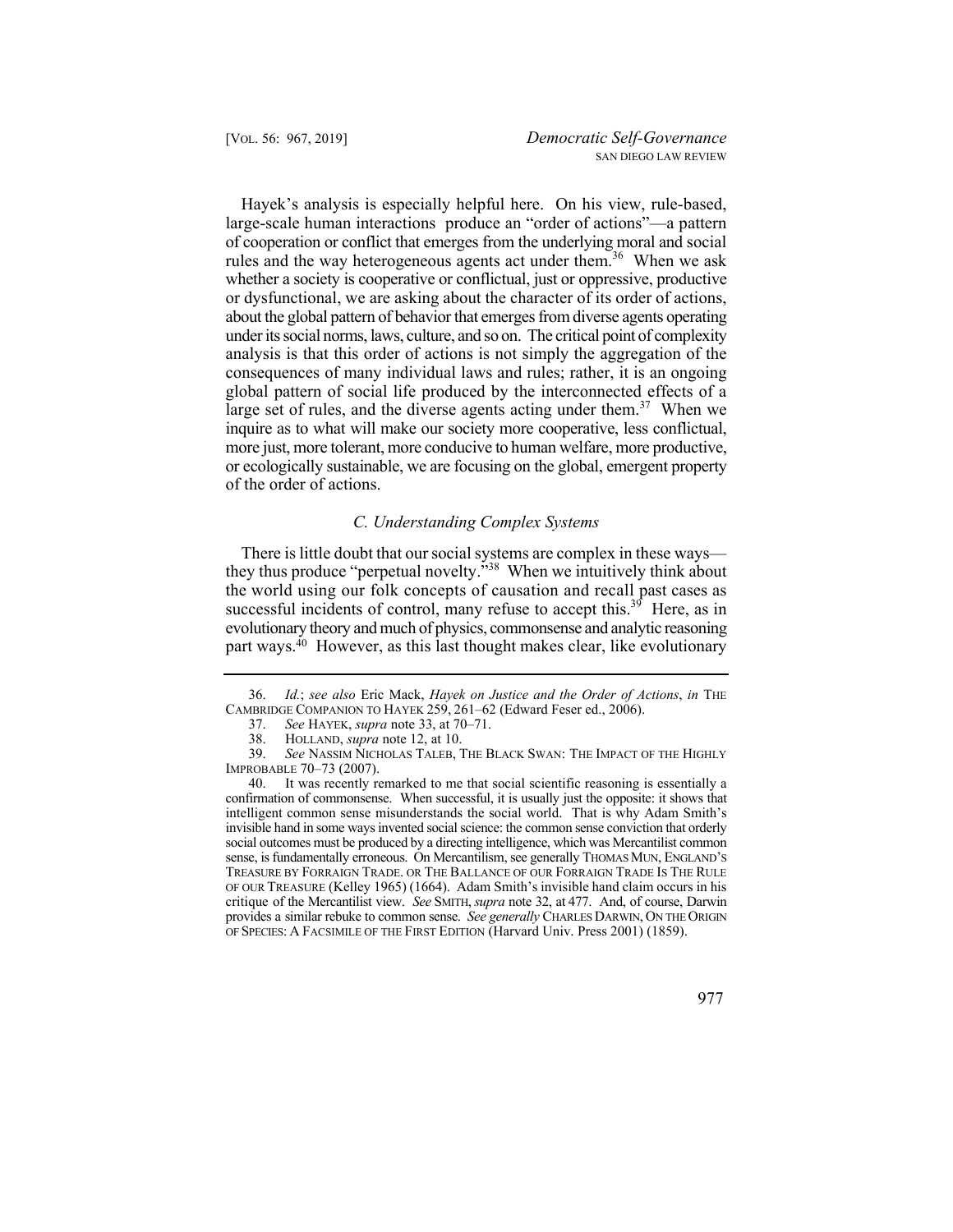but seeks to model and understand the workings of complex systems. that the system will end up in different parts of the possible system space. $41$ theory, complexity analysis does not advocate a generalized skepticism, Important agent-based complexity models, for example, abstracting from many of the details of a specific system, generate probability distributions Models may also help identify tipping or "lever points," system states in which a small change can produce large predictable [changes.](https://changes.42)<sup>42</sup> At least in some biological systems, we can model what is required to reverse engineer an emergent property.<sup>43</sup>

is constantly stressed by [Hayek.](https://Hayek.44)<sup>44</sup> Our question concerns the type of in flux, it seems well-nigh impossible to identify the parameters for an of our current social order. And, of course, we must always remember that in That we can develop a science of complex systems, such as economics, predictions such a science might yield about the future of our current society. In order to accurately predict the range of possible outcomes, the modeler needs to define the possible state space of society—the set of possible outcomes—the rules of interactions, and the value functions of the individuals modeled—the bases of choices.<sup>45</sup> Even allowing that these models will become considerably more sophisticated in the future, because these variables are maddeningly difficult to measure and, indeed, are always accurate model of the probability distributions of overall social outcomes complex systems, getting the parameters a little wrong can often lead to very different predicted outcomes, as indicated in Figure 1. Hayek's view remains essentially sound: a science of social complexity can predict, for social state *S*, "a pattern of a certain class"—say, marked disequilibrium or high conflict—not a "prediction of the appearance of a particular instance of this class."<sup>46</sup>

<sup>46.</sup> F.A. HAYEK, *The Theory of Complex Phenomena*, *in* STUDIES IN PHILOSOPHY, POLITICS AND ECONOMICS, *supra* note 33, at 22, 24.



<sup>41.</sup> *See* MILLER, *supra* note 10, at 217–18.

<sup>42.</sup> HOLLAND, *supra* note 12, at 25; *see* MILLER, *supra* note 10, at 197–99 (exploring the criticality of physical and social systems).

<sup>43.</sup> *See* Sara Green, *Can Biological Complexity Be Reverse Engineered?*, 53 STUD. HIST. & PHIL. BIOLOGICAL & BIOMEDICAL SCI. 73, 77, 80 (2015).

<sup>44.</sup> In his Nobel laureate address, Hayek discusses the economist's pretense to specific types of knowledge, not that there cannot exist scientific economic knowledge. *See generally* 15 HAYEK, *supra* note 20; Robert Axtell et al., *Challenges of Integrating Complexity and Evolution Into Economics*, *in* COMPLEXITY AND EVOLUTION: TOWARD A NEW SYNTHESIS FOR ECONOMICS 65 (David S. Wilson & Alan Kirman eds., 2016) (providing a more recent analysis of economics as a complex science).

<sup>45.</sup> *See* MILLER, *supra* note 10, at 217–19.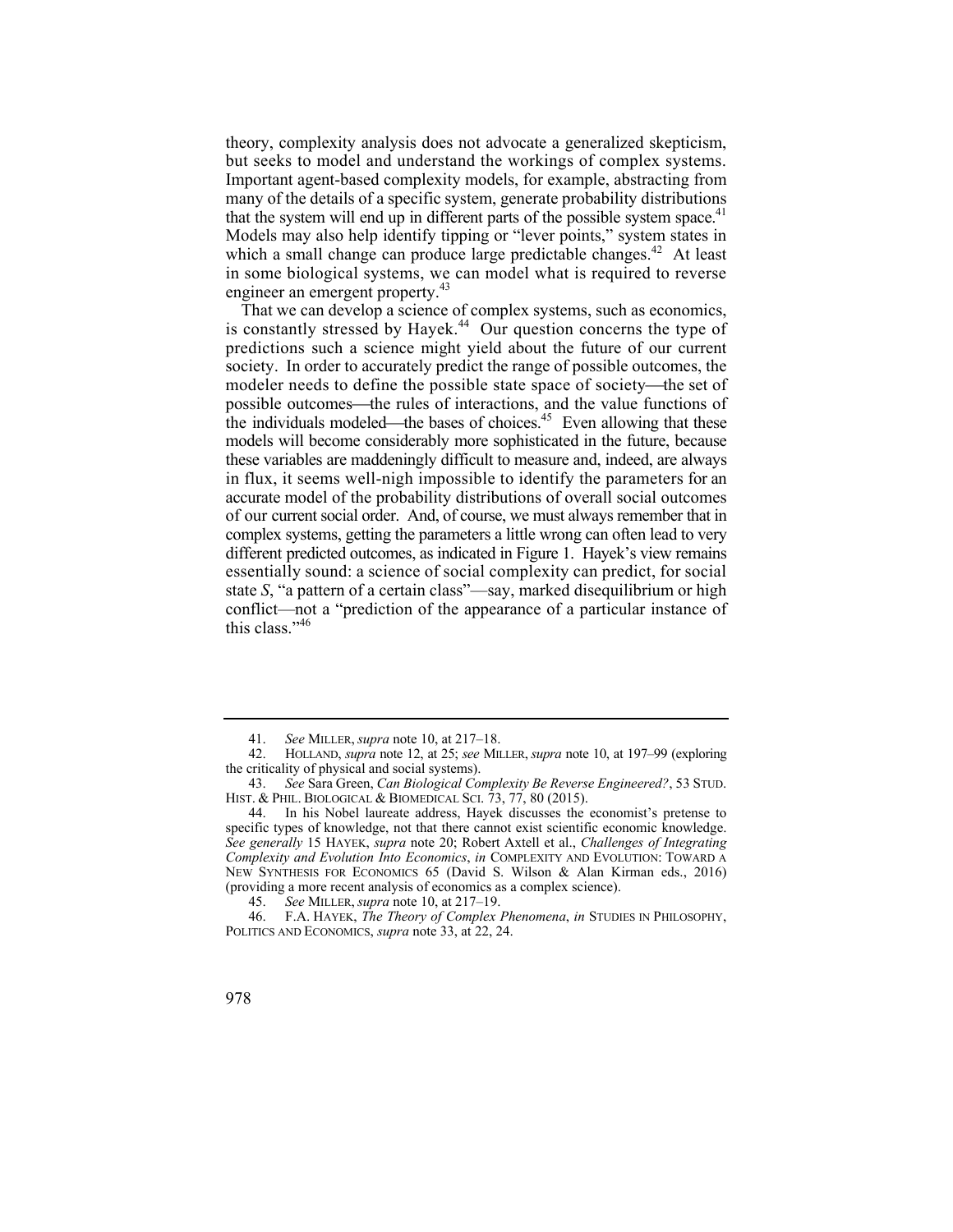## III. TWO HOPES FOR SUCCESSFUL SOCIAL GUIDANCE

 Given that our social system is highly complex in these ways and that under what conditions might we nevertheless hope to successfully guide prediction and guidance of such systems seems a most dubious enterprise, the emergent order of actions along a preferred path?

# *A. The First Hope: Decomposability*

The most viable route is to reduce the complexity of the system, and the most plausible hypothesis about how this can occur maintains that complex systems are often decomposable.<sup>47</sup> Suppose we have a set of rules, institutions, and norms  ${R_1$ . . . ${R_{25}}$  with subsets  ${R_1}$ . . . ${R_{10}}$ ,  ${R_{11}}$ . . . ${R_{15}}$ ,  ${R_{16}}$ . . . ${R_{25}}$ , where the rules within each subset are highly interconnected,<sup>48</sup> but the connections between the subsets are modest. At a limit, each subset could be a module that could connect with the others such that regardless of the changes that occurred within it, it could be "plugged into" the others without inducing any change in them.<sup>49</sup> In this case, we could optimize within each subset and then assemble the results, maintaining the optimization within each set. Herbert Simon has powerfully argued that evolving complex systems must be decomposable in this way.<sup>50</sup> If a change in one element produced changes in all the others, a species could not climb an evolutionary gradient and become increasingly fit.<sup>51</sup> If every change in the organism's ability to run faster affected all its other traits, the organism would be in a state of constant instability. Decomposability, then, makes the system less complex, less tightly interconnected.

 Some have taken the necessity of decomposability for evolution to show that, after all, intelligent attempts to guide complex systems along

<sup>51.</sup> *See id.* at 193, 204–05; *see also* ALLEN BUCHANAN & RUSSEL POWELL, THE EVOLUTION OF MORAL PROGRESS: A BIOCULTURAL THEORY 264 (2018).



<sup>47.</sup> On the idea of decomposable complex systems, see Fred D'Agostino, *From the Organization to the Division of Cognitive Labor*, 8 POL., PHIL. & ECON. 101, 115–16 (2009). Much of what is covered in Section III.A follows D'Agostino's excellent analysis.

<sup>48.</sup> *See supra* Section II.A.

<sup>49.</sup> *See* D'Agostino, *supra* note 47, at 116. In this respect, recall Rawls's claim that a public conception of justice is a module that fits into multiple comprehensive conceptions. *See* JOHN RAWLS, POLITICAL LIBERALISM 12 (expanded ed. 2005). Interestingly, Rawls is claiming that people's normative systems are decomposable. It is not clear why they should be.

 50. *See* HERBERT A. SIMON, THE SCIENCES OF THE ARTIFICIAL 197–204 (3d ed. 1996).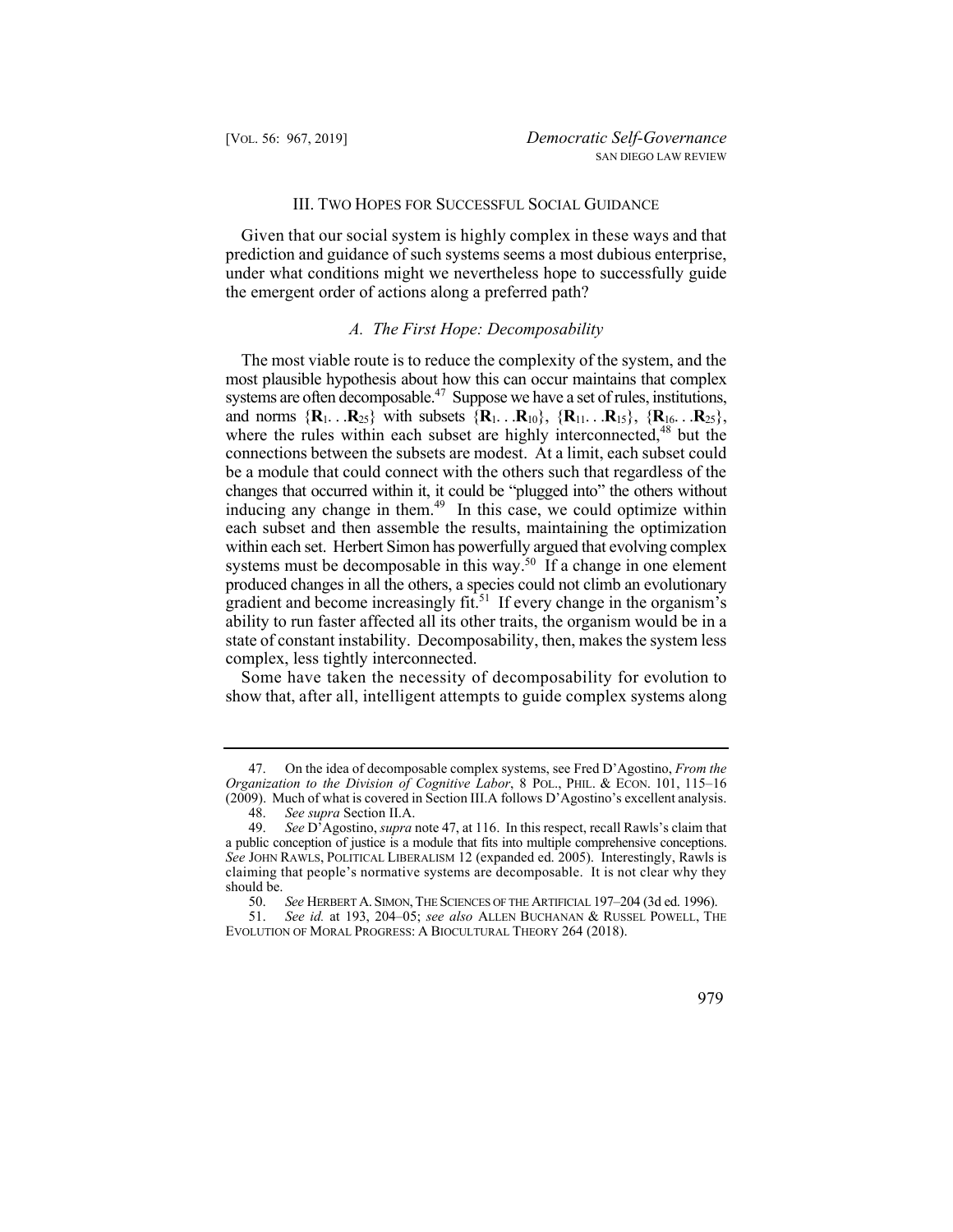at a time, real guidance can be achieved. $53$  Now certainly we will sometimes desired paths are [feasible.](https://feasible.52) 52 We can manipulate one part of the system without altering the rest, so if we focus on one decomposable subsystem find relatively independent subsystems and, when we do, the probability of success of our intervention will be enhanced. Nevertheless, for at least two reasons we must not infer that we possess the ability to direct social change from the necessity of decomposability in evolved systems.

Natural selection can often cope with such "high dimensional" selection.<sup>54</sup> "experimentation," this problem is almost always intractable.<sup>56</sup> Ethically, we First, each subset might itself be highly complex. In this case, although a change in  ${R_1 \dots R_{10}}$  may have minor impact on the rest of the system, a change in any rule within the subset produces changes in the output of many of the subset's other rules, again producing highly complex outcomes. If a species has a large number of offspring, a wide range of possible genetic combinations, in our case,  $\{R_1, \ldots, R_{10}\}$  variations, can compete and the most adaptive complex combinations can be [selected.](https://selected.55)<sup>55</sup> As a result, we can understand how biological evolution can function with decomposability conjoined with highly complex subsystems. However, in social cannot simply randomly experiment with types of social arrangements to see which work and which die out; practically, insofar as these are largescale arrangements, there simply is not a sufficient number of variants to cope with the problem of such high complexity partitions. We can only try out a modest number of the possibilities to determine which are adaptive. Only if the subsystems themselves are relatively noncomplex does it seem that decomposability can be of much help here.

 Second, there is good reason to think that as human constructed functional systems evolve, they become more complex and less decomposable.<sup>57</sup> Consider Brian Arthur's study of the evolution of the jet [engine.](https://engine.58)<sup>58</sup> The original jet engine had one moving part; current engines have more than

<sup>52.</sup> *See* BUCHANAN & POWELL, *supra* note 51, at 264–65.

<sup>53.</sup> *See id.* at 265.

<sup>54.</sup> Natural selection is high dimensional because the trait being selected is an emergent property of many interacting genes. *See* Sergey Gavrilets, *High-Dimensional Fitness Landscapes and Speciation*, *in* EVOLUTION—THE EXTENDED SYNTHESIS 45, 68 (Massimo Pigliucci & Gerd B. Müller eds., 2010). Few traits are controlled by a single gene. *See id.* at 68–70.

<sup>55.</sup> *See id.* at 49.

<sup>56.</sup> *See supra* Section II.B; *infra* Section V.B.

 <sup>57.</sup> *See* W. BRIAN ARTHUR, *On the Evolution of Complexity*, *in* COMPLEXITY AND THE ECONOMY, *supra* note 11, at 144, 144–58 (discussing three different mechanisms by which complexity increases with evolution); KEVIN N. LALAND, DARWIN'S UNFINISHED SYMPHONY: HOW CULTURE MADE THE HUMAN MIND 10–11 (2017) (noting how the pace of technological complexity has increased over time).

<sup>58.</sup> *See* ARTHUR, *supra* note 57, at 149–50.

<sup>980</sup>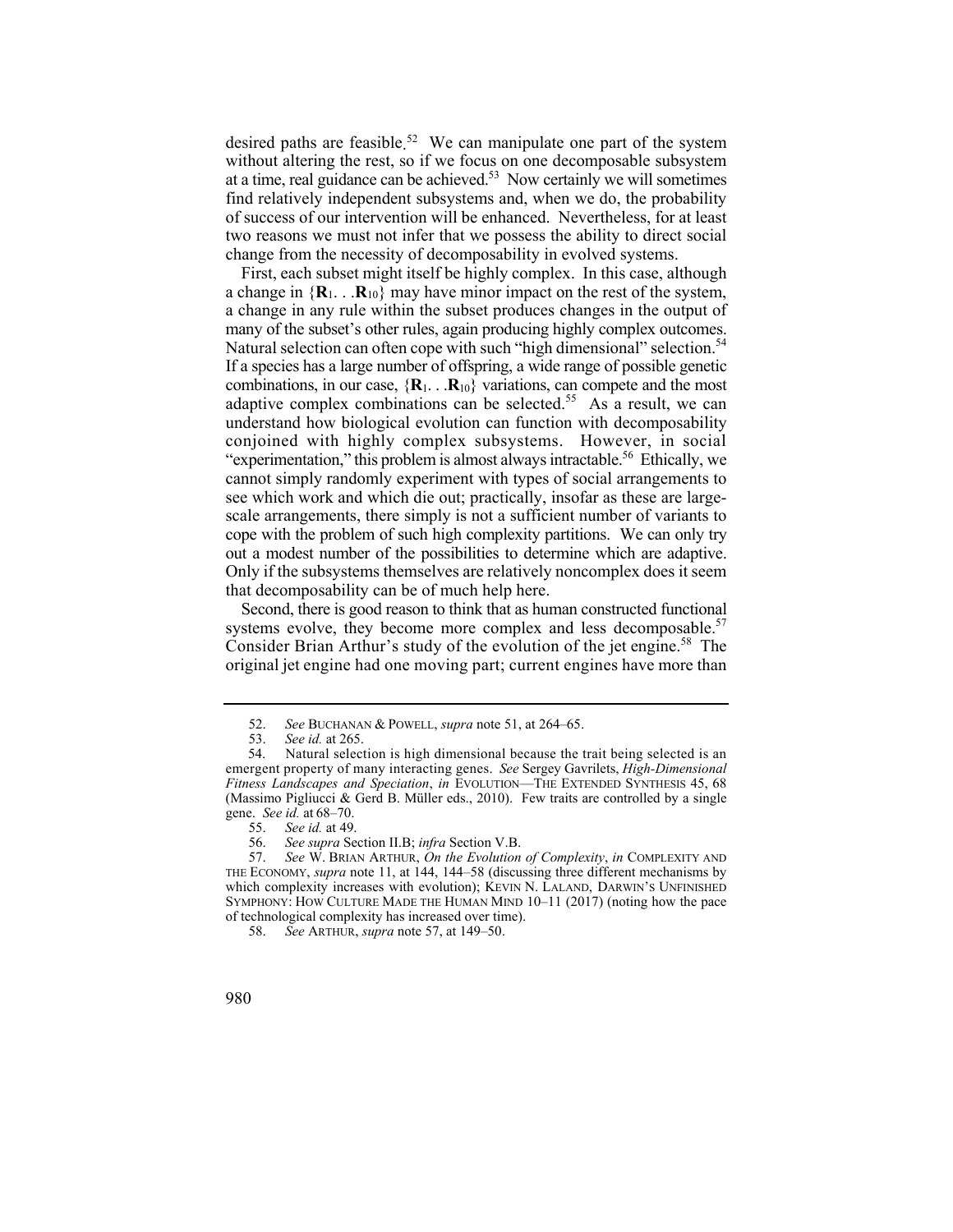$22,000$  moving parts.<sup>59</sup> What started as a remarkably simple system is now is astoundingly simple; experts, though perhaps now only in highly trained rendered our institutions more complex and more intimately tied to the a highly complex one. Moreover, jet engine technology is now intimately linked to a number of other systems, for example, those producing alloys, computer systems, and the Federal Aviation Administration.<sup>60</sup> Jet engine technology has thus become more complex and less decomposable. Because of this, as Schumpeter stressed, advanced economies are subject to the "gales" of creative destruction: entire areas of the economy may ultimately be wiped out when there is a major technological change, say, from horse drawn carriages to [automobiles.](https://automobiles.61) $61$  In many ways, technology is a better model of the evolution of institutional complexity than natural selection: simple technologies are assembled and combined to solve problems, modified with an eye to increasing functionality and solving new problems, producing ever greater complexity. Of course, compared to human society, a jet engine teams, continue to know how it works. But like technology, we have constantly rest of our social system. As Miller observes, for example, "[w]e have unknowingly created a complex adaptive financial system that we do not understand and cannot control. At each stage of its creation, we have accrued additional complexity in the name of added benefits."<sup>62</sup>

# *B. The Second Hope: Experiments in Complex Living*

From Mill, Dewey, and Popper, to important and innovative contemporary political philosophers, great hope has been placed on discovering better societies through social experimentation. $63$  Often this is simply a name

63. *See generally* JOHN DEWEY, THE PUBLIC AND ITS PROBLEMS ch. 6 (1954); 18 JOHN STUART MILL, *On Liberty*, *in* THE COLLECTED WORKS OF JOHN STUART MILL, *supra* note 30, at 213, 260–61 (J.M. Robson ed., 1977) (reasoning that individual liberty allows for "experiments in living" and, therefore, interference with that liberty is only justified when another is damaged); RYAN MULDOON, SOCIAL CONTRACT THEORY FOR A DIVERSE WORLD: BEYOND TOLERANCE ch. 2 (2016) (extending Mill's "experiments in living" by looking to culture exchange to promote social experimentation); JULIAN F. MÜLLER,

<sup>59.</sup> *Id.* 

<sup>60.</sup> *See id.* at 149.

<sup>61.</sup> *See* W. BRIAN ARTHUR, *The Economy Evolving as Its Technologies Evolve*, *in*  COMPLEXITY AND THE ECONOMY, *supra* note 11, at 134, 141; JOSEPH A. SCHUMPETER, CAPITALISM, SOCIALISM, AND DEMOCRACY 83–84 (2d ed. 1947).

 62. MILLER, *supra* note 10, at 62; *cf*. NEIL F. JOHNSON, SIMPLY COMPLEXITY: A CLEAR GUIDE TO COMPLEXITY THEORY 124–25 (2007) (noting the possibility of market prediction for limited periods, until periods of randomness set in).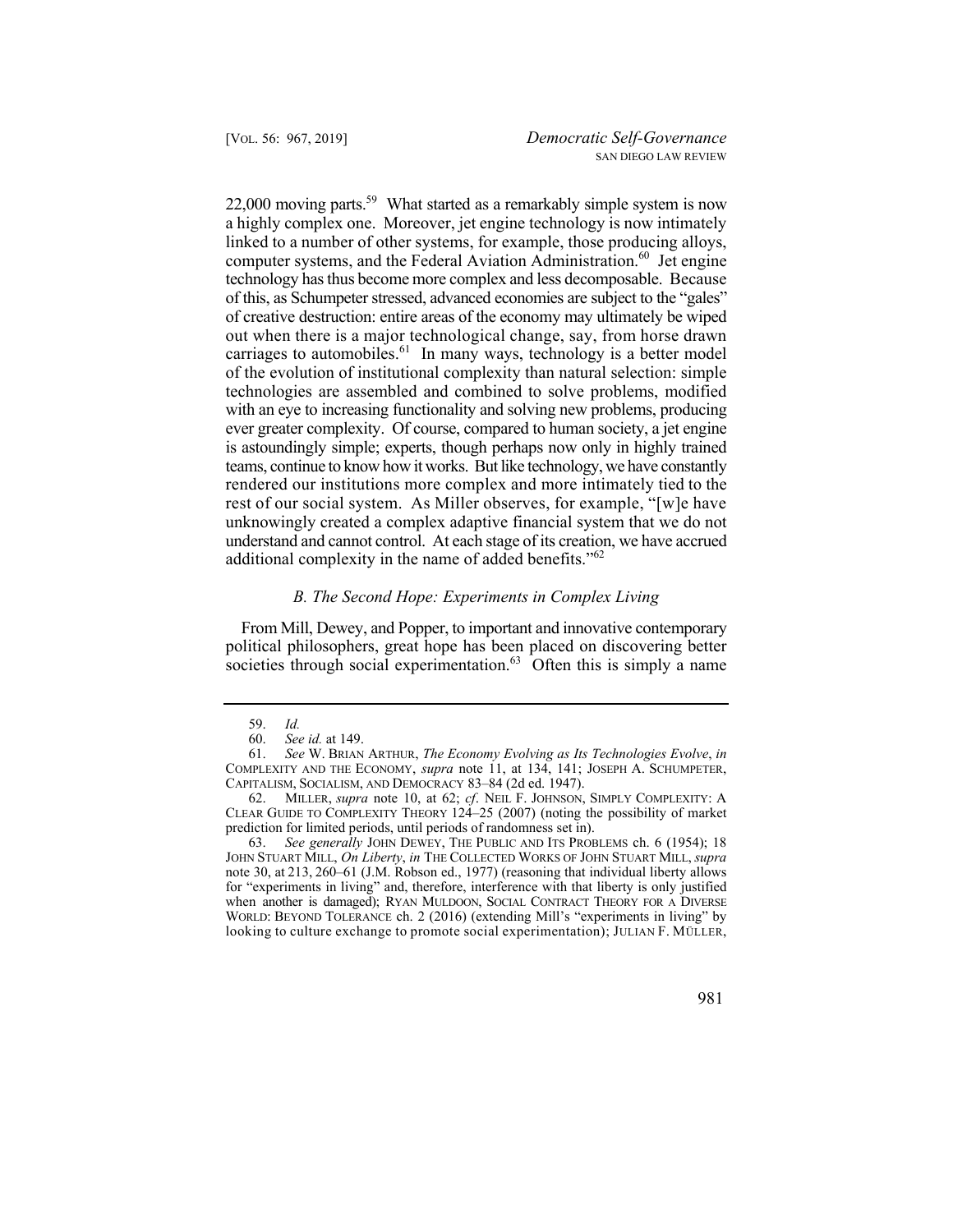for exploring new ways of living together, but we should not confuse innovation, or being open to learning, with experimentation.<sup>64</sup> The thought behind social experiments or "experiments in living" is that, while we cannot predict whether social policies will improve the order of actions and make it more just, experiments can be conducted that help us learn the consequences of various rule sets and institutions, and so obtain information that can guide other situations or [societies.](https://societies.65)<sup>65</sup> The key to experimentation is that the lessons learned in experiments are in some way replicable they provide data that can show what works in other places. In place of strong predictive knowledge based on models or theories, we might take a more inductive, experimental approach.

I have argued elsewhere that such informal experiments are unlikely to give us much useful information about workable social arrangements,<sup>66</sup> but let us assume that the experiments could meet the strongest contemporary standard for studying interventions—the Randomized Controlled Trial (RCT). In some ways it seems that RCTs are ideally suited to studying the combinatorial effects underlying complexity.

 An RCT is a study design based on John Stuart Mill's *method of difference* for *S* are, what each contributes, and how they combine. A method-of-difference study then aims to compare individual units that are the same with respect to all causal factors relevant to the given effect except the one in question, by which they differ. If individuals that are otherwise the same differ in values for the effect, then the factor by which they differ must be among the genuine causes of the making causal inferences. Mill's method-of-difference supposes, as we do here, that effects are produced in accord with causal principles. The causal principles for a given kind of situation or population, *S*, say what the causes of a given effect in effect under the principles governing *S*. 67

of relevant, and indeed changing,<sup>69</sup> causal factors that confounds study of The great problem, though, is identifying all the relevant causal factors: if we have not identified the full set of relevant factors, our confidence that we know the causal network is undermined.<sup>68</sup> And it is precisely this plethora complex social systems. Using a RCT in one situation, against the background

65. *See generally* Elizabeth S. Anderson, *John Stuart Mill and Experiments in Living*, 102 ETHICS 1 (1991).

66. *See generally* GAUS, *supra* note 22, at 89–93.

 67. NANCY CARTWRIGHT & JEREMY HARDIE, EVIDENCE-BASED POLICY: A PRACTICAL GUIDE TO DOING IT BETTER 33 (2012) (citation omitted).

68. *Id.* at 38.

POLITICAL PLURALISM, DISAGREEMENT AND JUSTICE: THE CASE FOR POLYCENTRIC DEMOCRACY pt. 2 (2019) (discussing the role of diversity and moral progress in political pluralism); 1 K.R. POPPER, THE OPEN SOCIETY AND ITS ENEMIES ch. 9 (Harper & Row, Publishers, Inc. 1963) (1945) (discussing the dangers of large scale "utopian engineering" and advocating for smaller scale social experiments).

<sup>64.</sup> *See generally* PHILIP KITCHER, THE ETHICAL PROJECT ch. 3 (2011).

<sup>69.</sup> Beinhocker, *supra* note 6, at 335–36.

<sup>982</sup>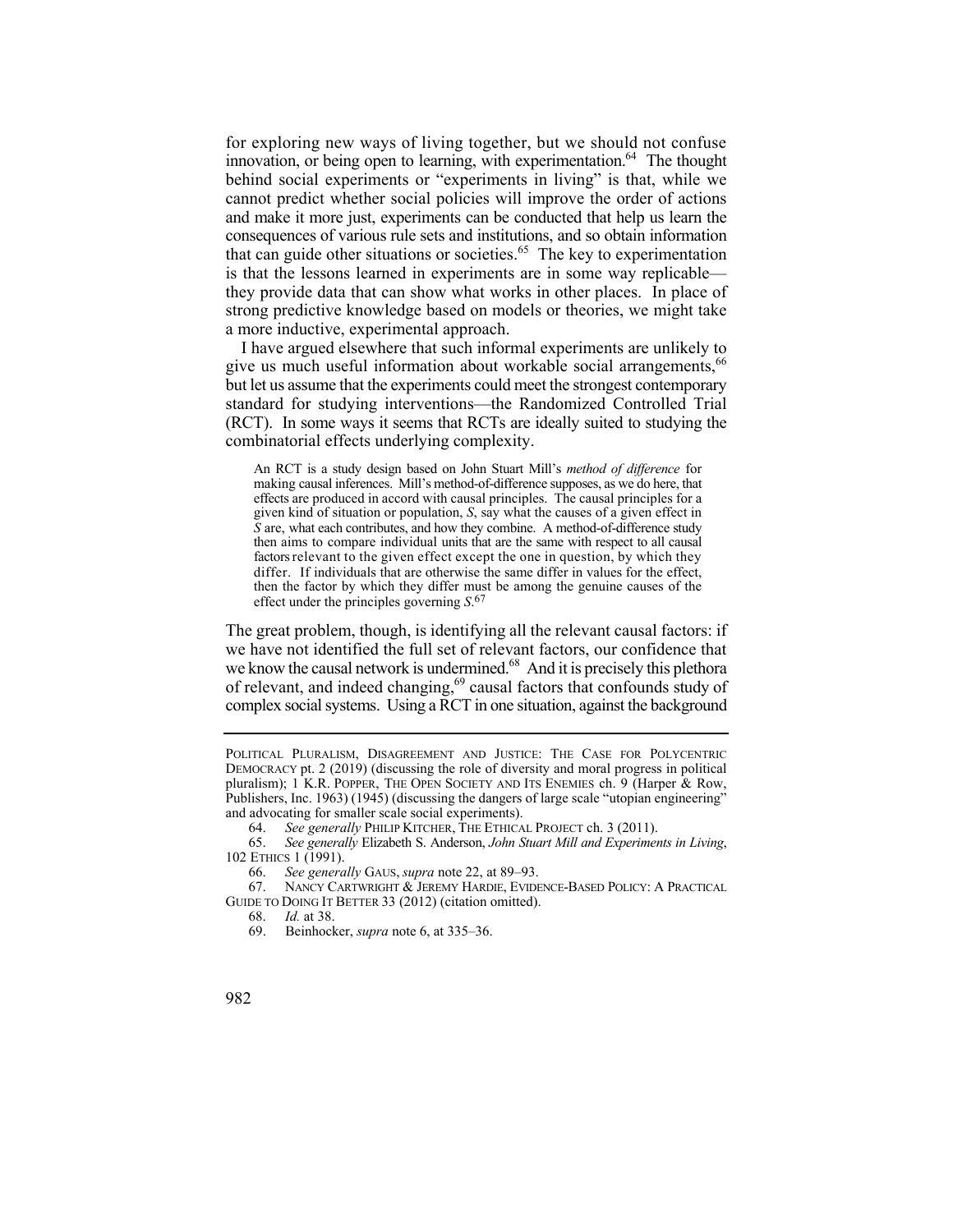of a specific complex system at a specific time, is apt to tell one little about future interventions against a different state of the [system.](https://system.70)<sup>70</sup> If many parts are. Randomized controlled trials do not tell you that. They do not even tell you that a policy works. What they tell you is that a policy worked there, of the system affect the outcome, and the input of the system at time  $t_1+1$ includes people's reactions to its state at *t*1, it will be fiendishly hard to have any confidence that one has accounted for the causal influences during one's controlled trial.<sup>71</sup> "Like us," Nancy Cartwright and Jeremy Hardie observe, "you want evidence that a policy will work here, where you where the trial was carried out, in that population."<sup>72</sup>

## IV. ADAPTIVE COMPLEXITY

## *A. Why Not the State of Nature?*

 The sort of social systems we have been analyzing—where agents respond to each other's actions and adapt their actions in response to each other's previous adaptations—are known as complex and reflexive adaptive [systems.](https://systems.73)<sup>73</sup> David S. Wilson, in an important essay, asks the question: what renders these complex interactions *adaptive*, as opposed to simply complex but dysfunctional?<sup>74</sup> We cannot simply assume that complex systems are able to maintain their functionality. Indeed, if we compare a complex system—with its pervasive positive feedbacks and path dependencies —to the world of neoclassical economics—with its strong negative feedbacks leading to unique equilibrium—it may seem a marvel that the former gives rise to any order at all.

<sup>70.</sup> *See id.* at 335–36.

 [\[https://perma.cc/TGC8-VKNT\]](https://perma.cc/TGC8-VKNT). This is one of the reasons why big data is no panacea. 71. *See* Gillian Tett, Opinion, *Weird Things Keep Happening in the Markets*, FIN. TIMES (Apr. 4, 2019)<https://www.ft.com/content/e0325354-56c7-11e9-91f9-b6515a54c5b1> If the parameters change, regularities that were once law-like can suddenly cease to hold. *But see* Liran Einav & Jonathan Levin, *Economics in the Age of Big Data*, 346 SCIENCE 715, 715 (2014).

 72. CARTWRIGHT & HARDIE, *supra* note 67, at ix.

<sup>73.</sup> On the relation between complex adaptive and complex reflexive systems, see Beinhocker, *supra* note 6, at 334.

<sup>74.</sup> *See generally* David S. Wilson, *Two Meanings of Complex Adaptive Systems*, *in* COMPLEXITY AND EVOLUTION: TOWARD A NEW SYNTHESIS FOR ECONOMICS 31 (David S. Wilson & Alan Kirman eds., 2016). Another way of making this point is to ask why there is organized, as opposed to disorganized, complexity. We can be loose here as to what we mean by "dysfunctional": great conflict, low levels of cooperation and mass emigration are all familiar indicators.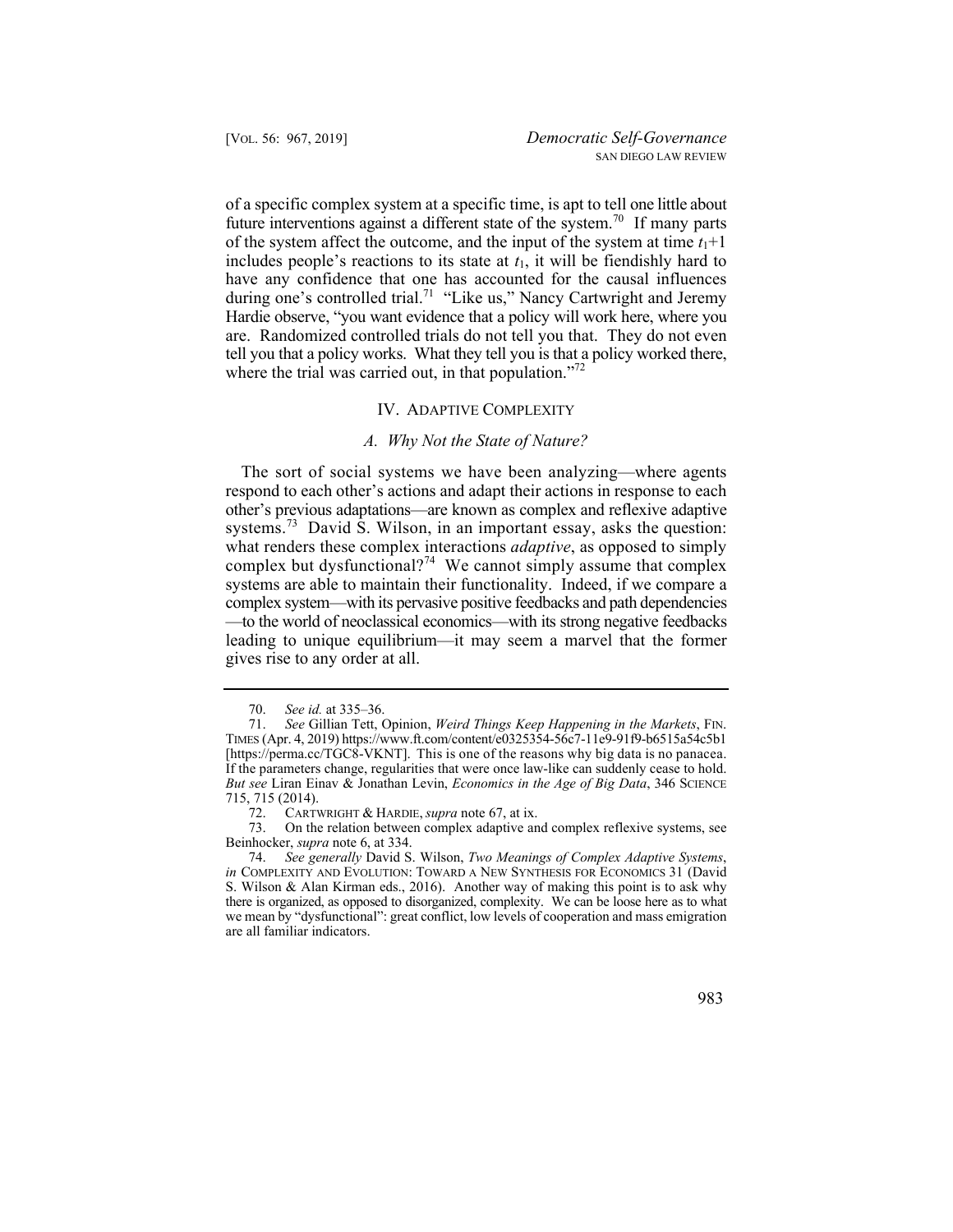constructs the path out of a barely social, self-interested existence in which of the face of the earth, no account of time, no arts, no letters, no society.<sup>776</sup> starring role in the story. Although strategic rationality is a cause of our us that we can only attain a functional, cooperative social order by renouncing In the history of political theory, it has often been thought, following Hobbes, that functional social order is constructed through the politicolegal system. Unlike, say, Locke or Rawls, Hobbes does not simply analyze the basis of a just political order among those who disagree: *Leviathan*  lays out the conditions for social order itself under conditions of deeply heterogeneous and conflicting ends.<sup>75</sup> Hobbes's social contract rationally "there is no place for industry, . . . no culture of the earth, . . . no knowledge Hobbes is so appealing to the philosophical mind because reason has a conflict in the state of nature, reason also points the way to society: it shows unconstrained self-interested maximization and binding ourselves into a cooperative, rule-based, truly social order. Captivated by this idea, a long line of distinguished moral and political theorists, right up to the present, have developed sophisticated accounts of social life grounded on essentially self-interested, instrumental rationality. $77$ 

Hayek famously argued that complex social orders cannot be consciously constructed or ordered purely through [planning.78](https://planning.78) And on this, I think, almost all complexity theorists would agree, for the reasons canvassed in Part II. What we cannot guide we certainly cannot construct. But then Wilson's question becomes pressing: just how does an unplanned complex order maintain itself?

## *B. Macro-Selection (CAS1)*

 of multi-level selection—in the most familiar form, a type of "group selection."80 In what Wilson calls Complex Adaptive Systems (CAS1), the complex system is subject to adaptive pressures at the system level.<sup>79</sup> This is a form On Wilson's view, this is the most plausible basis for complex system-

 75. *See* TALCOTT PARSONS, THE STRUCTURE OF SOCIAL ACTION: A STUDY IN SOCIAL THEORY WITH SPECIAL REFERENCE TO A GROUP OF RECENT EUROPEAN WRITERS, 89–95 (2d ed., Free Press 1949) (1937).

<sup>76.</sup> THOMAS HOBBES, LEVIATHAN 76 (Edwin Curley ed., 1994).<br>77. See, e.g., JAMES M. BUCHANAN, THE LIMITS OF LIBERTY: B

See, e.g., JAMES M. BUCHANAN, THE LIMITS OF LIBERTY: BETWEEN ANARCHY AND LEVIATHAN (1975). *See generally* DAVID GAUTHIER, MORALS BY AGREEMENT (1986); MICHAEL MOEHLER, MINIMAL MORALITY: A MULTILEVEL SOCIAL CONTRACT THEORY (2018); PETER VANDERSCHRAAF, STRATEGIC JUSTICE: CONVENTION AND PROBLEMS OF BALANCING DIVERGENT INTERESTS (2018).

 78. *See generally* 1 F.A. HAYEK, LAW, LEGISLATION AND LIBERTY: RULES AND ORDER  $\frac{(1973)}{79}$ .

<sup>79.</sup> Wilson, *supra* note 74, at 31.

<sup>80.</sup> SAMIR OKASHA, EVOLUTION AND THE LEVELS OF SELECTION 56 (2006).

<sup>984</sup>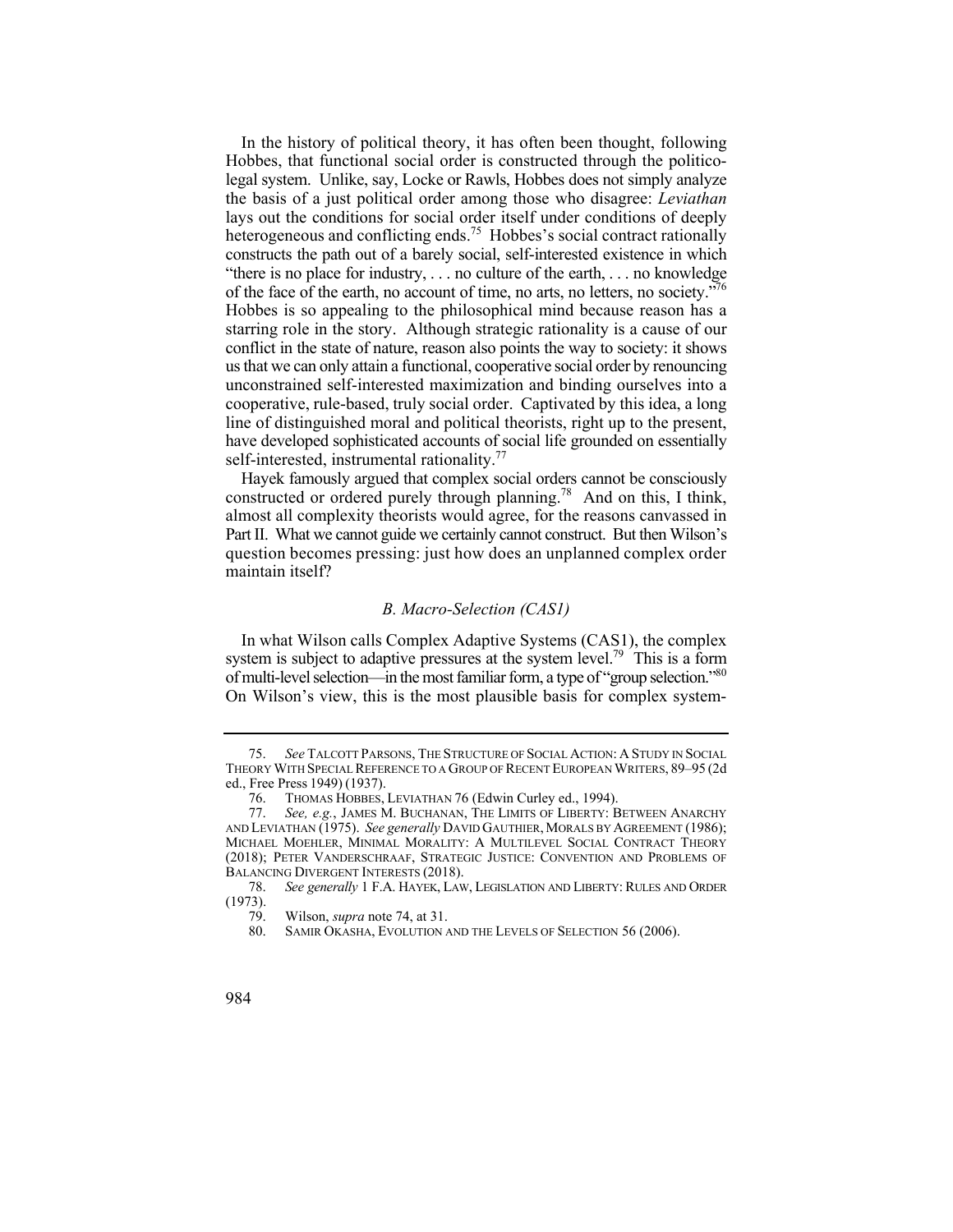level adaptation: "From an evolutionary perspective, . . . only when a society is a unit of selection . . . does [it] function well as a unit."81 The critical claim is that a complex social order will maintain its cooperative functionality only if, at the societal level, forces are constantly selecting more over less functional variants of the rules  $\{R_1, \ldots, R_N\}$ . Recall that the entire set of rules and social institutions  $\{R_1, \ldots, R_N\}$  generates what Hayek calls an "order of actions"—the emergent property of social order that arises in a rule based society.<sup>82</sup> Hayek agrees with Wilson: "The evolutionary selection of different rules of individual conduct operates through the viability of the order it will produce."83 A fundamental insight of Hayek is the distinction between a set of rules and the emergent order of actions to which it gives rise. This insight allows him to distinguish the focus of selective pressure, the overall functionality of the order, and the underlying rules and institutions that structure it. $84$ 

Social evolution is often thought to be a form of cultural group selection.<sup>85</sup> "These rules of conduct have . . . evolved because the groups who practised society  $S_1$ , characterized by order of actions  $O_1$ , is more productive than mechanism akin to natural selection:  $O_1$  was more adaptive than  $O_2$ .<sup>87</sup> the two sets of underlying rules.<sup>88</sup> The overall order of actions is adaptive them were more successful and displaced others."<sup>86</sup> As  $\overline{I}$  have written: if  $S_2$  based on  $O_2$ , society  $S_1$  will tend to win conflicts with  $S_2$ . This is a Alternatively, the members of  $S_2$ , seeing the better-off participants in  $S_1$ characterized by  $O_1$ , may either immigrate to  $S_1$ , or seek to copy the underlying rules  $R_1$ , thus inducing differential rates of reproduction between

88. *See generally* ALEX MESOUDI, CULTURAL EVOLUTION: HOW DARWINIAN THEORY CAN EXPLAIN HUMAN CULTURE AND SYNTHESIZE THE SOCIAL SCIENCES chs. 3–5 (2011); PETER J. RICHERSON & ROBERT BOYD, NOT BY GENES ALONE: HOW CULTURE TRANSFORMED HUMAN EVOLUTION ch. 3 (2005). The extent to which successful copying is possible depends on the complexity of the social systems and the luck the copier has in copying the

<sup>81.</sup> Wilson, *supra* note 74, at 44.

 82. F.A. HAYEK, *The Principles of a Liberal Social Order*, *in* STUDIES IN PHILOSOPHY, POLITICS AND ECONOMICS, *supra* note 33, at 160, 169; *see supra* Section II.B.

 <sup>83.</sup> HAYEK, *supra* note 33, at 68.

<sup>84.</sup> There is an obvious analogy here to natural selection: selective pressures select a successful phenotype, with the underlying genotype being transmitted.

<sup>85.</sup> Robert Boyd & Peter J. Richerson, *Culture and the Evolution of Human Cooperation*, 364 PHIL. TRANSACTIONS ROYAL SOC'Y B 3281, 3285 (2009).

<sup>86.</sup> HAYEK, *supra* note 78, at 18.

<sup>87.</sup> For formal modelling of this process, see SAMUEL BOWLES & HERBERT GINTIS, A COOPERATIVE SPECIES: HUMAN RECIPROCITY AND ITS EVOLUTION (2011); ROBERT BOYD & PETER J. RICHERSON, CULTURE AND THE EVOLUTIONARY PROCESS 173–203 (1985).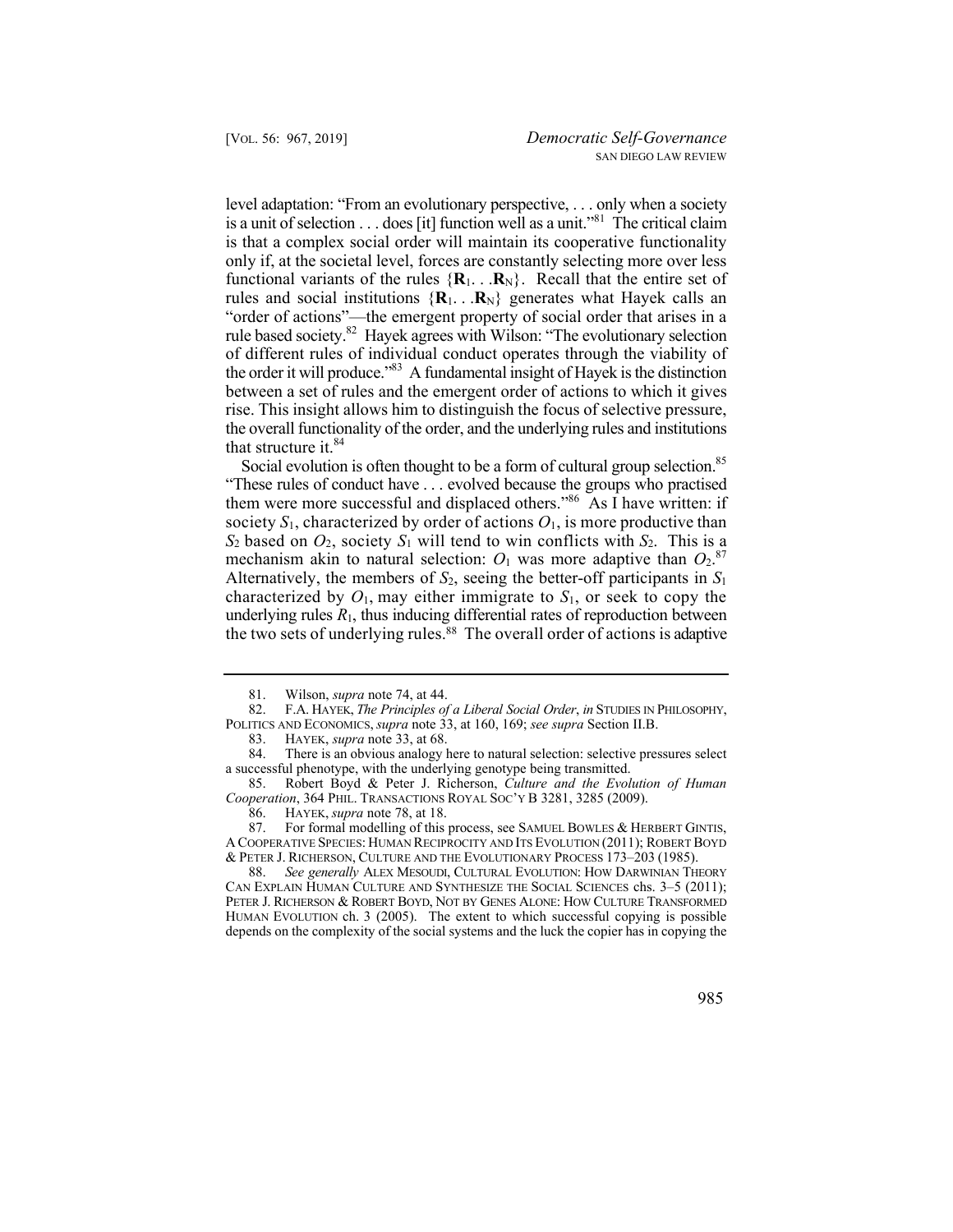orders that are more adept at facilitating cooperation and securing its social because systematic-selection pressures favor rule sets that promote overall benefits, satisfying the interests and commitments of its populating agents.<sup>89</sup>

 I think it is plausible to hold, as many do, that such macro-social selection were eliminated.<sup>90</sup> A similar case can be made for eras of intense warfare.<sup>91</sup> boundaries between groups on which macro-competition depends. While pressures have been great during some epochs. It is certainly plausible to hold that in the Late Pleistocene Era, human groups were subject to severe selection pressures, and those orders that were less intensely cooperative It is, I would venture, considerably less plausible to think that most societies are subject to equally strong pressures of this sort today. To be sure, some societies do look severely dysfunctional and the expected mass emigration has occurred.<sup>92</sup> But most social orders have become, as societies, sufficiently wealthy that they can withstand competition with other societies without great adjustments.<sup>93</sup> Harsh, quickly changing climate and numerous socially distinct groups near the margin of viability gave rise to strong group selection pressures in the Late Pleistocene Era.<sup>94</sup> We would expect that our modern era, characterized by the absence of these features, would have greatly mitigated macro-selection pressures. Moreover, what Hayek called "the Great Society"<sup>95</sup> —an expansive transnational network of rule-based cooperation—blurs the

would seem to radically decrease—witness the efforts over the last fifty years of development set of rules of a decomposable subunit of the more adaptive society. As societies become more complex, the possibility for copying the right set of rules to induce the desired results experts to transplant institutions from developed to developing countries. *See generally*  Jeswald W. Salacuse, *From Developing Countries to Emerging Markets: A Changing Role for the Law in the Third World*, 33 INT'L LAW. 875 (1999).

 89. Gerald Gaus, *Morality As a Complex Adaptive System: Rethinking Hayek's Social Ethics*, *in* THE OXFORD HANDBOOK OF ETHICS AND ECONOMICS 148, 148–49 (Mark D. White ed., 2019).

 90. *See* BOWLES & GINTIS, *supra* note 87, at 93–110; RICHERSON & BOYD, *supra* note 88, at 224–29. *See generally* Peter J. Richerson & Robert Boyd, *Rethinking Paleoanthropology: A World Queerer than We Supposed*, *in* EVOLUTION OF MIND, BRAIN, AND CULTURE 263 (Gary Hatfield & Holly Pittman eds., 2013).

<sup>91.</sup> *See generally* PETER TURCHIN, ULTRASOCIETY: HOW 10,000 YEARS OF WAR MADE HUMANS THE GREATEST COOPERATORS ON EARTH (2016).

<sup>92.</sup> Consider Zimbabwe and Venezuela. *See generally* Nhlalo Ndaba, *Ordinary Zimbabweans Tell Us Why They Want to Emigrate*, TIMES LIVE (Nov. 15, 2017), [https://www.](https://www) timeslive.co.za/news/africa/2017-11-15-ordinary-zimbabweans-tell-us-why-they-want-toemigrate/ [\[https://perma.cc/J64Z-CR54](https://perma.cc/J64Z-CR54)]; Katy Watson, *Venezuela: The Country That Has Lost Three Million People*, BBC (Dec. 30, 2018),<https://www.bbc.com/news/world-latin>america-46524248 [[https://perma.cc/U8DY-FTK4\]](https://perma.cc/U8DY-FTK4).

<sup>93.</sup> Compare here Schumpeter's analysis of late capitalism, in which firms have grown sufficiently large to weather the gales of creative destruction, and so competition and innovation slow. *See* SCHUMPETER, *supra* note 61, at 87.

<sup>94.</sup> Gaus, *supra* note 89, at 150.

 95. 3 F.A. HAYEK, THE POLITICAL ORDER OF A FREE PEOPLE 160 (1979).

<sup>986</sup>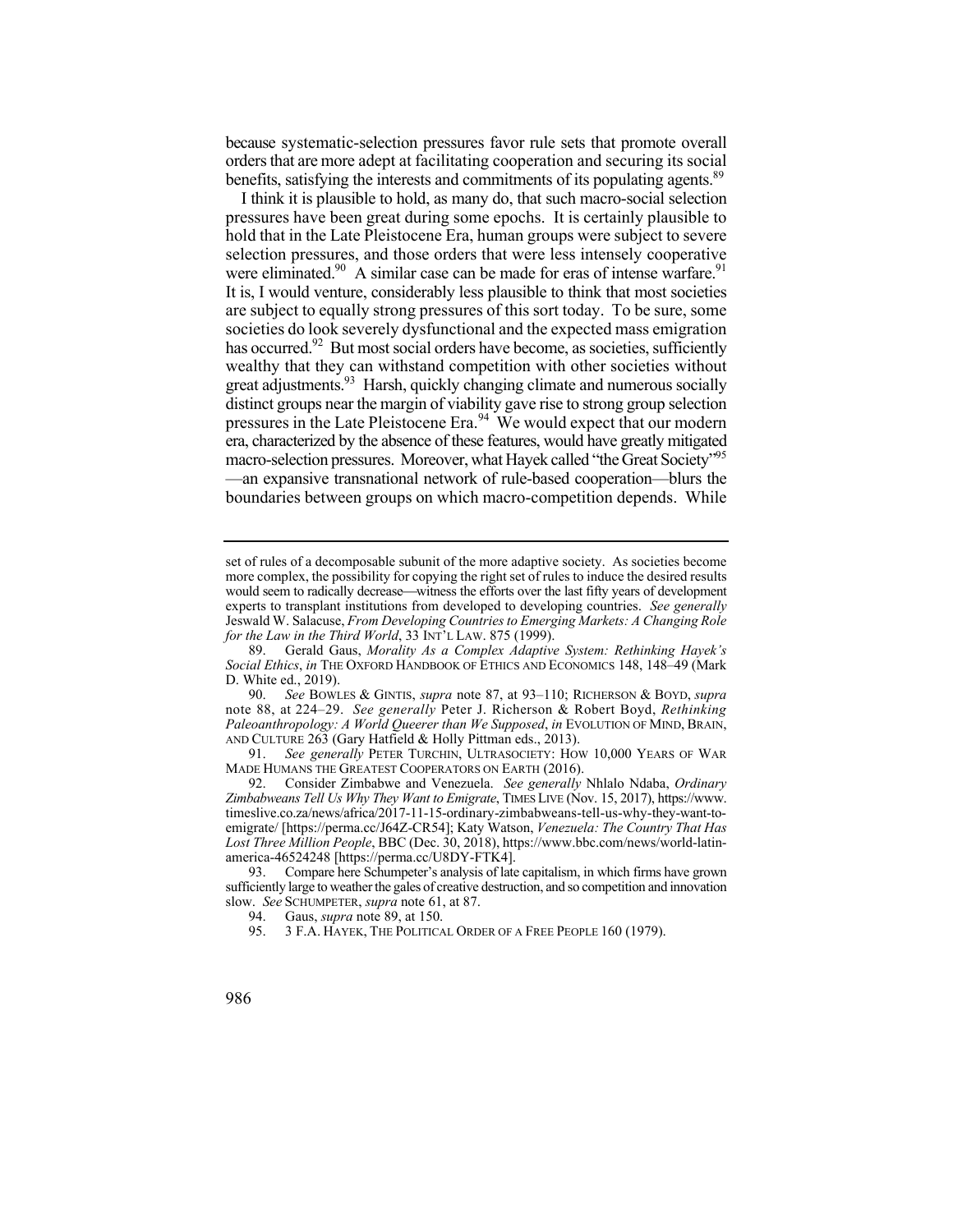some investigators see strong group macro-selection pressures continuing today,<sup>96</sup> this seems highly conjectural.

## *C. Individual-Level Adjustment (CAS2)*

the previous and anticipated actions of others.<sup>97</sup> This can be understood This leads us to the second type of complex adaptive system identified by Wilson, his "CAS2" system: adaptation via adjustment by each actor to as a strongly self-organized system:

 Self-organizing systems are a special subset of dynamical systems. The hallmark cases of pure self-organization there is no real centralization of information or control, but the behavior of each affects that of the others in a manner that produces an overall of self-organization is the emergence of order from the interactions among a typically large number of components without any centralized control. . . . In appearance of deliberately coordinated [activity.98](https://activity.98)

The invisible hand is, of course, the most famous model of self-organization in the social [sciences.](https://sciences.99)99 These systems seem truly *self*-organized; rather than being formed by the pressure of competition with other groups, individuals act to adjust their activity to that of others, producing a cooperative and functional order.<sup>100</sup>

 Wilson believes that such systems could only be functionally organized by chance because of what might be called his "evolutionary mindset": at each level, actors are seeking to maximize their individual fitness in competition with others, and so unless this competition is suppressed by a higher level selection, there is no reason to think that group functional cooperation will

<sup>96.</sup> This is an implication of Wilson's view. Wilson, *supra* note 74, at 42–46. Small scale societies continue to be subjected to stronger macro-selection pressures. *See* RICHERSON & BOYD, *supra* note 88, at 206–09.

<sup>97.</sup> *See* Wilson, *supra* note 74*,* at 42–46.

 98. J.T. ISMAEL, HOW PHYSICS MAKES US FREE 19 (2016); *see also* J.T. Ismael, *Self-Organization and Self-Governance*, 30 PHIL. SOC. SCI. 1, 2 (2010).

<sup>99.</sup> Not surprisingly, macro-evolution theorists tend to be dismissive of the idea of the invisible hand unless it occurs in the context of a system with fairly strong selection at the group level. *See* Wilson, *supra* note 74, at 44; *see also* John Gowdy et al., *Shaping the Evolution of Complex Societies*, *in* COMPLEXITY AND EVOLUTION: TOWARD A NEW SYNTHESIS FOR ECONOMICS, *supra* note 74, at 327, 331. However, models that understand evolution in terms of learning rules that lead agents to adopt more advantageous cooperative strategies and norms (CAS2 systems) seem well described as "the invisible hand of natural selection." J. MCKENZIE ALEXANDER, THE STRUCTURAL EVOLUTION OF MORALITY 18 (2007).

<sup>100.</sup> *See* Wilson, *supra* note 74, at 32.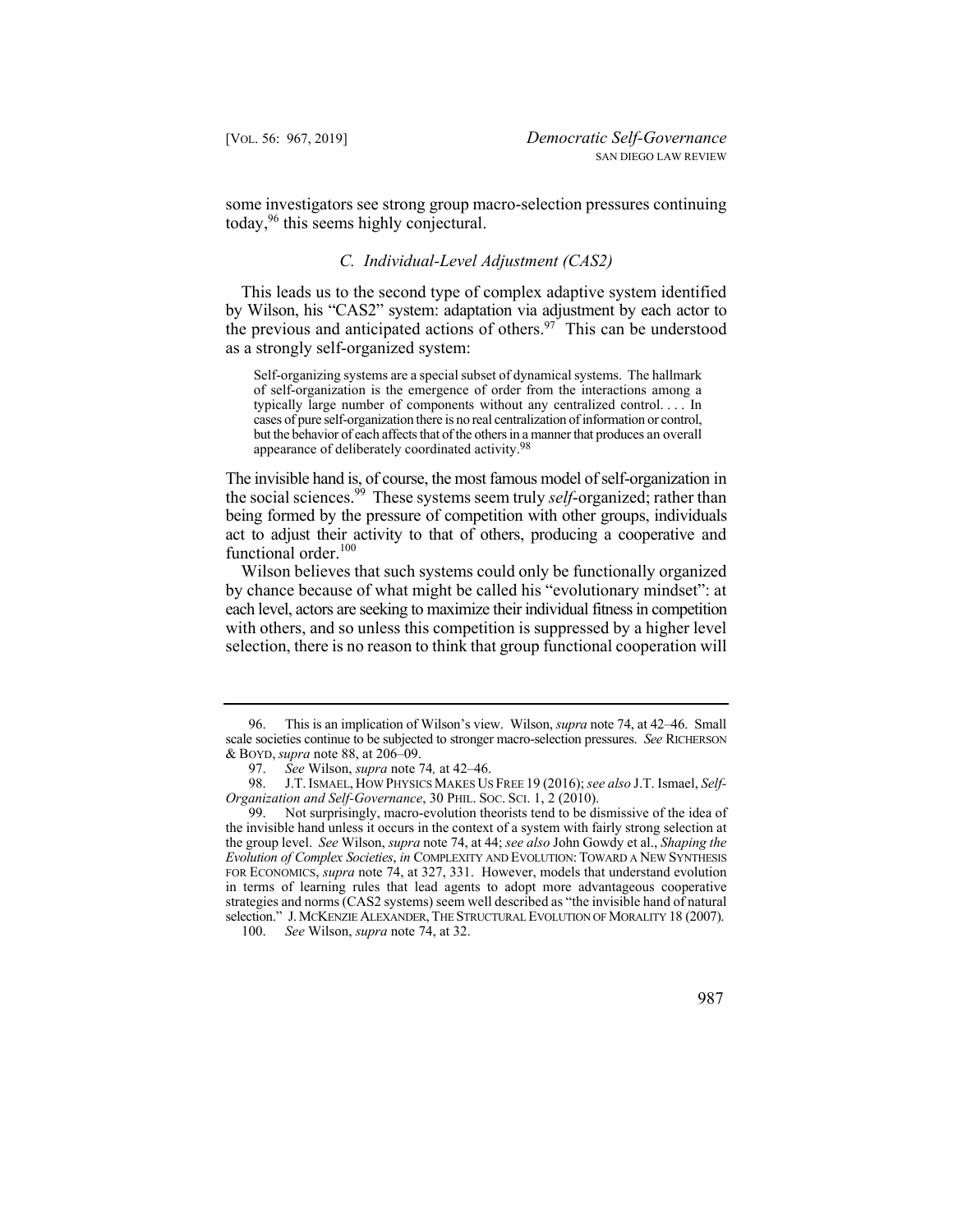emerge—it would be only a random event.<sup>101</sup> This, of course, is a very involve a comprehensive account of a human cooperative social order. Nevertheless, I think we can get a sketch of the nature of a defense of CAS2 large issue, indeed. Any response to Wilson's challenge must ultimately adaptation by distinguishing three levels of responses, from that which shares most with Wilson's evolutionary mindset to the increasingly cultural. All, I believe, are part of the story, though the later layers are more critical.

# *1. Cooperation Among Egoists*

A standard problem for the evolutionary theorist has been to explain how cooperative sentiments and morality can arise in the ruthless evolutionary "state of nature," $102$  in which each organism is in a never-ending struggle with other members of its own species, as well as others, to insure the survival of itself and its descendants. At the heart of Darwinian natural selection is the Malthusian doctrine of a "struggle for existence," produced by population growth outstripping the environment's carrying capacity.<sup>103</sup>

In looking at Nature, it is most necessary to keep the foregoing considerations always in mind—never to forget that every single organic being may be said to be striving to the utmost to increase in numbers; that each lives by a struggle at some period of its life; that heavy destruction inevitably falls either on the young or old, during each generation or at recurrent intervals.104

The horror of Hobbes's state of nature pales in comparison to neverending destruction of the less fit in Darwin's.<sup>105</sup> Without strong macroselection pressures, how could such a thoroughly nasty, ceaseless competition produce anything but Machiavellian cooperators, feigning commitment to the social contract, and social cooperation while, like Hobbesian agents, always keeping an eye out for opportunistic cheating? $106$ 

<sup>106.</sup> This Hobbesian view of the evolutionary state of nature is reinforced by the characterization of our nearest relatives, chimpanzees and bonobos, as Machiavellian cooperators. As Tomasello concludes, "chimpanzees and bonobos are built for competition. Thus, not only are they intentional, decision-making agents, who make instrumentally rational decisions themselves, but they also perceive others as intentional, decision-making agents with whom they must compete." MICHAEL TOMASELLO, A NATURAL HISTORY OF HUMAN MORALITY 21–22(2016). Indeed, "chimpanzees and bonobos live their lives embedded in constant competition for resources, so they are constantly attempting to outcompete others by outfighting them, outsmarting them, or outfriending them." *Id.* at 26. *See generally* Richard W. Byrne &



<sup>101.</sup> *See id.* at 40.

<sup>102.</sup> *See* CHARLES DARWIN, THE ORIGIN OF SPECIES: BY MEANS OF NATURAL SELECTION OR THE PRESERVATION OF FAVORED RACES IN THE STRUGGLE FOR LIFE AND THE DESCENT OF MAN AND SELECTION IN RELATION TO SEX 54-55 (1936).

<sup>103.</sup> *See id.* at 55; THOMAS ROBERT MALTHUS, *An Essay on the Principle of Population (1798)*, *in* AN ESSAY ON THE PRINCIPLE OF POPULATION 15, 15–17 (Philip Appleman ed., 1976).

<sup>104.</sup> DARWIN, *supra* note 102, at 55.

<sup>105.</sup> *See id.*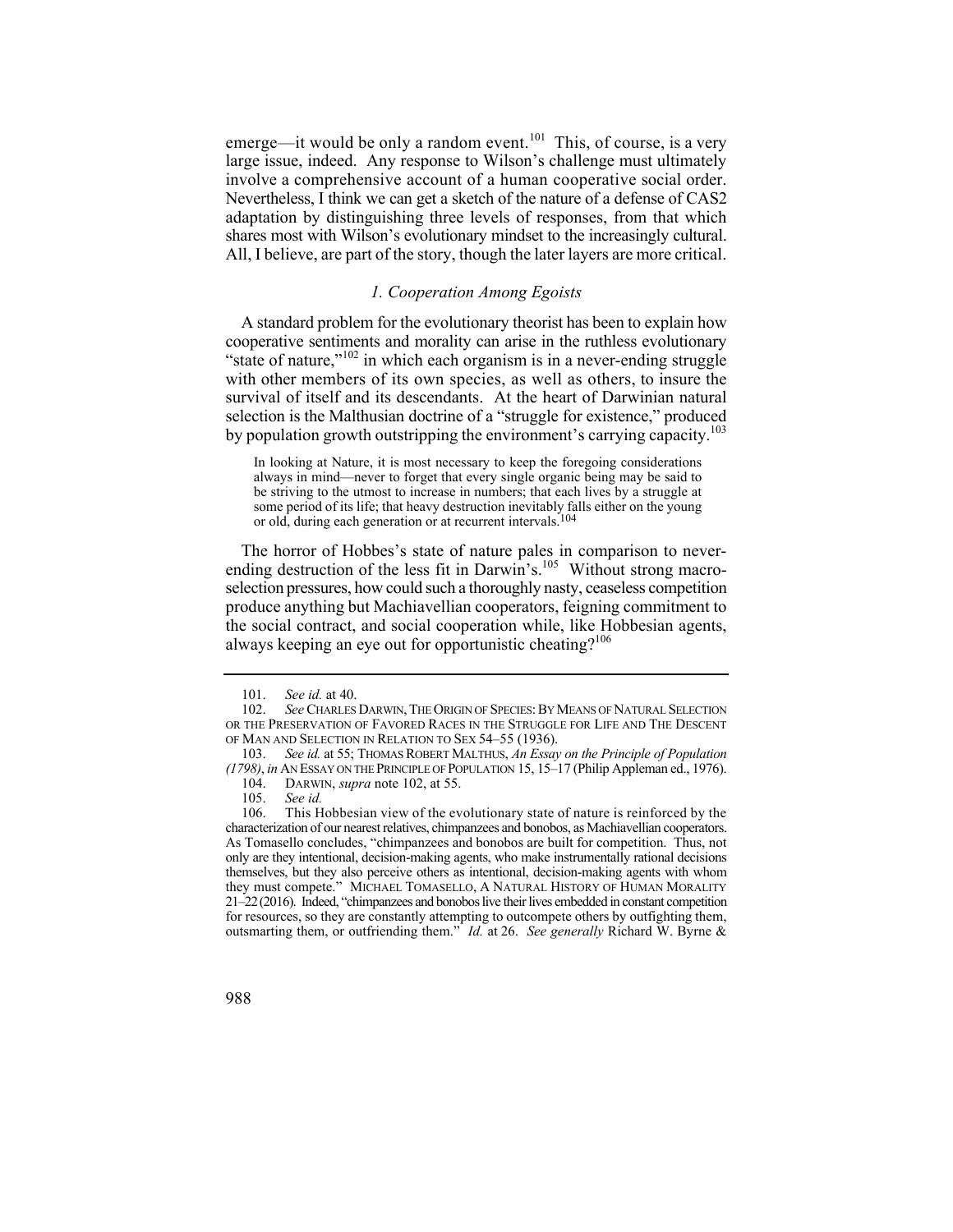It is commonplace to suppose that, in many of their interactions, such egoistic agents would be playing Prisoner's Dilemma (PD), as in Figure  $5:107$ 

FIGURE 5: AXELROD'S PD



This is a relentlessly competitive game in which the best outcome of each is to take advantage (*T*) of the other, who ends up a sucker (*S*): in a one-play game, the only outcome in equilibrium is "Defect/Defect."<sup>108</sup> However, as Robert Axelrod famously demonstrated, in repeated interactions, where players confront each other an indeterminate number of times, cooperation can arise and be sustained via a tit-for-tat strategy, according to which Player A first cooperates, and from then on responds on the next move with whatever play, defect or cooperate, that player B made on the previous move.109 Later, Ken Binmore stressed the abundance of possible cooperative equilibrium strategies in iterated PDs—indeed, any contract to which rational players might agree to extricate themselves from the "Defect/Defect" outcome is a possible equilibrium strategy in an indefinitely

Andrew Whiten, *Machiavellian Intelligence*, *in* MACHIAVELLIAN INTELLIGENCE II: EXTENSIONS AND EVALUATIONS 1 (Andrew Whiten & Richard W. Byrne ed., 1997).

<sup>107.</sup> *See Prisoner's Dilemma*, STAN. ENCYCLOPEDIA PHIL. (Apr. 2, 2019), https:// [plato.stanford.edu/entries/prisoner-dilemma](https://plato.stanford.edu/entries/prisoner-dilemma)/ [<https://perma.cc/R2MY-8ZG2>].

 108. Robert Axelrod, *The Emergence of Cooperation Among Egoists*, 75 AM. POL. SCI. REV.306, 396 (1981).

<sup>109.</sup> *Id.* at 308, 311. It is worth noting the striking convergence of evolutionary and rational actor analyses of the evolution of cooperation via iterated Prisoner's Dilemmas.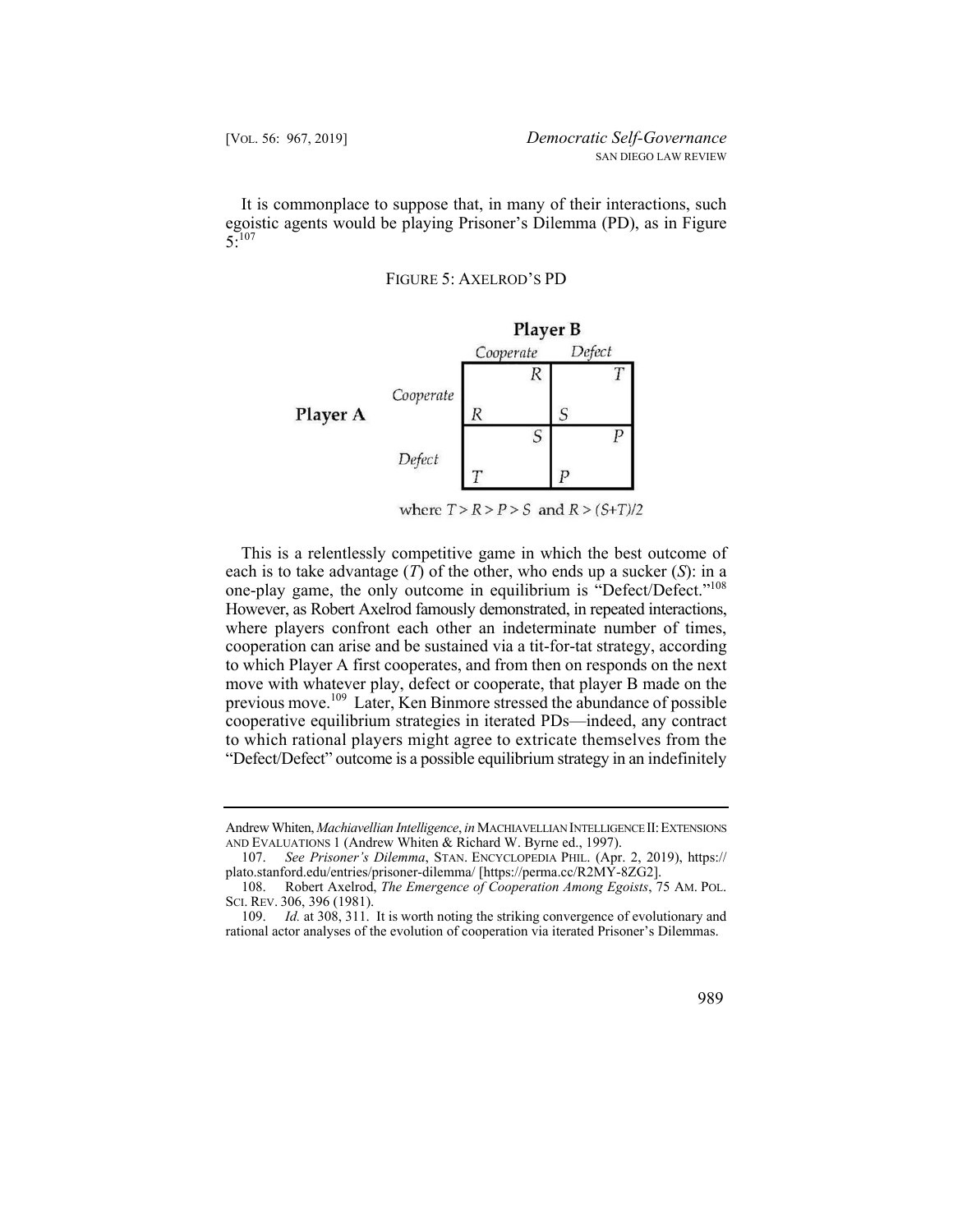repeated PD.110 Binmore, Trivers, and others have held that such "direct reciprocity" or "reciprocal altruism" is the key to the evolution of human cooperation.111

 To be sure, this work does not get us to complex systems, only to the conclusion that even if we accept a strongly egoistic starting point it is still plausible, *pace* Hobbes, to explain the evolution of self-organized cooperation.<sup>112 $\hat{}$ </sup>In later work, Axelrod sought to show how similar starting points can give rise to agent-based complex systems.<sup>113</sup> Still, it does not seem that this approach has been entirely successful: $114$  modeling the evolution of cooperation on the basis of, say, dyadic play in iterated PDs turns out to have rather demanding informational requirements about the previous move of all of one's partners if opportunistic cheating is to be curtailed.<sup>115</sup> The point to note in this context, however, is not so much the limits to this approach, but its striking power given its relentlessly egoistic starting point.

# *2. Strong Reciprocity*

As noted in Section IV.B, it seems that during the last Pleistocene Era, there were indeed intense group-level selection pressures that likely forged us into a more cooperative species.<sup>116</sup> On this view, humans are now, to

To be effective, it requires an extended series of dyadic interactions in which comparable benefits at comparable costs are exchanged. In Christopher Boehm's judgment, this so severely limits its application that "reciprocal altruism must be largely set aside" as an explanation of group cooperation. CHRISTOPHER BOEHM, MORAL ORIGINS: THE EVOLUTION OF VIRTUE, ALTRUISM, AND SHAME 73 (2012).

115. For review of problems, see GERALD GAUS, THE ORDER OF PUBLIC REASON: A THEORY OF FREEDOM AND MORALITY IN A DIVERSE AND BOUNDED WORLD 87–96 (2011). Tomasello, while accepting these worries about direct reciprocity, develops a mutualistic model that has some affinities. *See* TOMASELLO, *supra* note 106, at 13. In "mutualism," benefits are exchanged at the same time, and so it is not open to defection worries. While surely this is a source of cooperation, it seems of limited applicability. *But cf*. Kim Sterelny, *Cooperation, Culture, and Conflict*, 67 BRIT. J. PHIL. SCI*.* 31, 43–46 (2016) (arguing that reciprocation-based cooperation evolves based on sharing in profits and minimizing freeriding).

<sup>110.</sup> KEN BINMORE, NATURAL JUSTICE 79–82 (2005).

 Q. REV. BIOLOGY 35, 38, 51 (1971); *see also* Leda Cosmides & John Tooby, *Cognitive* 111. *See id.* at 77–92; Robert L. Trivers, *The Evolution of Reciprocal Altruism*, 46 *Adaptations for Social Exchange*, *in* THE ADAPTED MIND: EVOLUTIONARY PSYCHOLOGY AND THE GENERATION OF CULTURE 163, 170–79 (Jerome H. Barkow, Leda Cosmides & John Tooby eds., 1992).<br>112. See BINMORE.

<sup>112.</sup> *See* BINMORE, *supra* note 110, at 79; *supra* Section IV.A.

<sup>113.</sup> *See* ROBERT AXELROD, THE COMPLEXITY OF COOPERATION: AGENT-BASED MODELS OF COMPETITION AND COLLABORATION 3–8 (1997); *see also* JOHN H. MILLER & SCOTT E. PAGE, COMPLEX ADAPTIVE SYSTEMS: AN INTRODUCTION TO COMPUTATIONAL MODELS OF SOCIAL LIFE 178-99 (2007).<br>114. To be effective. it

 116. *See generally* BOWLES & GINTIS, *supra* note 87, at chs. 4–9.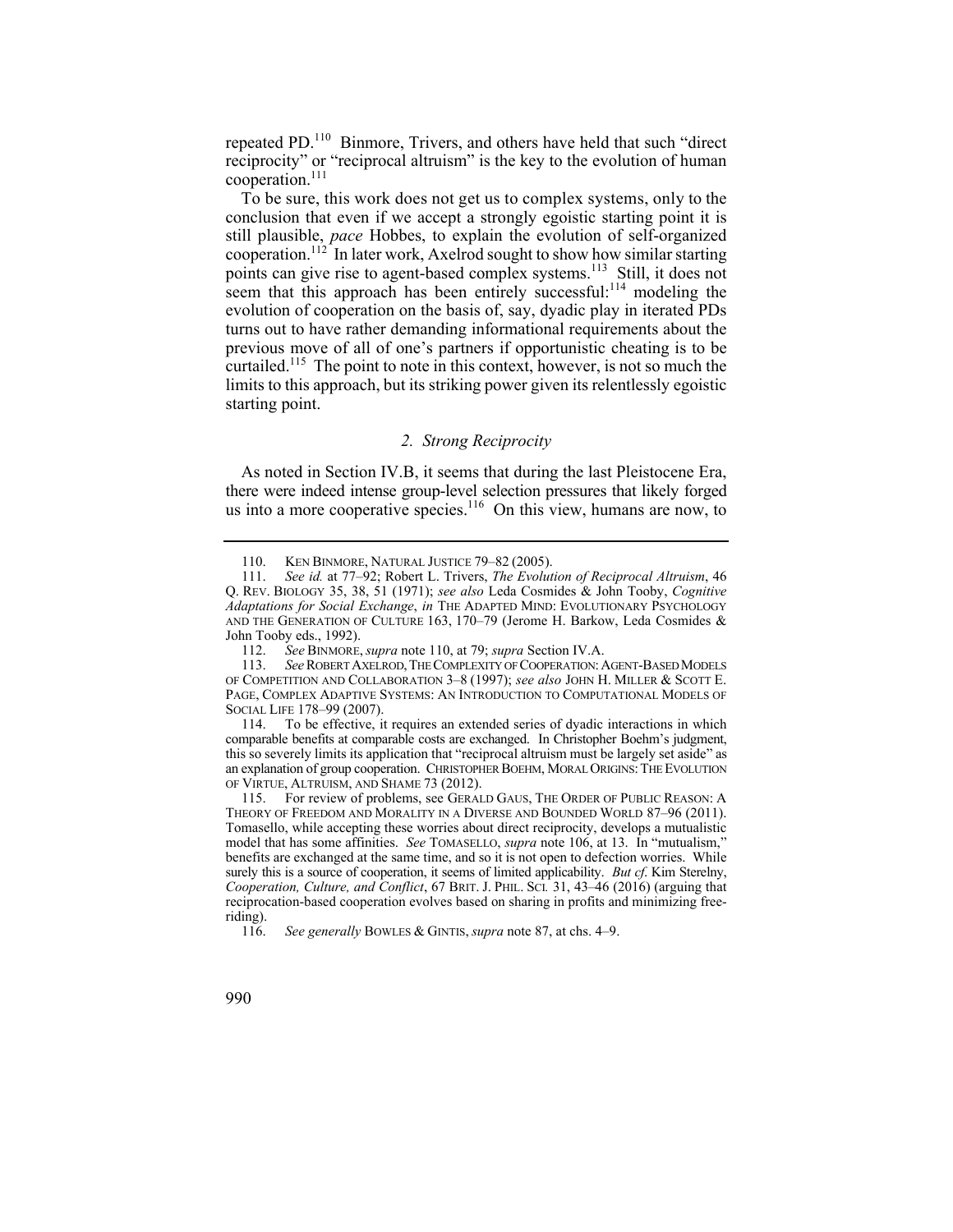a significant extent, strong reciprocators: we tend to respond to cooperation the growth of extensive markets.<sup>121</sup> Smith is explicit that individuals, with cooperation and tend to inflict punishment on those who cheat on cooperative rules.<sup>117</sup> At this point in our evolutionary history, the assumption of ruthless self-interestedness is no longer sensible. While, of course, we are sometimes selfish, and a few of us are almost always selfish, most are often willing to cooperate when others cooperate. This is critical: it is at the heart of Adam Smith's analysis of the market and ultimately his account of the invisible hand.118 For Smith, it is the tendency to *exchange* that is at the core of markets and the division of labor.<sup>119</sup> Smith is often mistakenly read as if he thinks economic agents are egoistic,<sup>120</sup> but he stresses that it is our tendency to pursue our interests through exchange, not our tendency to maximize self-interest, that drives economic life and encourages specializing through the division of labor, need each other's cooperation, and so in trading are playing a cooperative game.<sup>122</sup> As Brian Skyrms and his students have emphasized, such reciprocal cooperators tend not to play PDs but more often Stag Hunts, as in Figure 6.<sup>123</sup>

118. *See* ADAM SMITH, *Of the Principle Which Gives Occasion to the Division of Labour*, *in* AN INQUIRY INTO THE NATURE AND CAUSES OF THE WEALTH OF NATIONS, *supra* note 32, at 17, 17–18.

See id. at 17-19.

<sup>117.</sup> *See* Robert Boyd et al., *The Evolution of Altruistic Punishment*, *in* MORAL SENTIMENTS AND MATERIAL INTERESTS: THE FOUNDATIONS OF COOPERATION IN ECONOMIC LIFE 215, 215–18 (Herbert Gintis et al. eds., 2005); Armin Falk & Urs Fischbacher, *Modeling Strong Reciprocity*, *in* MORAL SENTIMENTS AND MATERIAL INTERESTS: THE FOUNDATIONS OF COOPERATION IN ECONOMIC LIFE, *supra*, at 193, 193–95; Ernst Fehr & Urs Fischbacher, *The Economics of Strong Reciprocity*, *in* MORAL SENTIMENTS AND MATERIAL INTERESTS: THE FOUNDATIONS OF COOPERATION IN ECONOMIC LIFE, *supra*, at 151, 151–52 ; Rajiv Sethi & E. Somanathan, *Norm Compliance and Strong Reciprocity*, *in* MORAL SENTIMENTS AND MATERIAL INTERESTS: THE FOUNDATIONS OF COOPERATION IN ECONOMIC LIFE, *supra*, at 229, 229–31; *see also* GAUS, *supra* note 115, at 105.

<sup>119.</sup> *See id.* at 17.

Adam Smith's famous passage that misleads so many states, "It is not from the benevolence of the butcher, the brewer, or the baker, that we expect our dinner, but from their regard to their own interest." *Id.* at 18. But that cooperation does not rely on benevolence, and instead draws on self-interest, does not imply that it relies on egoism. The core idea of reciprocity is clear in the sentence immediately preceding: "Give me that which I want, and you shall have this which you want." *Id.* at 18. That is not something that players in a one-play Prisoner's Dilemma can honestly promise.<br>121. See id. at  $17-19$ .

<sup>122.</sup> *See id.* at 18–19.

<sup>123.</sup> *See* BRIAN SKYRMS, THE STAG HUNT AND THE EVOLUTION OF SOCIAL STRUCTURE 123 (2004); *see also* ALEXANDER, *supra* note 99, at 102, 238–39; Justin P. Bruner, *Diversity, Tolerance, and the Social Contract*, 14 POL. PHIL. & ECON. 429, 430–31 (2014).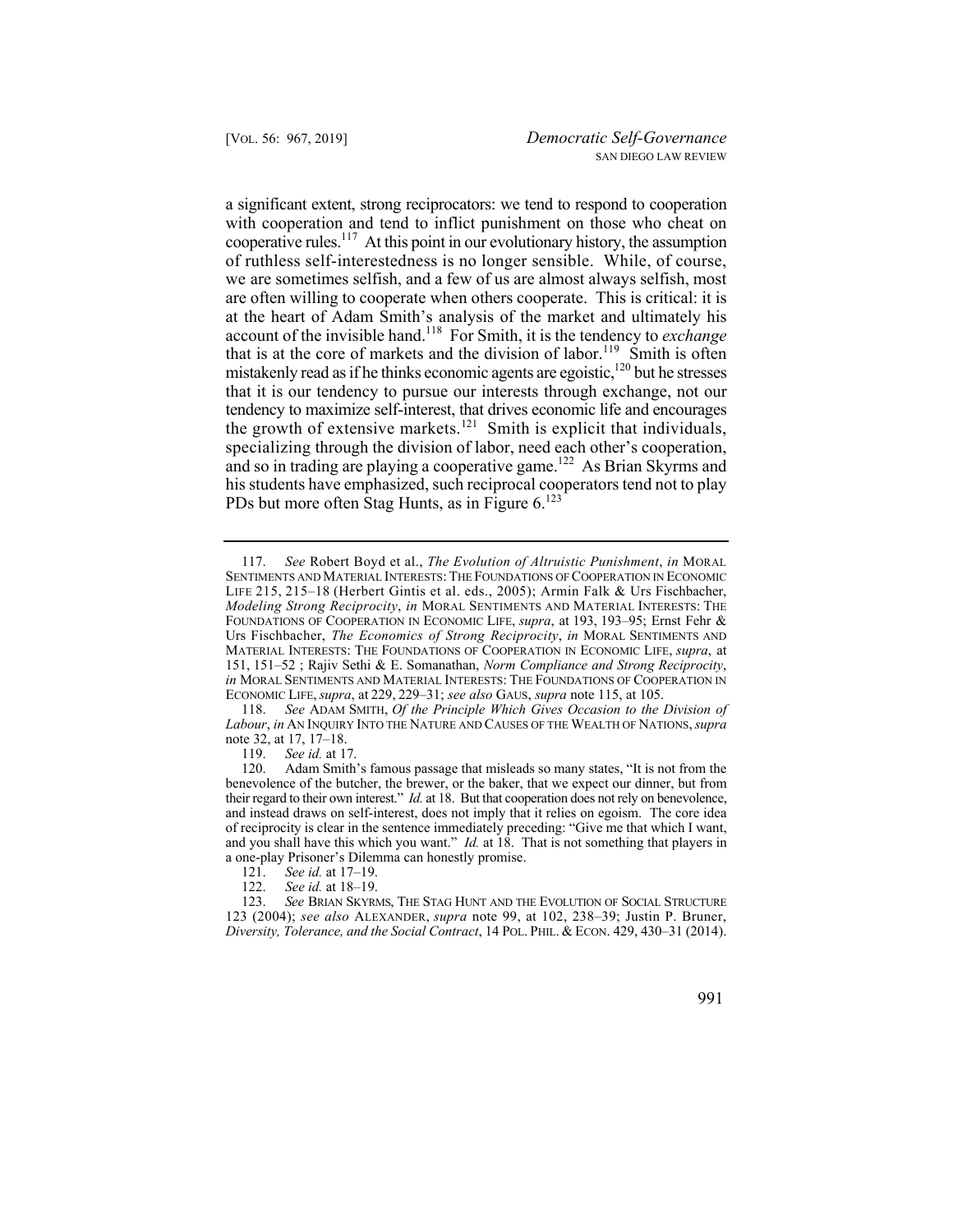

two to successfully hunt the stag, a division of labor is required.<sup>124</sup> But to option: one wasted one's effort on an unsuccessful attempt to cooperate. In this game, both players' first choice is to hunt stag together; mutual cooperation can bring higher gains than solo hunting of hare, but it takes do one's part in the stag hunting effort when the other does not is the worst Thus, there are two equilibria in this game: the "payoff dominant"  $Stag/$ Stag and the "risk dominant" Hare/Hare.<sup>125</sup> The problem here is not that each is tempted to defect, but that each needs to trust the other to do their part if both are to secure the payoff dominant equilibrium.<sup>126</sup>

of extensive cooperation through the division of labor is not at all mysterious.<sup>129</sup> The rational play in this game is by no means trivial; it is all too easy for a population to spend most of its time hunting hare.<sup>127</sup> It is critical that individuals successfully signal their trustworthiness to each other.<sup>128</sup> But, as Smith was the first to stress, among strong reciprocators, the evolution Once cooperation is established, it tends to stably proceed and expand, and benefits all. Each individual is constantly adapting to the ongoing division of labor, and the mutually beneficial exchanges on offer.

Of course, in any social system—certainly including markets—people sometimes find themselves with opportunities to cheat. One can get the

<sup>124.</sup> *See* ALEXANDER, *supra* note 99, at 102.

See *id.* 

 <sup>126.</sup> *See id.*

 <sup>127.</sup> *See* SKYRMS, *supra* note 123, at 31.

<sup>128.</sup> *See supra* Part II. *See generally* BRIAN SKYRMS, SIGNALS: EVOLUTION, LEARNING, & INFORMATION 2–3 (2010). Public rituals may be helpful in providing common knowledge that all wish to cooperate. *See* MICHAEL SUK-YOUNG CHWE, RATIONAL RITUAL: CULTURE, COORDINATION, AND COMMON KNOWLEDGE 25–26 (2001).

<sup>129.</sup> *See* SMITH, *supra* note 118, at 17–18.

<sup>992</sup>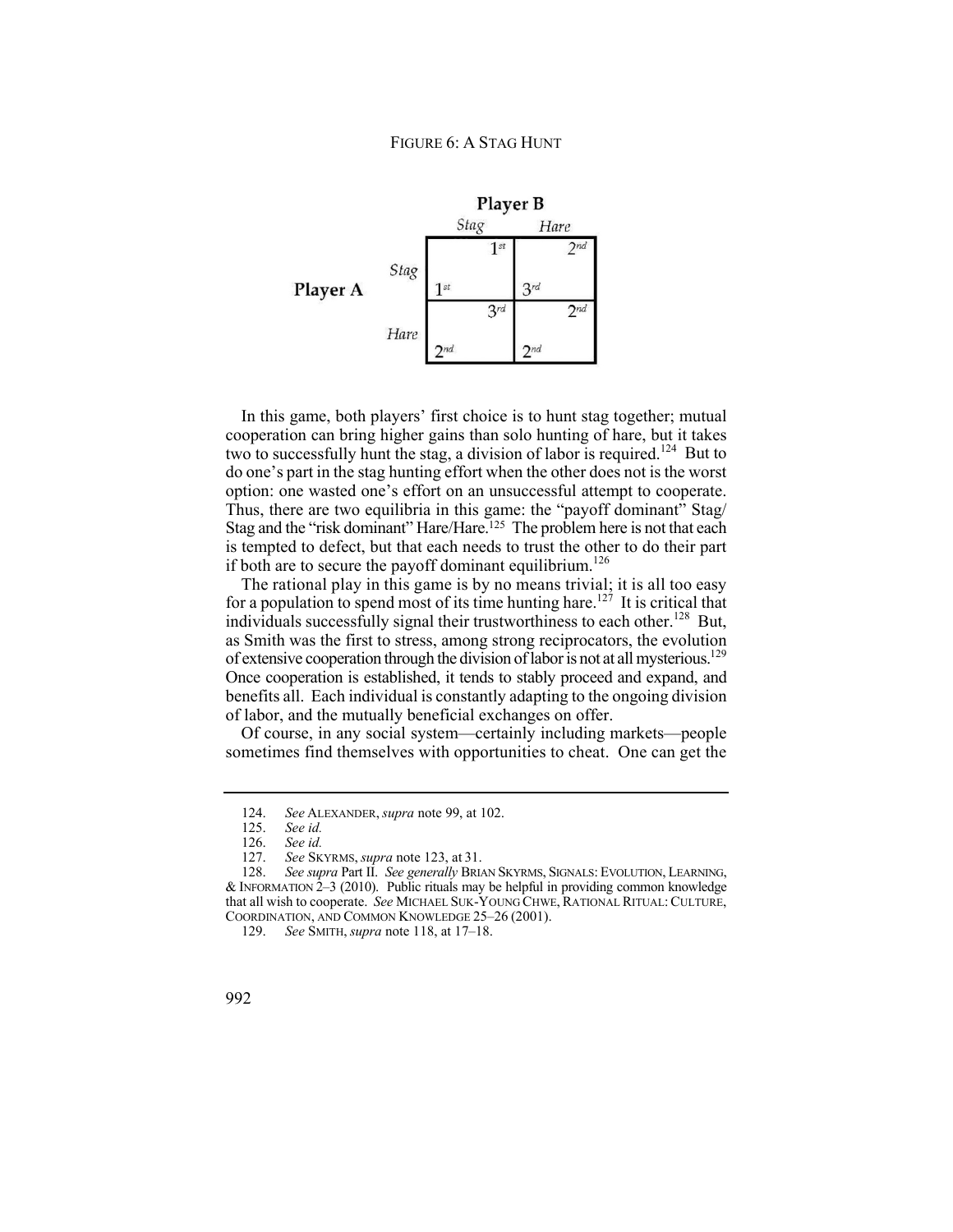benefits without paying the costs. However, not only do strongly reciprocal cooperators confront these situations less regularly since they seek out cooperative interactions in which they are willing to do their part, but because strong reciprocators tend to punish those who do defect on cooperative arrangements, they tend to effectively police cooperation to halt the spread of would-be opportunistic cheaters.<sup>130</sup>

# *3. Conformity*

Although I have stressed game theoretic analyses such as the PD and the Stag Hunt, most agent-based models of complex systems do not typically employ robust assumptions about individual rationality and maximization many formal models employ simple learning rules.<sup>131</sup> Indeed, what is striking about complex systems is how heterogeneity can give rise to complexity under simple choice algorithms or personal rules.<sup>132</sup> The great contribution of the work of Boyd and Richerson has been to show how modes of learning such as conformity bias, prestige bias, and copying successful neighbors can promote the spread of group beneficial norms in a population.<sup>133</sup> We are alert to how well our neighbors are doing, for example, and as we observe them thriving we are apt to copy their actions. When such copying seems successful, others then join in. Because culture has evolved complex adaptive practices, humans typically do well by imitating the behavior of others around them.<sup>134</sup> We often do not understand precisely the overall benefits of our cultural practices, but because culture is largely transmitted via imitation, people typically do not have to know why something is done, only that it

 134. *See* L. Rendell et al., *Why Copy Others? Insights from the Social Learning Strategies Tournament*, 328 SCIENCE 208, 208–13 (2010), [https://science.sciencemag.org/](https://science.sciencemag.org) content/328/5975/208 [\[https://perma.cc/L537-3YD9](https://perma.cc/L537-3YD9)].



<sup>130.</sup> I have called these "rule-following punishers." For supporting evidence, see GAUS, *supra* note 115, at 101–04.

<sup>131.</sup> RUTH LANE, THE COMPLEXITY OF SELF GOVERNMENT: POLITICS FROM THE BOTTOM UP 21 (2017).

<sup>132.</sup> *Id.* For extensive applications to various models concerning morality and cooperation, see ALEXANDER, *supra* note 99, at 25–100.

<sup>133.</sup> See ROBERT BOYD & PETER J. RICHERSON, THE ORIGIN AND EVOLUTION OF CULTURES 36, 38, 229, 380 (2005); *see also* T.J.H. Morgan et al., *The Evolutionary Basis of Human Social Learning*, 279 PROC. ROYAL SOC'Y B 653, 653–54, 659–60 (2011). For an accessible treatment, see JOSEPH HENRICH, THE SECRET OF OUR SUCCESS: HOW CULTURE IS DRIVING HUMAN EVOLUTION, DOMESTICATING OUR SPECIES, AND MAKING US SMARTER 11–13 (2016).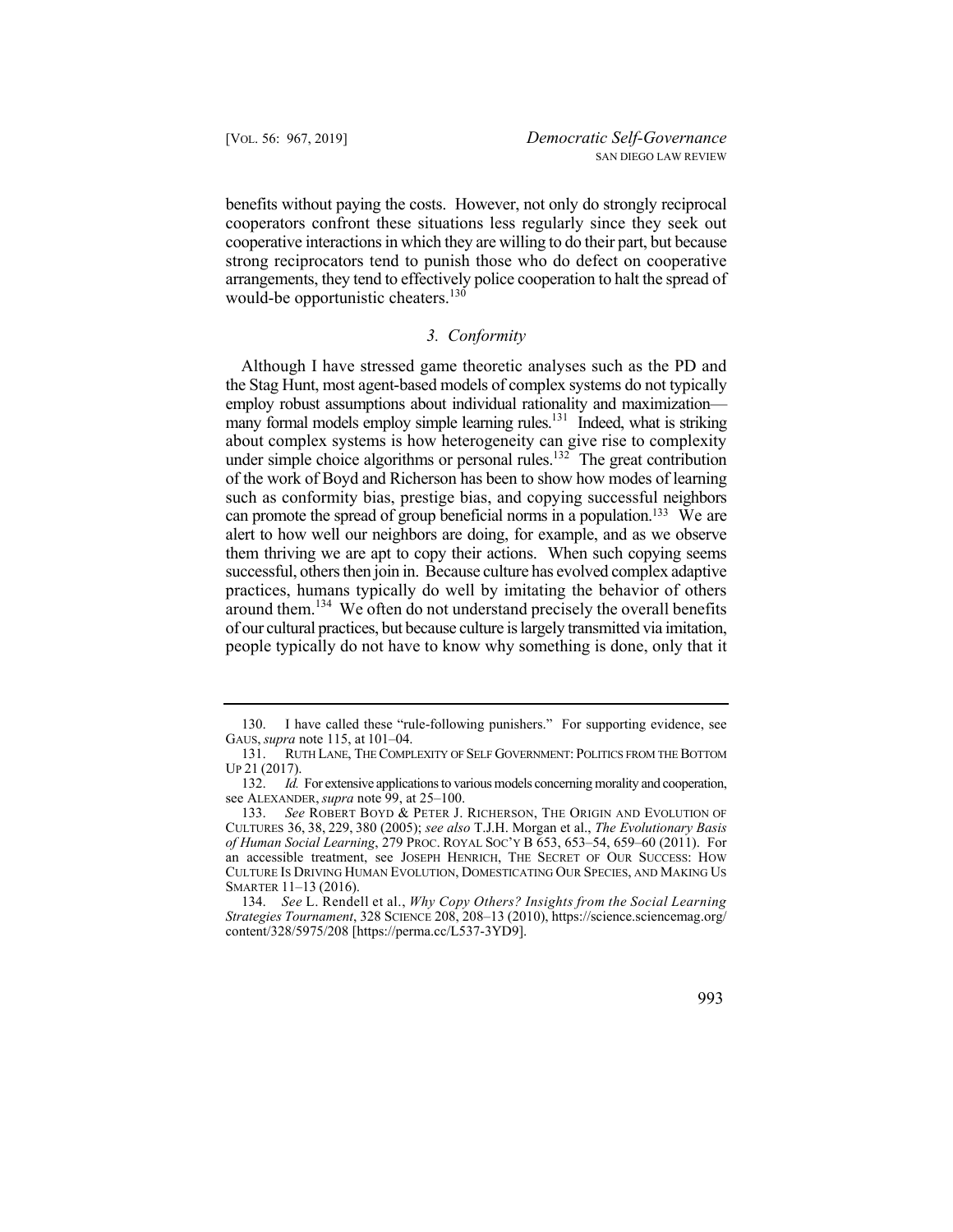is the thing done around here, or the most successful.<sup>135</sup> Whereas intelligent primates such as chimps tend to figure out problems for themselves, human infants have a much stronger tendency to simply copy what they observe, copying "stupid" acts that the chimp sees as pointless.<sup>136</sup> But by copying so much, we learn a great deal from others.

explain the stability of the social rules that structure social systems.<sup>137</sup> observes that both norms and fashions are characteristic of humans alone.<sup>142</sup> Our tendency to copy prestigious people, those who do well, and the majority, has two important implications for complexity. For one, it helps Although, since Rawls, many political philosophers have been obsessed by the worry that just societies might not be stable;<sup>138</sup> our basic social rules and norms tend to be stable since we are prone to do what others do. Even when norms change, it is of often because most are following a few trendsetters.<sup>139</sup> Secondly, because we tend to imitate those who seem prestigious or successful, the effects of heterogeneity are dampened.<sup>140</sup> In the social game of follow-the-prestigious-or-successful-or-majority, uniformity can spread throughout a diverse society.<sup>141</sup> Summing up both points, Laland This by no means shows that our social orders are not highly complex, but it does help them avoid chaos and spend more of their time at functional states $^{143}$ 

<sup>135.</sup> *Id.* 

<sup>136.</sup> Josep Call, Malinda Carpenter & Michael Tomasello, *Copying Results and Copying Actions in the Process of Social Learning: Chimpanzees (*Pan Troglodytes*) and Human Children (*Homo Sapiens*)*, 8 ANIMAL COGNITION 151, 160 (2005); Victoria Horner & Andrew Whiten, *Causal Knowledge and Imitation/Emulation Switching in Chimpanzees (*Pan Troglodytes*) and Children (*Homo Sapiens*)*, 8 ANIMAL COGNITION 164, 177 (2005).

<sup>137.</sup> *See generally* Richard Durrett & Simon A. Levin, *Can Stable Social Groups Be Maintained by Homophilous Imitation Alone?*, 57 J. ECON. BEHAV. & ORG. 267 (2005).

 138. *See* RAWLS, *supra* note 49, at 140–41. This is not to say that the problem is trivial, only that it is not nearly so daunting as game theoretic approaches would seem to indicate.

<sup>139.</sup> *See generally* CRISTINA BICCHIERI, NORMS IN THE WILD: HOW TO DIAGNOSE, MEASURE, AND CHANGE SOCIAL NORMS ch. 5 (2017). Cass R. Sunstein refers to these trendsetters as "norm entrepreneurs." *See, e.g.*, CASS R. SUNSTEIN, HOW CHANGE HAPPENS 273 (2019). This, perhaps, underplays the importance of imitation.

<sup>140.</sup> *See* Yarbrough, *supra* note 134.

<sup>141.</sup> *See id.*

 142. KEVIN N. LALAND, DARWIN'S UNFINISHED SYMPHONY: HOW CULTURE MADE THE HUMAN MIND 6 (2017).

<sup>143.</sup> Complexity is often understood as existing between simple order, à la Hobbes, and chaos. *See* M. MITCHELL WALDROP, COMPLEXITY: THE EMERGING SCIENCE AT THE EDGE OF ORDER AND CHAOS 234–35 (1992).

<sup>994</sup>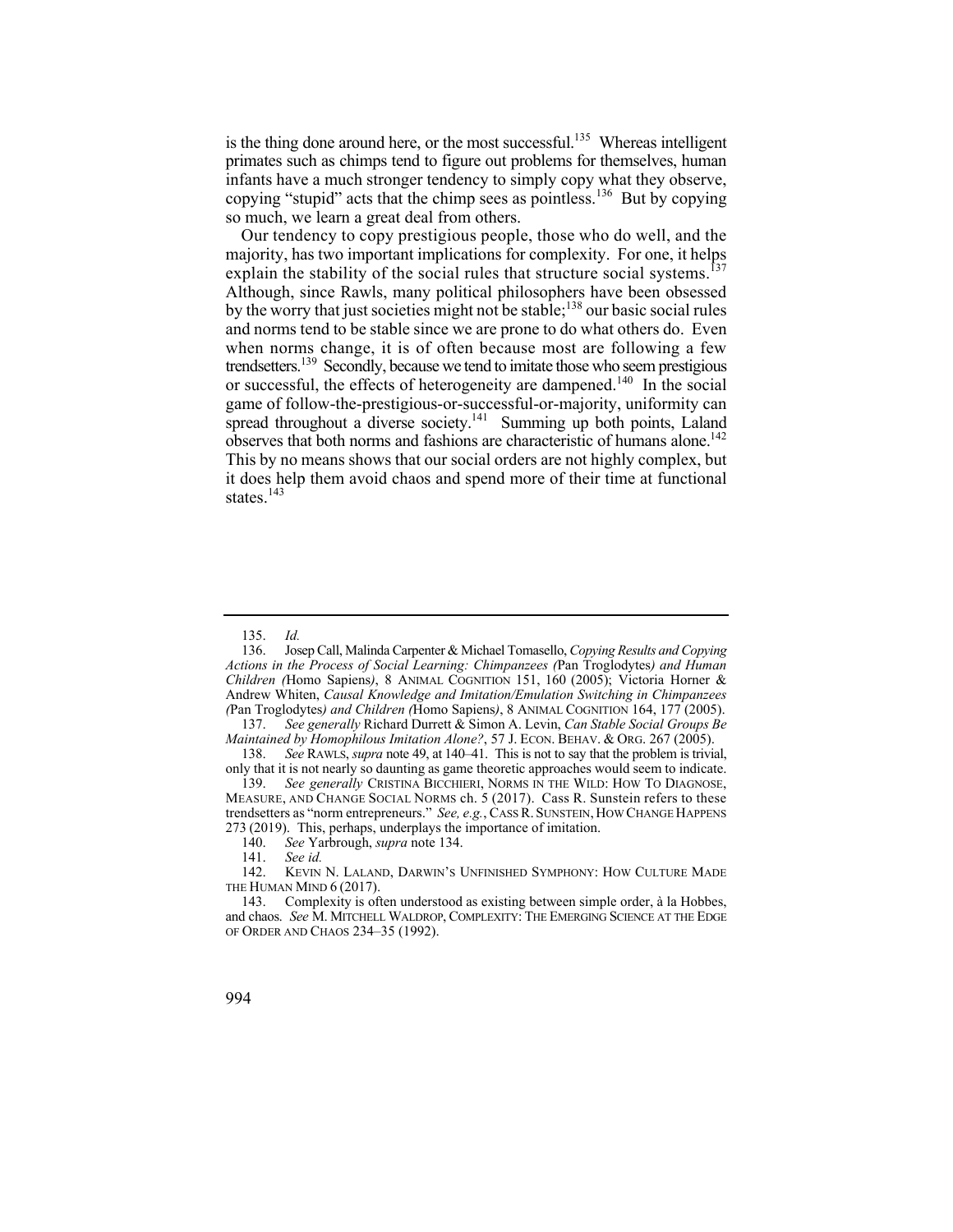## *D. Self-Governance in CAS1 and CAS2 Systems*

A third alternative, in addition to CAS1 and CAS2 systems,  $^{144}$  is selfgovernance. Jenann Ismael writes:

These are systems in which at least some organized activity is the result of a centralized process that involves the sharing of information and the formation of an overall plan and deliberate coordination of joint activity. Self-governance contrasts with pure self-organization. In a purely self-organizing system, all behavior is emergent from the aggregated activity of components, each doing its own thing. The coupling among components can generate the appearance of coordination, but there is not really any pooling of information and centralized control of activity. In a self-governing system, by contrast, at least some of the information distributed throughout the systems is collected, synthesized, and used to fuel a decision procedure that plays a role in guiding the system's behavior.145

Self-governance functions alongside the other mechanisms of system functionality, the macro-selection of CAS1 and the self-organization of CAS2.146 No plausible analysis of complex systems would hold that the entire system can be regulated by a central controller. The critical claim made by advocates of complex system self-governance, such as Ismael, is that, in addition to the bottom-up forces of self-organization, there occurs a top-down direction of the entire system.<sup>147</sup> The self-governance center aggregates information from the lower-levels of the system and uses that information to make decisions that guide system behavior, the emergent order, and perhaps, can change system parameters so that it functions in the desired way.<sup>148</sup>

which is maintained by agent-level adaptations and dispersed information.<sup>149</sup> Strong self-governance appears in tension with strong self-organization, Self-organized complex systems depend on ongoing numerous microadjustments in the reflexive decisions of each agent.<sup>150</sup> Because the system is in a state of constant flux, and its functionality is produced via these ongoing reflexive micro-decisions, it is not obvious to what extent a central information processor can guide the system along a desired path without interfering with



<sup>144.</sup> *See supra* Sections IV.B, IV.C.

<sup>145.</sup> ISMAEL, *supra* note 98, at 19–20.

See id. at 24–25.

<sup>147.</sup> *See id.* at 32–34.

<sup>148.</sup> *See id.* at 33–34.

See id. at 29.

<sup>150.</sup> *See id.* at 29–31.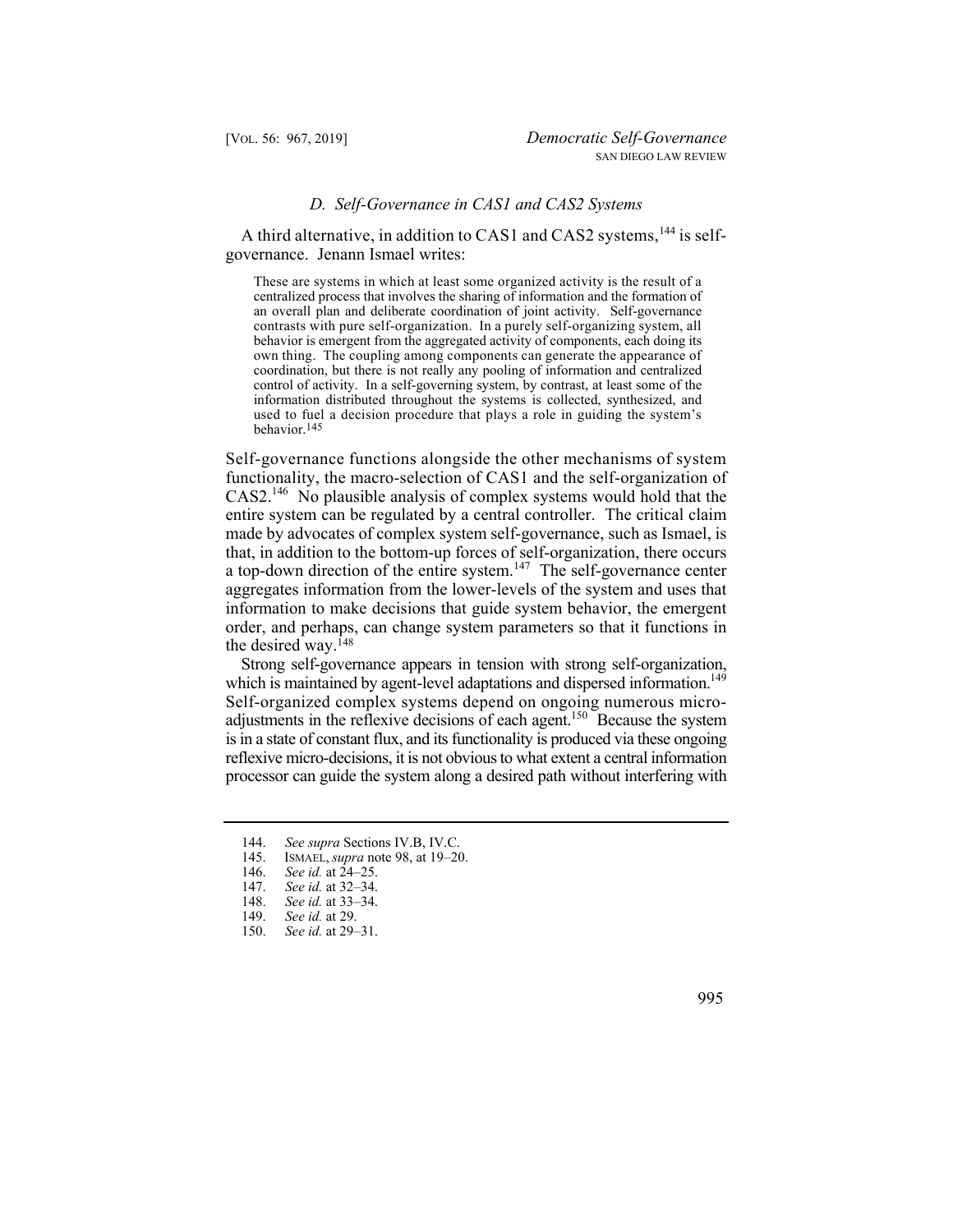the freedom of the individuals to reflexively adjust. As Adam Smith, certainly a CAS2 theorist, stressed in the *Theory of Moral Sentiments*, "in the great chessboard of human society, every single piece has a principle of motion of its own, altogether different from that which the legislature might choose to impress upon it."<sup>151</sup>

challenges.<sup>153</sup> We may not know why or how this level of self-governance In contrast, in a macro-selection account, the entire complex system was selected because it was, among the options, a good adaptive solution to past environmental challenges.<sup>152</sup> And this could well include a complex system that had just the correct level of self-governance to promote systemic functionality. Ismael's thesis that self-governance is critical to individual human beings is consistent with the entire human complex system, including a certain level of self-governance, being the best solution to past adaptive has come to be or even why it is functional, but that is often the case with an evolutionary phenomenon.

on the freedom of the parts.<sup>154</sup> On a multilevel selection account, the higher- own way—a cancer cell is precisely a part that has broken free of these Whereas self-organized systems depend on allowing individuals large degrees of freedom to reflexively "do their own thing" in responding to the decisions of others, macro-selected systems impose strong constraints level selection inherently restrains lower-level, individual selection.<sup>155</sup> There is no point to higher-level selection if it does not. Critical to the integrity of an organism, for example, is restricting the freedom of parts to go their restraints, and because of this threatens ultimate system collapse.<sup>156</sup> We might say, in a rough and ready way, that restricting individual decisions in order to secure system wide functionality is precisely what macro-selection accomplishes; thus, extensive instructions by the governor need not be at odds with the degree of freedom required for system maintenance. Not too surprisingly, in the history of social theory this type of social order typically has been identified with the idea of "social organisms"157 and a

157. Interestingly, this idea has been revived in current theories of social evolution, which often stress group-level selection. Joseph Henrich explicitly compares individual cells in an organism to individuals in the evolving "superorganisms" of our societies. HENRICH, *supra* note 133, at 318.

<sup>151.</sup> ADAM SMITH, THE THEORY OF MORAL SENTIMENTS 234, 381 (1976).<br>152. See ISMAEL, *supra* note 98, at 37–38.

<sup>152.</sup> *See* ISMAEL, *supra* note 98, at 37–38.

<sup>153.</sup> *See id.* at 38.

<sup>154.</sup> *See id.* at 33–34.

<sup>155.</sup> *See id.*

 156. Trupti Shirole, *How Cancer Cells Break Free the Physical Constraints on Growth and Spread*, CANCER NEWS (Jan. 9, 2017, 11:15 PM), [https://www.medindia.net/news/](https://www.medindia.net/news) how-cancer-cells-break-free-the-physical-constraints-on-growth-and-spread-166849-1.htm [\[https://perma.cc/76AP-L2SN](https://perma.cc/76AP-L2SN)].

<sup>996</sup>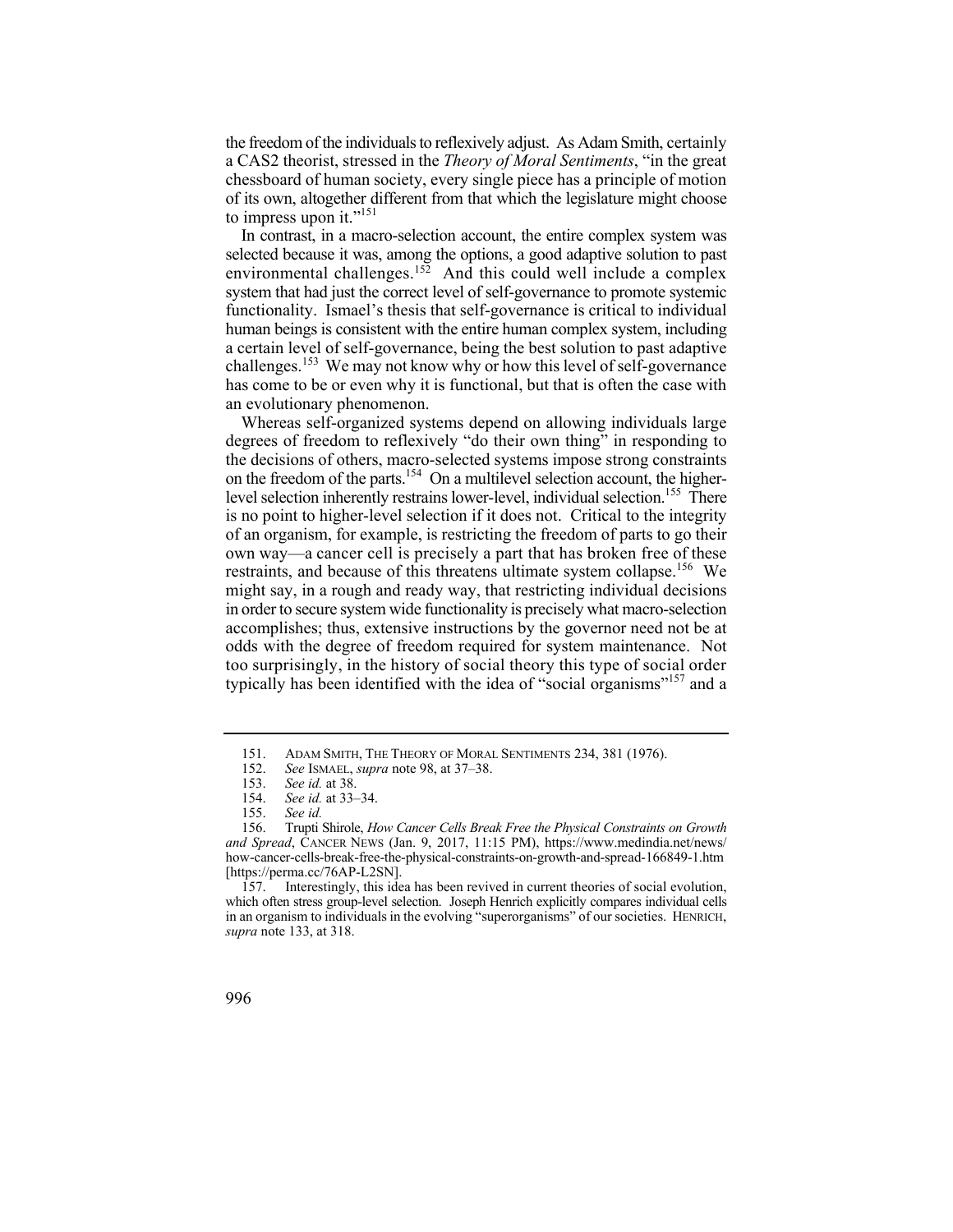morality of "my station and its duties."<sup>158</sup> Leaving aside this rather dubious normative basis for self-governance, because strong macro-selection looks implausible today,<sup>159</sup> I henceforth shall focus on self-governance in selforganized complex systems, CAS2, a far more puzzling issue.

## V. IS DEMOCRATIC SELF-GOVERNANCE POSSIBLE?

# *A. From Democratic Decision-Making to Self-Governance*

 In his recent *Securities Against Misrule*, Jon Elster is acutely aware of accept that we can achieve little in the way of effective self-governance.<sup>161</sup> the difficulties posed by social complexity.<sup>160</sup> In the end, he seems to Secure fairness, guard against bias, try to utilize whatever intelligence there is, and after that "we have to let the chips fall where they may."<sup>162</sup> Essentially, self-governance is abandoned for fair proceduralism. We make fair decisions, though we cannot be said to truly govern our social order—we cannot reliably improve our order of actions. We can hold elections and make decisions; we can do things, and maybe even convince ourselves that we know what we are doing, but we will not really be governing our society. What is required for self-governance, as Ismael stressed, is a "decision procedure that plays a role in guiding the system's behavior" rather than simply modifying its structure.<sup>163</sup>

 Let us, then, distinguish *centralized decision making* from *centralized self-governance*. Centralized decision making in system *S* occurs when there is a centralized decision procedure that can reliably change the rules, laws, and institutions structuring *S*, or as a Rawlsian might say, the basic structure of *S*; <sup>164</sup>*S*'s centralized decision-making is democratic when it sufficiently conforms to the principles and procedures of democracy. But that *S* possesses a centralized decision-making procedure does not imply that those operating the procedure can change the overall system to move it closer to a desired

<sup>164.</sup> *See* RAWLS, *supra* note 49, at 257–58.



<sup>158.</sup> F.H. BRADLEY, *My Station and Its Duties*, *in* ETHICAL STUDIES 160, 161–62 (2d ed. 1988).

<sup>159.</sup> *See supra* Section IV.B.

 160. JON ELSTER, SECURITIES AGAINST MISRULE: JURIES, ASSEMBLIES, ELECTIONS 3– 5 (2013).

<sup>161.</sup> *Id.* at 286–87.

<sup>162.</sup> *Id.* at 1–2, 281.

<sup>163.</sup> ISMAEL, *supra* note 98, at 20.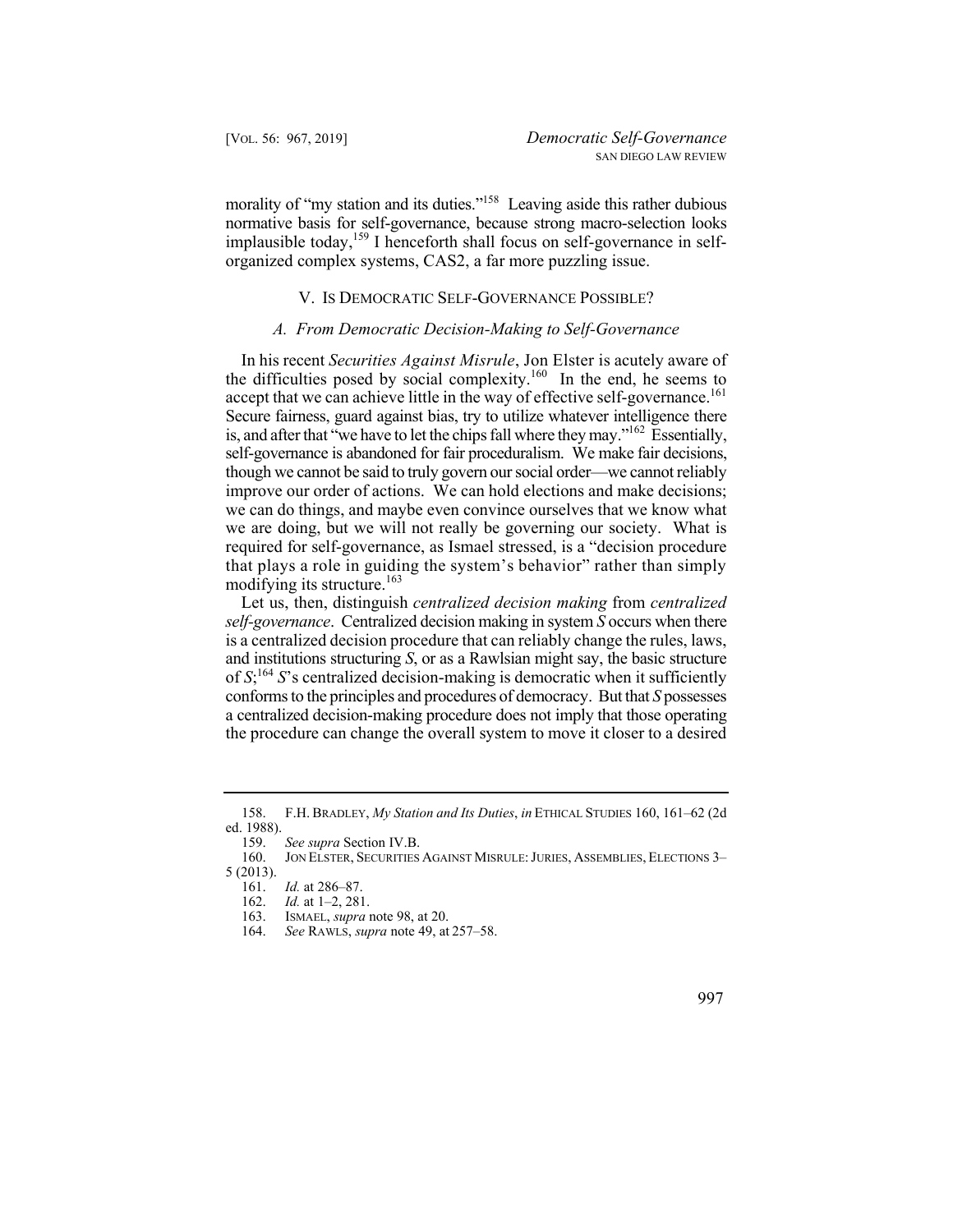functions.168 As Beinhocker puts it, "*If I perceive state A* (cognitive function) state.<sup>165</sup> To employ Hayek's idea of an emergent order of actions.<sup>166</sup> selfgovernance requires that the decision maker reliably observes the current order of actions *O*, forms a judgment that *O*\* would be a superior order, and makes a decision that reliably enhances the probability that *S* will move closer to  $O^*$ <sup>.167</sup> This requires both "cognitive" and "manipulative" *and take action X* (manipulative function) *then state B will result, bringing me closer to (or farther from) my goal G.*<sup>"169</sup> If a centralized decision-making procedure does that, it is also self-governing. Complexity, then, constitutes a barrier in moving from centralized decision-making, which can reliably change the underlying structure, to self-governance, which reliably induces changes in the justice, welfare levels, and efficiency of emergent outcome of the structure.<sup>170</sup> We can, as it were, fiddle with the genes; the problem is whether we can improve the emergent phenotype in a reliable way. Our question, then, is whether Elster's proposal to focus on making the decision procedure democratic and fair<sup>171</sup> is all we really can do, and after that we can only let the chips fall where they may.

# *B. Centralized Democratic Reflective Self-Governance*

institutions at different levels<sup>174</sup>—there is no illusion of an overall democratic Jack Knight and James Johnson recently have developed a powerful case for a centralized form of democratic self-government in heterogenous social systems.<sup>172</sup> To their great credit, Knight and Johnson are sensitive to the importance of accounting for the heterogeneity and dispersed information characteristic of complex systems.<sup>173</sup> Moreover, they rightly analyze contemporary socio-economic orders as composed of diverse interacting central controller, simply selecting various preferred social states and planning society to secure them. Rather, on their view the task of centralized democratic decision-making is a reflexive monitoring of other social institutions, and

ELSTER, *supra* note 160, at 5.

172. *See generally* JACK KNIGHT & JAMES JOHNSON, THE PRIORITY OF DEMOCRACY: POLITICAL CONSEQUENCES OF PRAGMATISM (2011).

<sup>165.</sup> *See id.* at 263.

<sup>166.</sup> *See supra* Section III.B.<br>167. *See RAWLS, supra* note 4

 <sup>167.</sup> *See* RAWLS, *supra* note 49, at 263–64.

<sup>168.</sup> George Soros, *Fallibility, Reflexivity, and the Human Uncertainty Principle*, 20 J. ECON. METHODOLOGY 309, 311 (2013).

<sup>169.</sup> Beinhocker, *supra* note 6, at 332.

<sup>170.</sup> I shall focus on the idea of self-governance as guiding the emergent order, though any attempt to simultaneously control a significant set of important macro variables would lead to similar problems, as Figure 4 indicated. *See supra* fig.4.<br>171. ELSTER. *supra* note 160. at 5.

<sup>173.</sup> *Id.* at 42.

<sup>174.</sup> *Id.* at 13–14.

<sup>998</sup>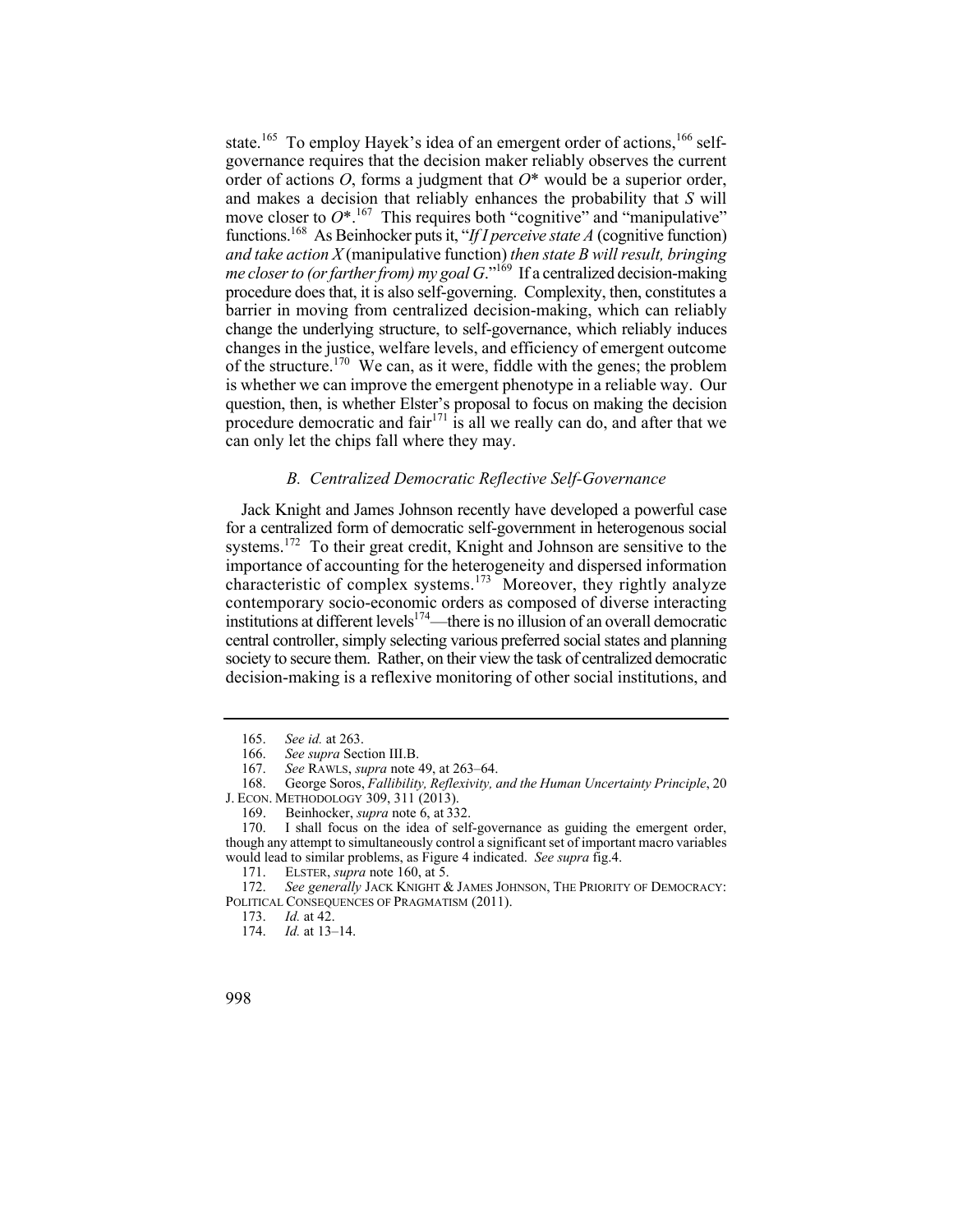importantly,  $(3)$  monitoring and assessing it own ongoing performance."<sup>177</sup> —their determination is also a matter of democratic self-reflective judgment.<sup>180</sup> itself, with an eye to improving the social order.<sup>175</sup> Consistent with Ismael's understanding of self-governance in complex systems, they see centralized democratic decision-making as aggregating information dispersed throughout the system to evaluate the system's functioning and employing the information to "experimentally" reform it in socially desirable ways.<sup>176</sup> The tasks of centralized democratic decision-making are "(1) coordinating effective institutional experimentation, (2) monitoring and assessing effective institutional performance for the range of institutions available in any society, and, most In addition to the cognitive functions of  $(2)$  and  $(3)$ , the democratic selfgovernor must have a sufficiently strong manipulative ability to make experimental adjustments that have a significant likelihood of producing reform in the desired direction.<sup>178</sup> The stress on institutional experimentation is fundamental to their essentially pragmatic approach: democratic selfgovernance does not simply select a path to be followed, but is an ongoing process of monitoring, evaluating, and "experimenting" to discover better institutional arrangements that yield a better social results.<sup>179</sup> To be sure, as pragmatists, they hold back form specifying these desired social results But whatever it is, the democratic public must exercise not only the cognitive but also the manipulative function. Such centralized reflexive capability is held to give democratic decision-making a priority over all forms of decentralized self-organization.<sup>181</sup>

180. *See id.* at 170.

<sup>175.</sup> *Id.* at 16–17.<br>176. *Id.* at 62–63.

<sup>176.</sup> *Id.* at 62–63.<br>177. *Id.* at 17.

*Id.* at 17.

<sup>178.</sup> There are times when they seem to draw back from advocating any form of "collective" self-governance, focusing instead simply on democracy as a way to manage disputes. *Id.* at 20. But it is, I think, clear that their worry here is identifying independent goals, rather than those goals coming out of the democratic process itself. Without any goal-based decisions, their core idea of experimentation is unmotivated. And unless the goals aim at social improvements, rather than just institutional change, it would not be a form of self-governance.<br>179. Id. at 134–35.

<sup>179.</sup> *Id.* at 134–35.

<sup>181.</sup> They also hold that self-organized, CAS2, systems cannot ensure society-wide coordination, *id.* at 107–08, and thus centralized self-governance is required to ensure the normative acceptability of the overall system. *Cf. supra* Section IV.B (discussing Wilson's view).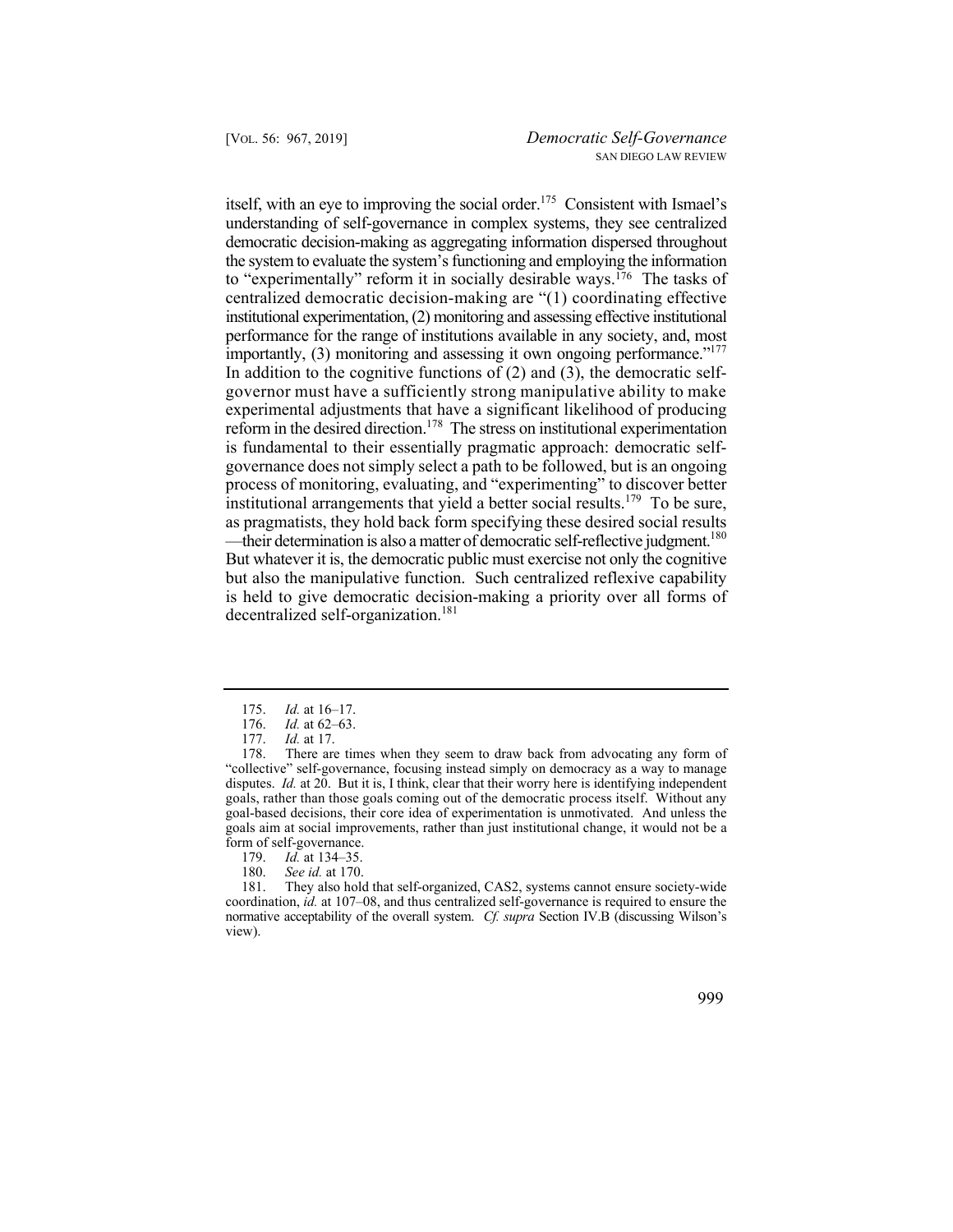Knight and Johnson's proposal<sup>182</sup> is, in my view, by far the most sophisticated attempt to defend the priority of centralized democratic selfgovernment in heterogenous systems with dispersed information. It certainly merits closer examination than I can give it here. Nevertheless, it is hard not to conclude that it too heavily taxes both the (*i*) *cognitive* and (*ii*) *manipulative* capacities of reflexive self-government.<sup>183</sup>

In the spirit of pragmatism, Dewey observed that each person knows best "where the shoe pinches."184 Following Dewey, Knight and Johnson view democracy as a method of gathering and aggregating the dispersed information about how well the system is functioning, that is, how many toes are being pinched.<sup>185</sup> However, as we have seen, in complex systems the dynamics underlying why one's toes are being pinched may be intimately related to why other things are going well—perhaps given the limits on current technology, shoes with great arch support pinch, and we remain ignorant of the critical fact that only because one's shoe pinches, one does not have crippling backaches. Thus, aggregating complaints about pinched toes may well be entirely misleading about how well the system is doing. Less homely, in a complex system we often only know the surface, or immediate, effects of our rules, norms, and institutions: since we cannot know the invisible effects, reports of the felt problems do not give much insight into system performance. The functioning's of our norms, practices, and institutions are, as Henrich says, often "*causally opaque—*an individual cannot readily infer their functions, interrelationships, or importance," and so "intuitions and personal experiences can lead one astray."<sup>186</sup> If voters are in the dark that the other side of what they are unhappy about is that it satisfies a need, then complaints about what they are unhappy about do not provide much information about how well the system is doing.

just made things worse, not better.<sup>187</sup> Successful interventions are not once Presumably, at this juncture, an advocate of centralized reflexive democracy would stress the reflexive, incremental, and "experimental" nature of democratic interventions. As the system discovers that it has eliminated arch support shoes, it can better learn about its own performance, which it and for all determinations, but ongoing iterative experiments in improving our social system.188 Now to be sure, an iterative "experimental" procedure does not require hitting the correct answer at one go; it does, though, require

<sup>182.</sup> *See* KNIGHT & JOHNSON, *supra* note 172, at x.

<sup>183.</sup> *See id.* at 98, 104; *see also supra* Section IV.A.

 <sup>184.</sup> JOHN DEWEY, INTELLIGENCE IN THE MODERN WORLD: JOHN DEWEY'S PHILOSOPHY 402 (Joseph Ratner ed., 1939).

<sup>185.</sup> *See* KNIGHT & JOHNSON, *supra* note 172, at 104.

<sup>186.</sup> HENRICH, *supra* note 133, at 99–100.<br>187. See KNIGHT & JOHNSON, *supra* note 1

See KNIGHT & JOHNSON, *supra* note 172, at 98.

<sup>188.</sup> *See id.* 

<sup>1000</sup>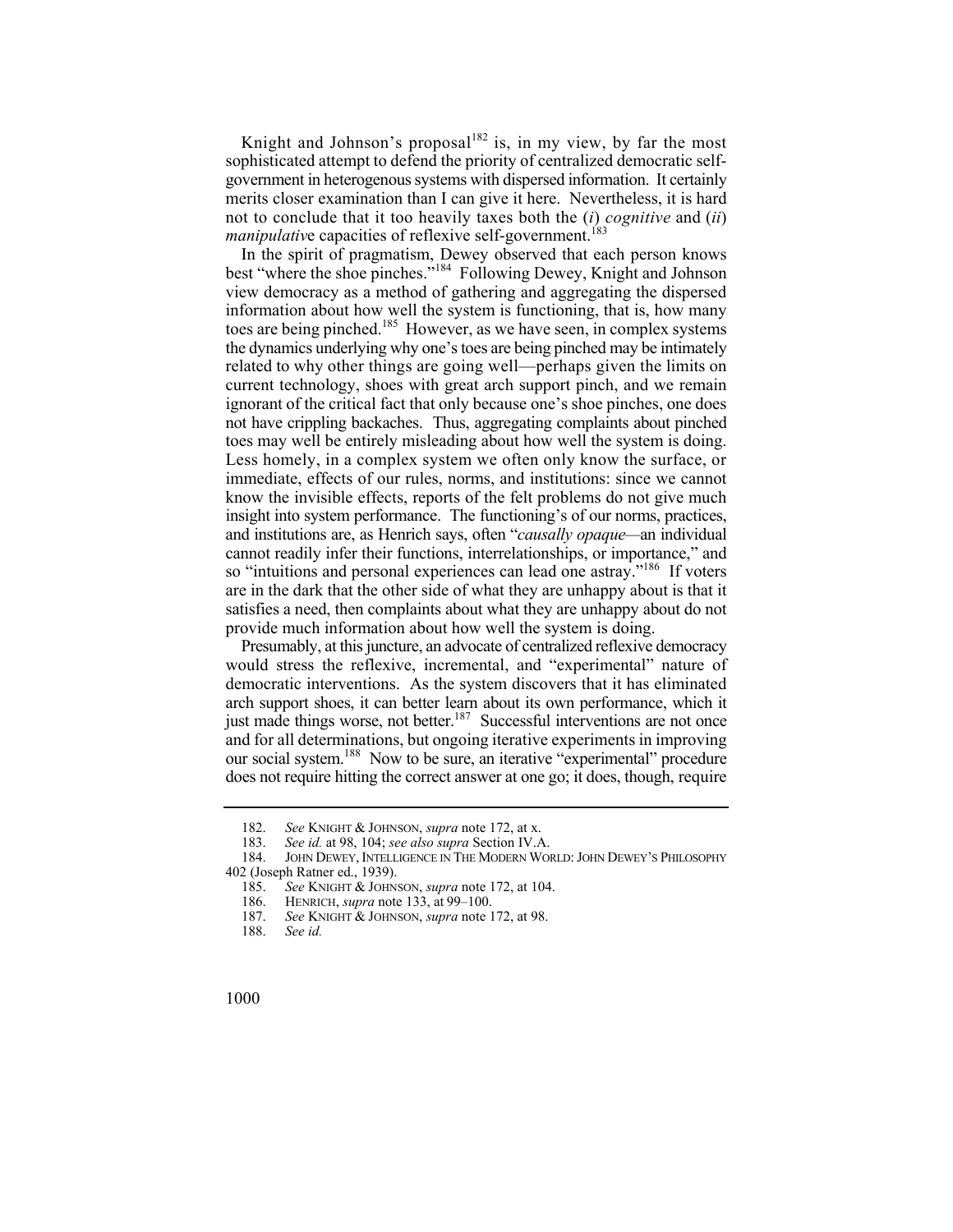that after an intervention the governor reliably knows, as it were, in what direction to move next.<sup>189</sup> To use a cybernetic example, if the governor has decided that it is too cold in a room, it must reliably know whether this should lead to turning the heat up or down.<sup>190</sup> In a simple system such as Figure 7, this will be easy.

FIGURE 7: A SYSTEM GROUNDING INCREMENTAL SOCIAL CHANGE



 improvement; one then has reached the optimum. Here, incremental social system is adequately functioning well. Thus, the cognitive capacity seems Note that here one does not have to know precisely where one will end up. Once one knows the direction of improvement, turning the heater up at social world three, one can keep evaluating the outcome and proceeding in the same direction until movement in that direction is no longer an improvement really is truly incremental and improving, since each move produces a better result until no better is possible. But as the experiment gets nearer to a highly complex system, the governor is unclear whether the overwhelmed. And then there is the matter of action: Move right or left? The *manipulation* capacity is also lacking: even if we are not happy with the current system, we do not, as it were, know which way to turn the dial.

 <sup>190.</sup> PAUL LEWIS, PURPOSEFUL BEHAVIOUR, EXPECTATIONS, AND THE MIRAGE OF SOCIAL JUSTICE: THE INFLUENCE OF CYBERNETICS ON THE THOUGHT OF F.A. HAYEK 5 (2016), <https://ssrn.com/abstract=2790169> [[https://perma.cc/2SPC-ZXLP\]](https://perma.cc/2SPC-ZXLP).



<sup>189.</sup> *See id.*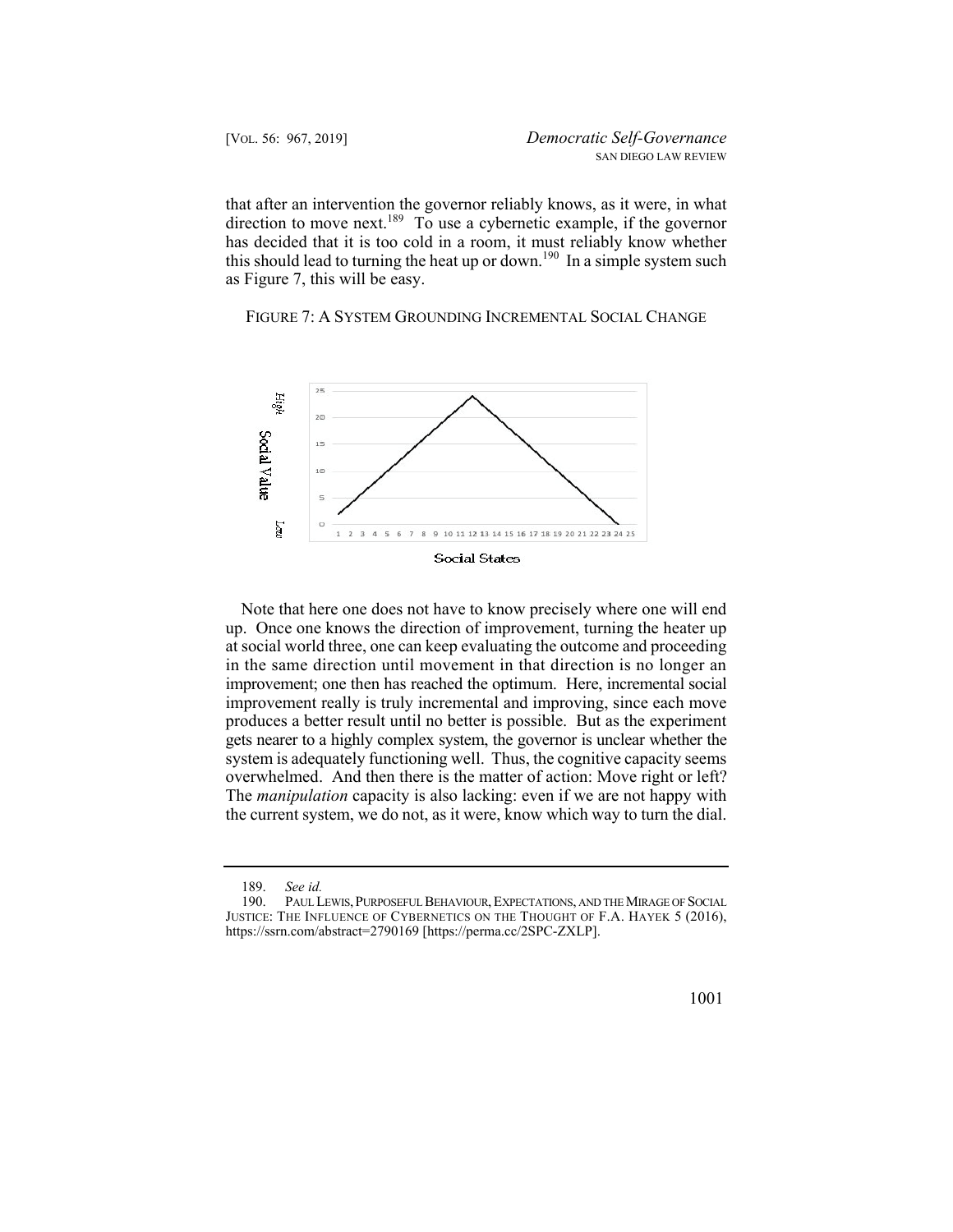Both these problems—with the cognitive and manipulation functions are greatly aggravated by the fact that the democratic self-governor is just one reflexive agent in a world of reflexive agents.191 All agents are reflexively responding to each other and to the governor as the governor seeks to reflexively respond to them.<sup>192</sup> As the centralized self-governor acts by choosing *X*, changing rules and institutions in current state *S*, the constituent agents reflexively respond to that very institutional change, bringing about *S*\*. But *X* may no longer be appropriate against this new background, so the centralized self-governor responds with  $X^*$ , to which other agents reflexively respond in myriad and unpredictable ways, making *X*\* also inappropriate. The rugged landscape discussed in Part II is thus constantly shifting as the democratic self-governor seeks to traverse it.

## *C. Democratic Governance in a Polycentric Order*

It certainly looks as if, contrary to their core claim, Knight and Johnson's reflexive learning model of centralized democratic self-governance strains under great diversity.<sup>193</sup> To effectively apply it, diversity and complexity must be reduced. The key to doing so, I believe, is implicit in their Deweyan focus on problem-solving.194 Pursuing this insight has been the great contribution of Paul Dragos Aligica.<sup>195</sup> One of the lessons we have learned from the work of Elinor and Vincent Ostrom is that effective joint action is most apt to arise when a group of people face what I shall call a *pressing problem solving context*. 196 For example, we face the degradation of a common pool resource and seek to do something about it. In problem-solving contexts, diversity is reduced because people share (*i*) a common perception of a problem to be solved, (*ii*) an agreement that a range of policies constitute plausible solutions to the problem, and (*iii*) a belief that most any of these solutions would be preferable to leaving the problem unresolved.<sup>197</sup> If crime is rising in my neighborhood, my focus is on solving *that* problem; to a significant extent, many of my other diverse aims and goals are bracketed; a crime fighting community becomes a simpler, less heterogenous community,

<sup>191.</sup> *See* Elinor Ostrom & Vincent Ostrom, *The Quest for Meaning in Public Choice*, *in* CHOICE, RULES AND COLLECTIVE ACTION: THE OSTROMS ON THE STUDY OF INSTITUTIONS AND GOVERNANCE, *supra* note 21, at 61, 75.

<sup>192.</sup> *See id.*

 <sup>193.</sup> KNIGHT & JOHNSON, *supra* note 172, at 43.

<sup>194.</sup> *See id.* at 36; *cf*. DEWEY, *supra* note 63.

 <sup>195.</sup> *See, e.g.*, PAUL DRAGOS ALIGICA, PUBLIC ENTREPRENEURSHIP, CITIZENSHIP, AND SELF-GOVERNANCE (2019); PAUL DRAGOS ALIGICA, PETER J. BOETTKE & VLAD TARKO, PUBLIC GOVERNANCE AND THE CLASSICAL-LIBERAL PERSPECTIVE (2019).

<sup>196.</sup> *See* ELINOR OSTROM, GOVERNING THE COMMONS: THE EVOLUTION OF INSTITUTIONS FOR COLLECTIVE ACTION 6 (1990).

<sup>197.</sup> *See id.*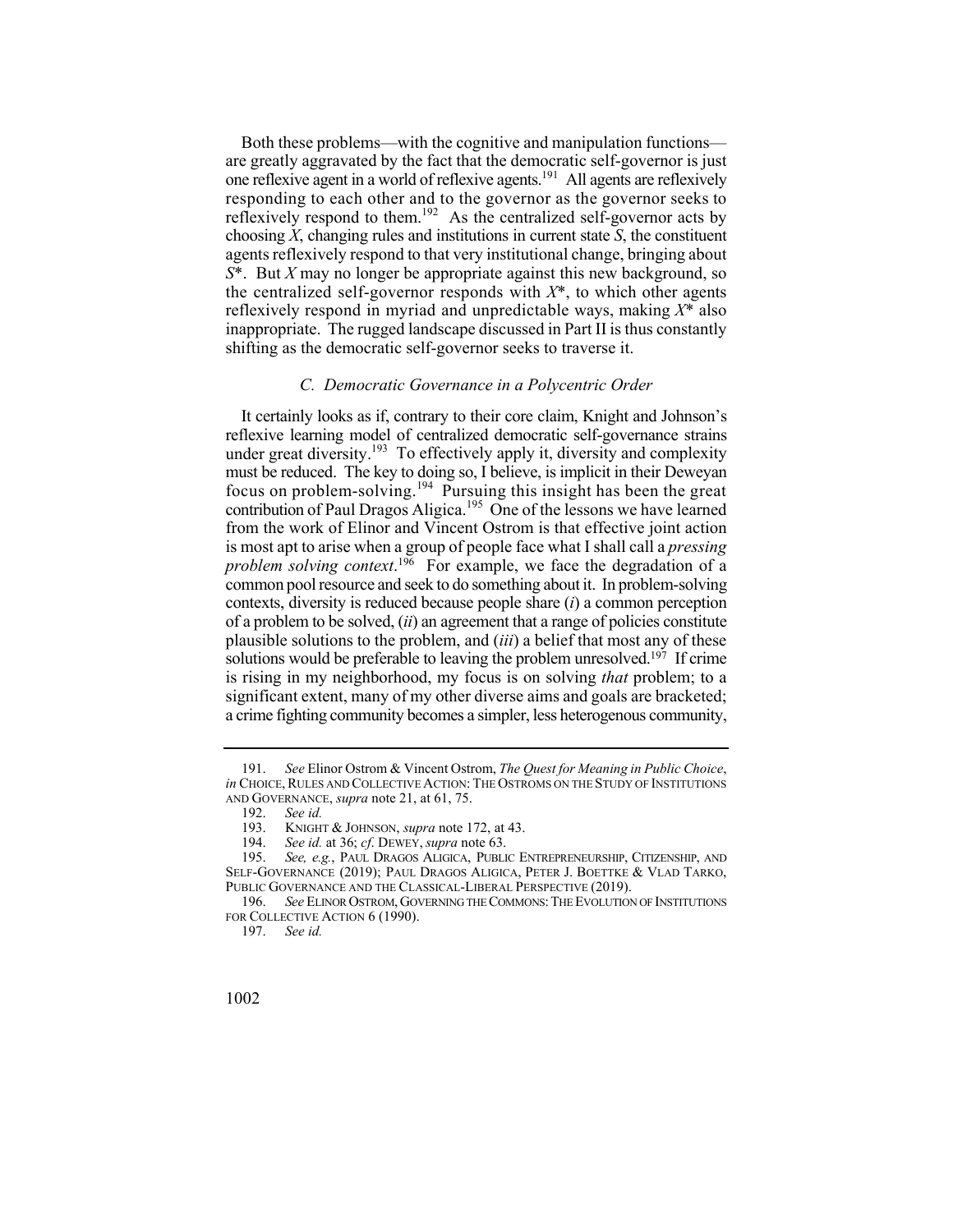thus reducing the complexity of the public policy problem. Our problem becomes closer to Figure 3, or even Figure 2, above.

 *G* believe that solving the problem is sufficiently important that other unintended consequences are not weighty *as far as they are concerned*. 198 bound to be other effects, both known and unknown.<sup>199</sup> But when the problem consequences in order to effectively solve the problem.<sup>200</sup> To be sure, insofar When the problem is, in addition, *pressing*, most individuals in group Given the inevitable interconnectivity of activities in a complex system, when the group solves their pressing collective action problem, there are is pressing, the participants will tolerate a significant range of unintended as these can be anticipated, they will enter into the problem-solving deliberations, but the critical point is that when everyone in group *G* sees a collective action problem as pressing, the system becomes virtually simpler. Heterogeneity is reduced because members of *G* share similar goals and the system's interconnections can be bracketed by the group member because members of  $G$  do not care much about them.<sup>201</sup>

the problem.<sup>202</sup> Note that there is limitation on the scope of the aims of to guide the overall system along a preferred trajectory of social improvement.<sup>203</sup> The key to the Ostrom-inspired polycentric approach is to, as far as possible, allow problem-solving groups to organize themselves in such a way that the level of governance approaches the optimal public for that problem: just large enough to encompass the stakeholders who perceive a pressing common problem and whose participation is essential to solve governance: to adequately solve perceived common problems—not, say, In the polycentric vision, diverse problem-solving institutions, state as well as nonstate, self-organize in forming rule-based reflexive efforts to solve shared, pressing problems.<sup>204</sup> Such polycentricity has five major attractions:

(*i*) Because the self-governing unit is focused on a smaller set of problems and common perceptions of solutions, its reflexive monitoring task is much easier. We saw in Sections II.A and V.B that in a reflexive system,

<sup>204.</sup> *See* Vincent Ostrom, *Polycentricity: The Structural Basis of Self-Governing Systems*, *in* CHOICE, RULES AND COLLECTIVE ACTION, *supra* note 21, at 45, 47; *see also*  PAUL DRAGOS ALIGICA, INSTITUTIONAL DIVERSITY AND POLITICAL ECONOMY: THE OSTROMS AND BEYOND 49 (2014).



<sup>198.</sup> *See id.* at 38–39.

<sup>199.</sup> *See id.* at 38.<br>200. *See* ELINOR C

See ELINOR OSTROM, UNDERSTANDING INSTITUTIONAL DIVERSITY 87 (2005).

<sup>201.</sup> *See id.* at 87–88.

<sup>202.</sup> *See id.* at 260–61.<br>203. *See id.* at 261–62.

See id. at 261–62.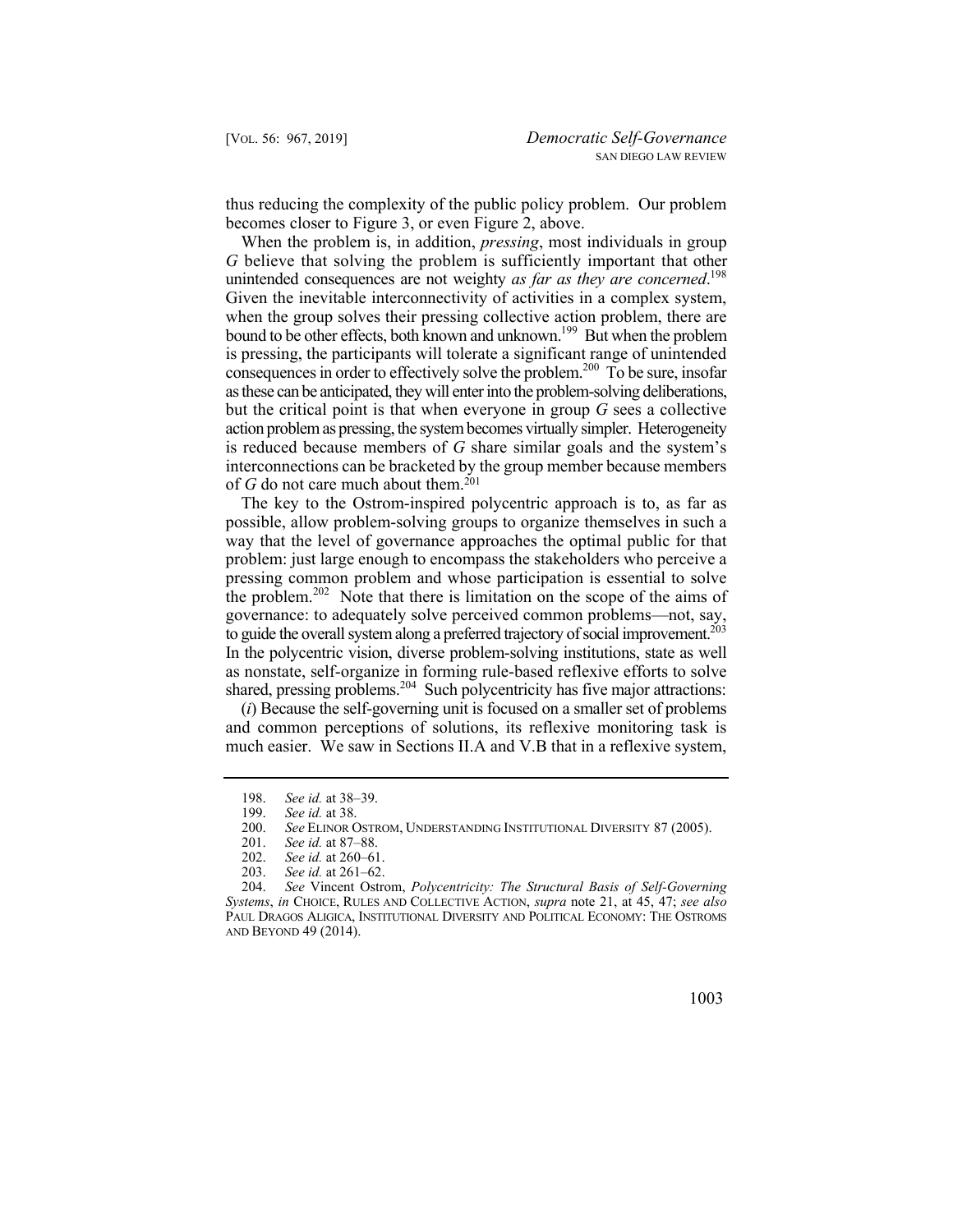each participant reflexively responds to the judgments of the self-governor, greatly complicating the problem of governing the system. When the selfgovernor is solving shared pressing problems of the group, anticipating the reflexive responses to the self-governor's decisions is simplified. Note here that when self-government covers a large and diverse population such that it seeks to solve problems that many participants do not see as problems, this benefit of polycentricity is lost.<sup>205</sup> The governor is then no longer able to anticipate their reflexive response to its decisions since they do not share its problem-solving orientation.

(*ii*) As far as possible, the polycentric program encourages duplication and competition among different polycentric problem-solving institutions, which provides some approximation of the ideal of "experimenting" with diverse institutional designs to see which institutional schemes are more functional and efficient.206

 groups experiencing perceived unsolved, or badly solved, collective action (*iii*) Polycentric institutions are, in an important sense, themselves part of social self-organization.207 As we see in Elinor Ostrom's work, they often arise within a self-organized network of relations; they certainly are not top-down governance imposed on the self-organized system.<sup>208</sup> They form out of the self-organized networks and common perceptions of inadequacies in them.<sup>209</sup> Polycentric systems thus provide space for norm exploration; problems seek to resolve them within the context of their current social  $networks.<sup>210</sup>$ 

 in problem-solving contexts into a more cooperative inquiry looking for capabilities.<sup>212</sup> It is important that Page's diversity theorems are about (*iv*) The social conflict that heterogeneity can engender is transformed better solutions.211 Once politics is conceived in terms of inquiry into the best solutions to common problem, we can draw on results such as Scott Page's, which show how diverse groups possess enhanced problem-solving

 212. *See, e.g*., SCOTT E. PAGE, THE DIVERSITY BONUS: HOW GREAT TEAMS PAY OFF IN THE KNOWLEDGE ECONOMY 2 (2017); Lu Hong & Scott E. Page, *Groups of Diverse* 



<sup>205.</sup> *See* Ostrom, *supra* note 204, at 48.

<sup>206.</sup> *See* Vincent Ostrom, Charles M. Tiebout & Robert Warren, *The Organization of Government in Metropolitan Areas: A Theoretical Enquiry*, 55 AM. POL. SCI. REV. 831, 838 (1961); *supra* Section III.B. For a philosophical analysis, see generally JULIAN F. MÜLLER, POLITICAL PLURALISM, DISAGREEMENT AND JUSTICE: THE CASE FOR POLYCENTRIC DEMOCRACY  $\frac{(2019)}{207}$ .

<sup>207.</sup> *See* OSTROM, *supra* note 196, at 133–35; *see also supra* Section IV.C.

 <sup>208.</sup> *See* OSTROM, *supra* note 196, at 133–35; *see also* LANE, *supra* note 131, at 68– 69.

<sup>209.</sup> *See* OSTROM, *supra* note 196, at 133–35.

See COLANDER & KUPERS, *supra* note 18, at 28, 181.

<sup>211.</sup> *See* Lu Hong & Scott E. Page, *Problem Solving by Heterogeneous Agents*, 97 J. ECON. THEORY 123, 153 (2001).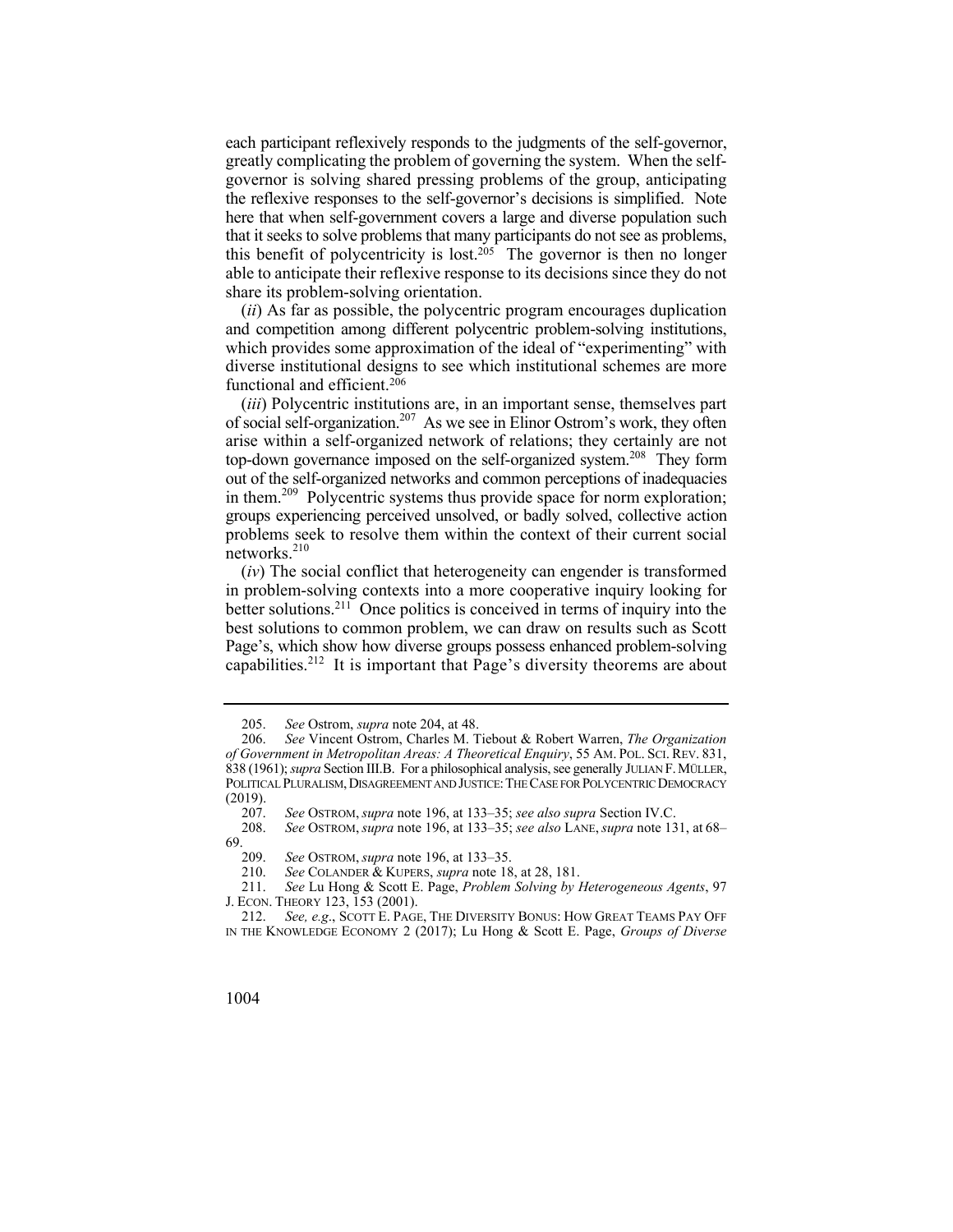can get going.<sup>213</sup> Because democratic polycentric citizenship is about problem-solving contexts: when we have identified a common problem and have agreed on what would be a good solution, then Hong-Page dynamics collective problem-solving, the stage is set for diversity to assist in social searches for better solutions.<sup>214</sup> Pressing collective action problems thus have something of the perfect mix of homogeneity and heterogeneity: an agreement on the problem; its importance; and a general concurrence on what would constitute good solutions with heterogeneity of perspectives, tool kits, and cognitive resources, so that the solution space can be more adequately explored.

to encompass all those who share the pressing problem orientation.<sup>215</sup> Rather in terms of the autonomy of local or small communities. For any given (*v*) Because polycentric self-organization does not commence with a certain predefined group, such as a national state, it can adjust its boundaries than commencing with a preferred unit, which is apt to be highly diverse and complex, as the focus for all policy, different publics form at different levels in response to various collective action problems; the boundaries of the public seek to track the simplification of the social problem induced by the pressing problem orientation, which also enhances the ability to actually solve the problem.<sup>216</sup> It is crucial that polycentrism is not understood problem, the proper size of the democratic self-governing public ranges from the neighborhood to the globe. $217$ 

leads, on Aligica's analysis, to a revised conception of democratic citizenship.<sup>218</sup> Polycentricity's partial reconciliation of self-organization and self-governance Especially prominent in his account is the task of the "public entrepreneur," who takes the leading role identifying and showing the importance of potential collective problem-solving contexts.<sup>219</sup> That a group confronts a collective action problem does not mean that the problem is obvious or is recognized as pressing. The public entrepreneur takes a leading role in mobilizing

 NAT'L ACAD. SCI. U.S. AM. 16,385, 16,385 (2004); Hong & Page, *supra* note 211, at 154. *Problem Solvers Can Outperform Groups of High-Ability Problem Solvers*, 101 PROC.

<sup>213.</sup> *See* PAGE, *supra* note 212, at 2–3.

 214. *See generally* Gerald Gaus, *The Complexity of a Diverse Moral Order*, 16 GEO. J.L. & PUB. POL'Y (SPECIAL ISSUE) 645 (2018).

<sup>215.</sup> *See* OSTROM, *supra* note 200, at 260–61.

<sup>216.</sup> *See id.* at 261.

<sup>217.</sup> *See id.* 218. *See* ALIGICA, *supra* note 195, at 19–20.

<sup>219.</sup> *See id.* at 41.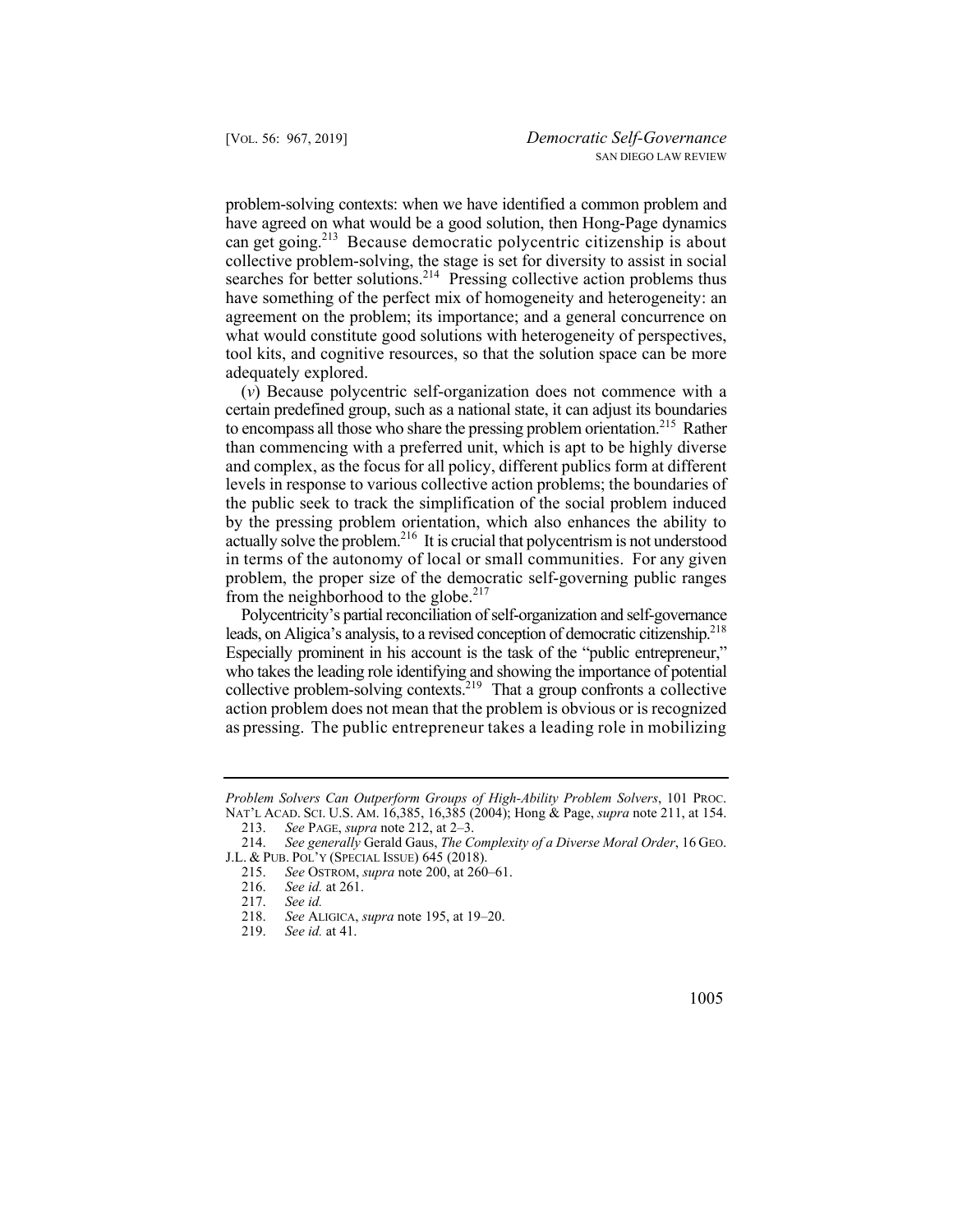recognition of the problem and ways to solve it, which includes providing the contexts for discussion and exchange of information.<sup>220</sup>

 panaceas in this area. I have stressed that when a group sees a pressing Alas, polycentric problem-solving publics are no panacea—there are no problem, they tolerate a great deal of unforeseen consequences in pursuit of a solution to their pressing problem, thus practically reducing the relevance of interconnections.<sup>221</sup> As far as they are concerned, it is pretty simple to evaluate whether their self-governance secures its goals: it does if it adequately solves and manages the pressing collective action problem. But the tight coupling that characterizes complex systems still exists, and those who do not share the problem-solving perspective will be far more sensitive to the often unpredictable effects of their neighbor's solutions to their collective action problems. Sometimes, these effects will be cognized, other times they will be unseen, but for all that very real. Put in the familiar terms of economics, *G*'s solution to its collective action problem can impose externalities on others. This problem is not obviated by point *v*  above: even when ensuring the problem-solving group includes all those with a pressing interest in solving the problem, others, who do not share the problem orientation, can nevertheless be affected by *G*'s rules, and behaviors, and impacts. There is no algorithm about the proper response. Sometimes, the effects of *G*'s behaviors are simply exogenous variables that another group responds to in solving its own collective action problems your solution is often simply part of my problem. At other times, the effects are sufficiently obvious and serious that an overarching system of rules must regulate the externalities or adjudicate conflicts.<sup>222</sup> It is critical, however, not to see this encompassing framework as itself a high order project in self-governance. Rather, it constitutes a framework of constraints, rights, and powers that define the limits of each subgroup's exercises in self-government. It is to this important framework that I now turn.

## VI. THE DEONTIC FRAMEWORK

# *A. "Purpose-Independent" Rules*

We should not become so enamored with the resources of polycentricity for democratic self-governance that we suppose it can be the sole form of social regulation in complex systems. Self-governing problem-solving groups arise within an overall framework of rules specifying the rights of

<sup>220.</sup> *See id.* at 42 (the entrepreneur can build on different preferences for public goods, helping to show how diversity of preferences can cause convergence on outcomes, not simply divergence).<br>221. See supra See

See supra Section V.C.

<sup>222.</sup> *See* ALIGICA, *supra* note 204, at 58.

<sup>1006</sup>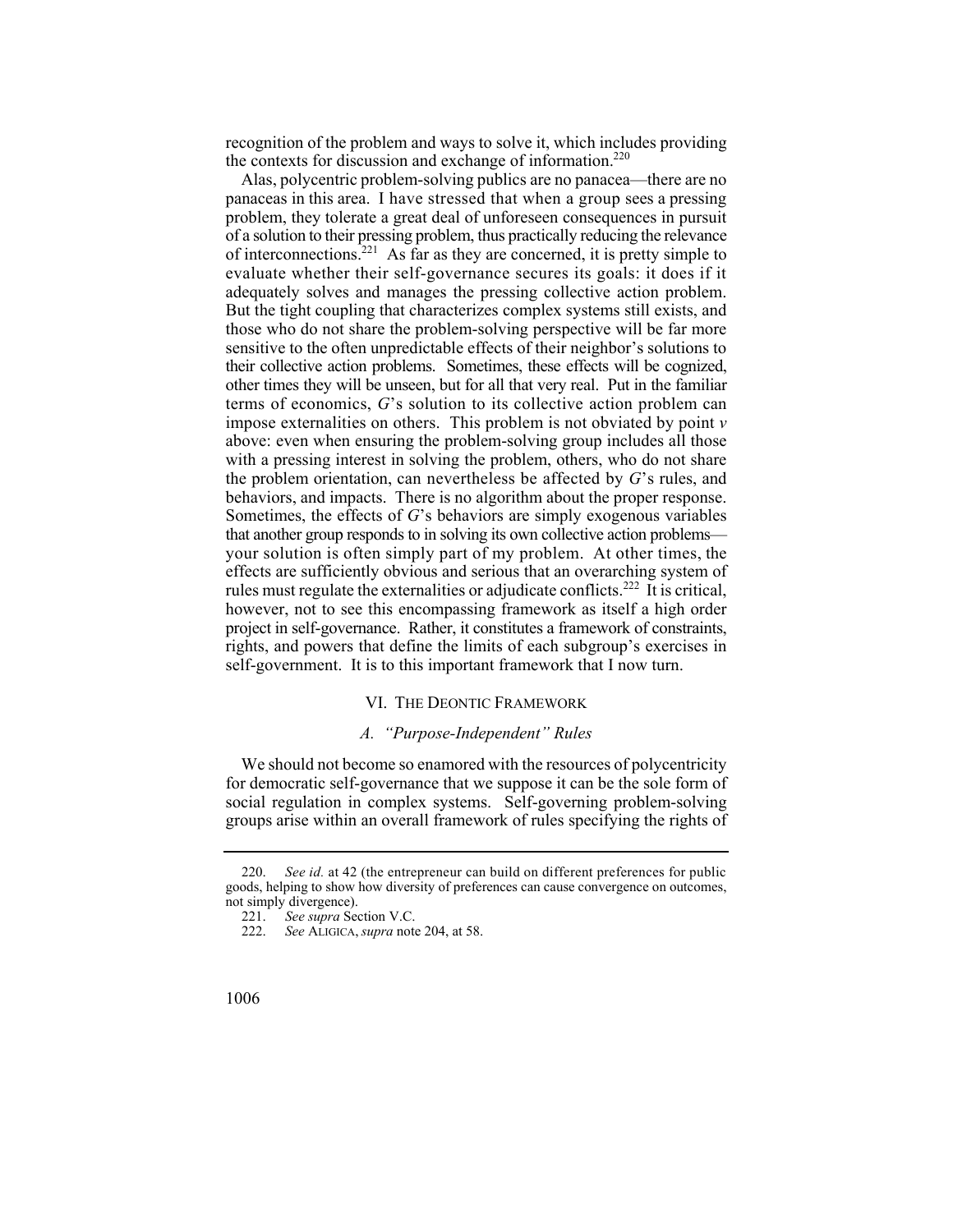citizens and prohibiting various forms of harmful externalities. *Pace*  Rousseau, self-governance is not a sovereign, supreme locus of social regulation;<sup>223</sup> it occurs within an overall systems of norms, moral rules, government.<sup>225</sup> Such rules do not govern the system in the sense of guiding and laws that both empower and delimit the jurisdictions of self-governing publics and so control externalities.224 And again, *pace* Rousseau, these rules cannot be understood as themselves efforts at a higher-level selfit toward preferred social states: they structure the ways that self-organization takes place. In this sense, they are what Hayek called "purpose-independent rules. $^{3226}$  They are purpose-independent not because we do not intentionally follow them to avoid certain forms of prohibited conduct, but because they are not followed as a means to securing more favored social states as we do not know what social states they will produce, and some may have grave problems.<sup>227</sup>

the morally relevant options they take.<sup>228</sup> Rules, after all, seldom mandate To see why this is so, we must remember that the moral upshot of any rule depends not simply on the degree of conformity to the rule's deontic imperatives but on how heterogenous reflexive agents react to the rule and specific actions: they generally permit and prohibit actions.<sup>229</sup> Consider a moral rule that prohibits religious arguments in the democratic deliberations

<sup>229.</sup> *See* Gerald Gaus & Shaun Nichols, *Moral Learning in the Open Society: The Theory and Practice of Natural Liberty*, 34 SOC. PHIL. & POL'Y 79, 89 (2017).



<sup>223.</sup> *See generally* JEAN-JACQUES ROUSSEAU, *Of the Social Contract*, *in* THE SOCIAL CONTRACT AND OTHER LATER POLITICAL WRITINGS 39, 41–56 (Victor Gourevitch ed. & trans., 1997).

<sup>224.</sup> As I have pointed out elsewhere, by specifying jurisdictions, complexity is reduced, since many of the externalities of one's actions within one's jurisdiction—say, what God one worships—are considered normatively irrelevant—as if they did not exist. *See generally* GAUS, *supra* note 22, at 198–202. We might call this "normatively-induced decomposability."<br>225. See gen

<sup>225.</sup> *See generally* ROUSSEAU, *supra* note 223, at 42–57.

<sup>226. 1</sup> HAYEK, *supra* note 78, at 85.

<sup>227.</sup> *See id.* at 88.

<sup>228.</sup> According to Hayek:

 It is important always to remember that a rule of conduct will never by itself be a sufficient cause of action but that the impulse for actions of a certain kind will always come either from a particular external stimulus or from an internal drive (and usually from a combination of both), and that the rules of conduct will always act only as a restraint on actions induced by other causes.

HAYEK, *supra* note 33, at 68–69.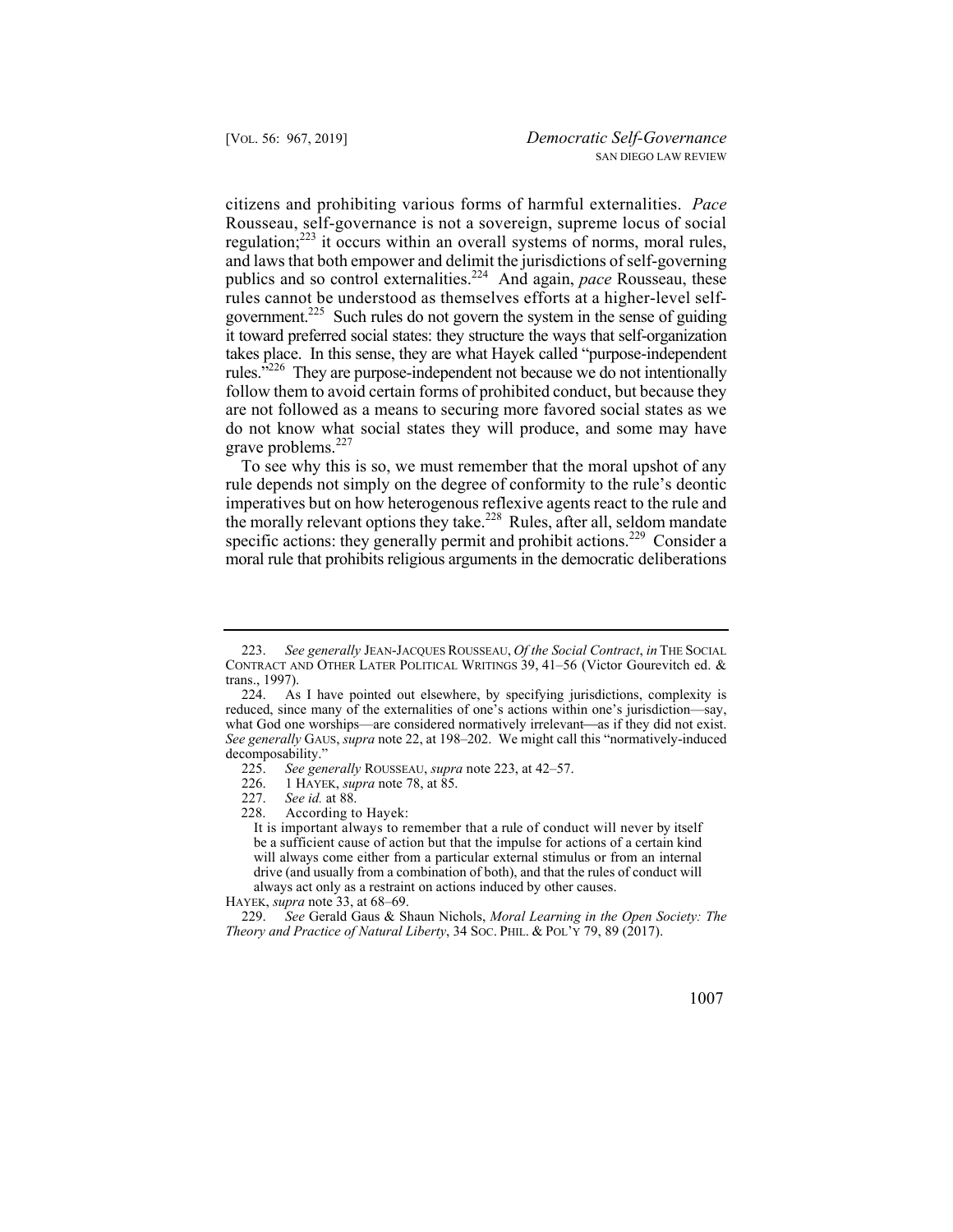leaving political matters to their secular brethren. In *S*2,religious people tend misgivings, with this duty. In *S*3, the secular citizens, interpreting this moral about basic justice.<sup>230</sup> Suppose that societies  $S_1$ ,  $S_2$ , and  $S_3$  all fully comply with the rule. In  $S_1$  many are religious citizens, and while they comply, their moral perspectives lead them to retreat from the public sphere, where they cannot appeal to what they consider the fundamental basis of their convictions, to have a much stronger devotion to civic engagement and participate actively in political debate while complying, though perhaps with some duty as confirming their conviction that religious arguments are bogus and are unworthy of admittance into public debate—their scientific arguments *are* admissible, after all—become even more dismissive of religious comprehensive doctrines. All three societies perfectly comply; the emerging moral relations between citizens are vastly different.

## *B. Deontic Rules in Complex Adaptive Systems*

systems will be functional or adaptive.<sup>231</sup> We are thus pressed to ask: what In Section IV.A, I stressed that it is far from automatic that complex is the relation between the deontic framework and system functionality?

causal basis of why this is so.<sup>233</sup> These explanatory resources obviously social rules or exploring the personal consequences of defecting on them. Those—including, at least in some works, Hayek—who embrace macroselection<sup>232</sup> can invoke a rather comforting analysis: the "purpose-independent" rules of our basic framework have evolved as part of our overall society, and thus are, or at least have been, adaptive, though we do not know the are not available to a self-organization, CAS2, analysis. CAS2 systems are self-organized, and that includes many of their basic norms and social rules.<sup>234</sup> Individuals in CAS2 systems are constantly affirming the current Some considerations incline towards acceptance: obeying rules is an entry condition to participation in many social networks. If one wishes to join a group's cooperative endeavor, one must sign on to certain rules.<sup>235</sup> And,

<sup>230.</sup> Rawls, with a rather complex proviso, endorses this as a moral duty, see generally RAWLS *supra* note 49, at 440–90.

<sup>231.</sup> *See supra* Section IV.A.

<sup>232.</sup> *See supra* Section IV.B.

<sup>233.</sup> *See* 1 F.A. HAYEK, *The Fatal Conceit*, *in* THE FATAL CONCEIT: THE ERRORS OF SOCIALISM 66, 74–76 (W.W. Bartley III ed., 1988); *see also* HENRICH, *supra* note 133, at 145. *But see* 1 HAYEK, *supra* note 78, at 88.

 234. For models of such moral self-organization, see generally ALEXANDER, *supra* note 99; Gerald Gaus, *Self-Organizing Moral Systems: Beyond Social Contract Theory*, 17 POL. PHIL. & ECON. 119 (2018).

 235. Indeed, it may often be required that we accept these rules as objectively true. *See generally* Kyle Stanford, *The Difference Between Ice Cream and Nazis: Moral Externalization and the Evolution of Human Cooperation*, 41 BEHAV. & BRAIN SCI. 1 (2018).

<sup>1008</sup>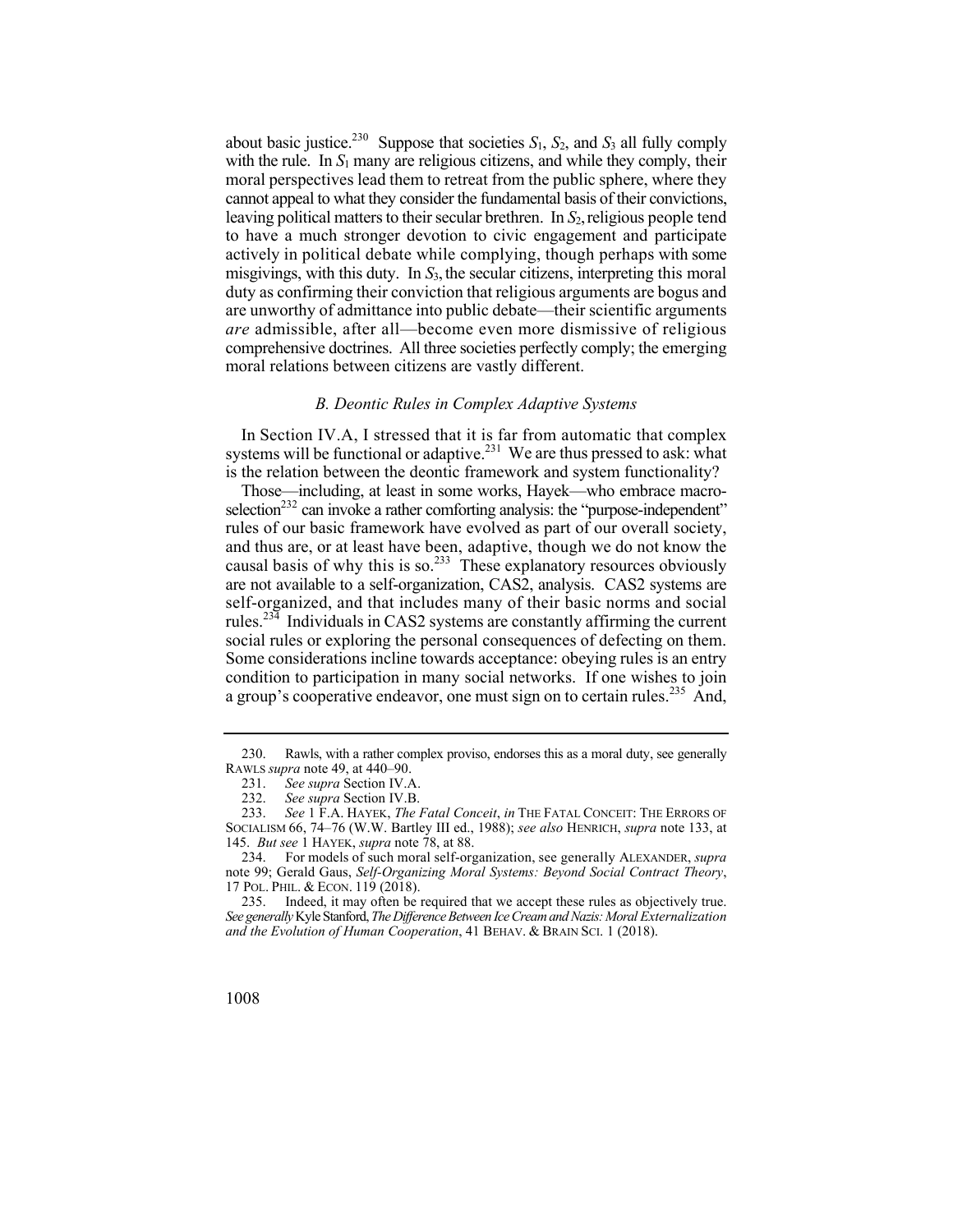compliance.<sup>236</sup> On the other hand, rules may limit one's opportunity to pursue important aims or conflict with one's personal normative convictions.<sup>237</sup> Thus, some individuals are always probing and testing the rules. As Hayek of course, *both* punishment for noncompliance and conformity bias support observes:

[I]t is, in fact, often desirable that the rules should be observed only in most instances and that the individual should be able to transgress them when it seems to him worthwhile to incur the odium this will cause. . . . It is this flexibility of voluntary rules which in the field of morals makes gradual evolution and spontaneous growth possible, which allows further experience to lead to modifications and improvements.238

 line with Elster, they let the chips fall where they may. To be sure, the None of this guarantees that the self-organized moral rules are justified to all or even to many: societies can get stuck in norm traps where all follow norms of which all disapprove.<sup>239</sup> Often norms can be changed through a bottom-up approach, $240$  while at other times democratic legislation may be used in an attempt to induce normatively required change.<sup>241</sup> It is inevitable that democratic decision-making, not, in this case, an act of selfgovernance, will often be a form of what we might call "myopic morality," or, less pejoratively, "deontology."242 That is, democratic decision makers may conclude that some forms of social interaction, for example, racial discrimination, are inherently wrong and are to be prohibited and then, in democratic decision maker may consider some immediate and highly predictable proximate effects of a rule, but as we have seen, anything approaching a sound judgment of its overall effects will be impossible. The system will then proceed to reflexively adjust to this new input, usually in surprising

<sup>242.</sup> *See generally* Gerald F. Gaus, *Social Complexity and Evolved Moral Principles*, *in* LIBERALISM, CONSERVATISM, AND HAYEK'S IDEA OF SPONTANEOUS ORDER 149 (Louis Hunt & Peter McNamara ed., 2007).



<sup>236.</sup> *See supra* Section IV.C.<br>237. This raises the normativ

This raises the normative issue of public justification: do those living under a rule view it as normativity acceptable? *See generally* GAUS, *supra* note 115, at ch. V.

 238. F.A. HAYEK, THE CONSTITUTION OF LIBERTY 63 (1960).

<sup>239.</sup> *See* CRISTINA BICCHIERI, THE GRAMMAR OF SOCIETY: THE NATURE AND DYNAMICS OF SOCIAL NORMS 176–208 (2006); SUNSTEIN, *supra* note 139, at 4.

 <sup>240.</sup> *See* BICCHIERI, *supra* note 139, at 114–15.

 241. This is not a simple task. In a reflexive system, changing a law is by no means equivalent to changing behavior. For an in-depth survey concerning growth, development, and policy implications, see WORLD BANK GRP., WORLD DEVELOPMENT REPORT 2017: GOVERNANCE AND THE LAW (2017), <https://www.worldbank.org/en/publication/wdr2017> [\[https://perma.cc/LK86-3KJZ](https://perma.cc/LK86-3KJZ)].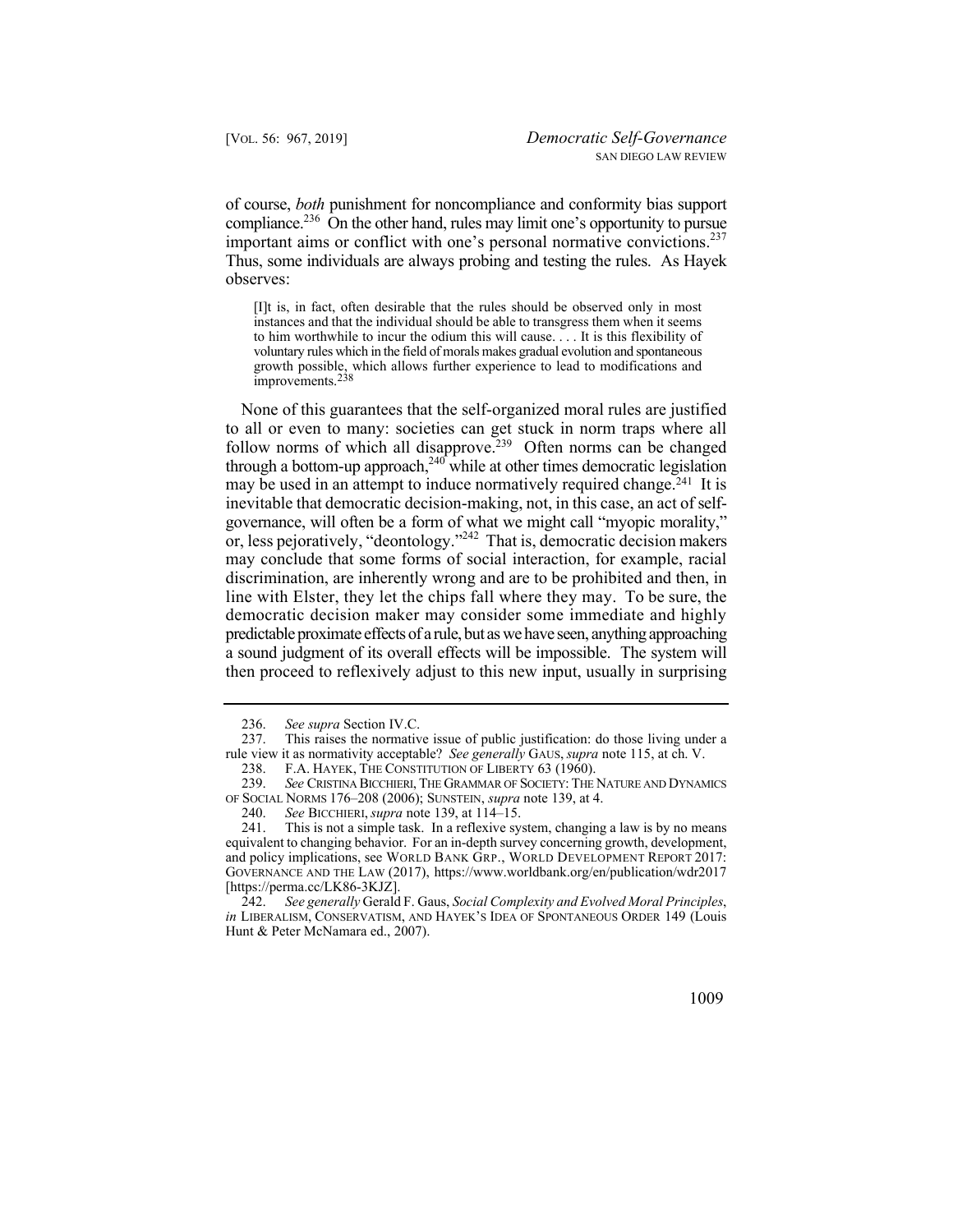ways. For the CAS2 theorist, we can have no assurance that large parts of deontic framework are not causing more problems than they solve.

## *C. The Liberal Principles of Self-Organization*

Deontic moral and social rules are thus necessary in social systems; there must be rules to structure self-organization—including regulating the externalities of various self-governing communities—in ways that conform to the public's moral convictions. Of course, we should be aware that as we multiply such rules, the adaptability of the system may be compromised. As Ismael reminds us in Section III.D, letting individuals do their own thing is the key to CAS2 functionality.<sup>243</sup>

"[A] state in which each can use his knowledge for his [own] purposes."<sup>244</sup> Freedom and markets, he insisted, were first and foremost ways for social life: we should be dogmatic in our defense of liberal principles. $247$ However, as we learn more about the functioning of complex social and moral systems, we obtain theoretical knowledge of features of the deontic framework that facilitate self-organization. In this vein, Hayek argued that the principle of liberty was firmly grounded in the need of individuals in complex systems to effectively and reflexively adjust their behavior: individuals to successfully coordinate their heterogenous plans.<sup>245</sup> We are constantly tempted, Hayek says, to limit this freedom in the pursuit of desired collective outcomes, but these outcomes are most uncertain, and it is only the principle of freedom that allows the constant adjustments on which a complex order depends.<sup>246</sup> He thus makes what prima facie appears as a startling claim for one who stresses uncertainty and complexity in And Shaun Nichols and I have argued that rules stated as prohibitions what Adam Smith called the "negative" aspect of justice<sup>248</sup>—are more effective in encouraging innovation and exploration than a rule system based on permissions.<sup>249</sup> We are by no means in the dark about the types of deontic rules that facilitate the coordination of different plans and interests in a diverse society and so bolster the functionality of our CAS2 system. Here, we have something between self-governance and deontic imperatives—

<sup>243.</sup> *See supra* Section IV.D.

<sup>244. 1</sup> HAYEK, *supra* at 78, at 55–56. *See generally* Mack, *supra* note 36.

<sup>245. 1</sup> HAYEK, *supra* note 78, at 56.

<sup>246.</sup> *Id.* 

<sup>247.</sup> *Id.* at 61.<br>248. SMITH, *su* SMITH, *supra* note 151, at 160.

<sup>249.</sup> *See* Gaus & Nichols, *supra* note 229, at 96, 101.

<sup>1010</sup>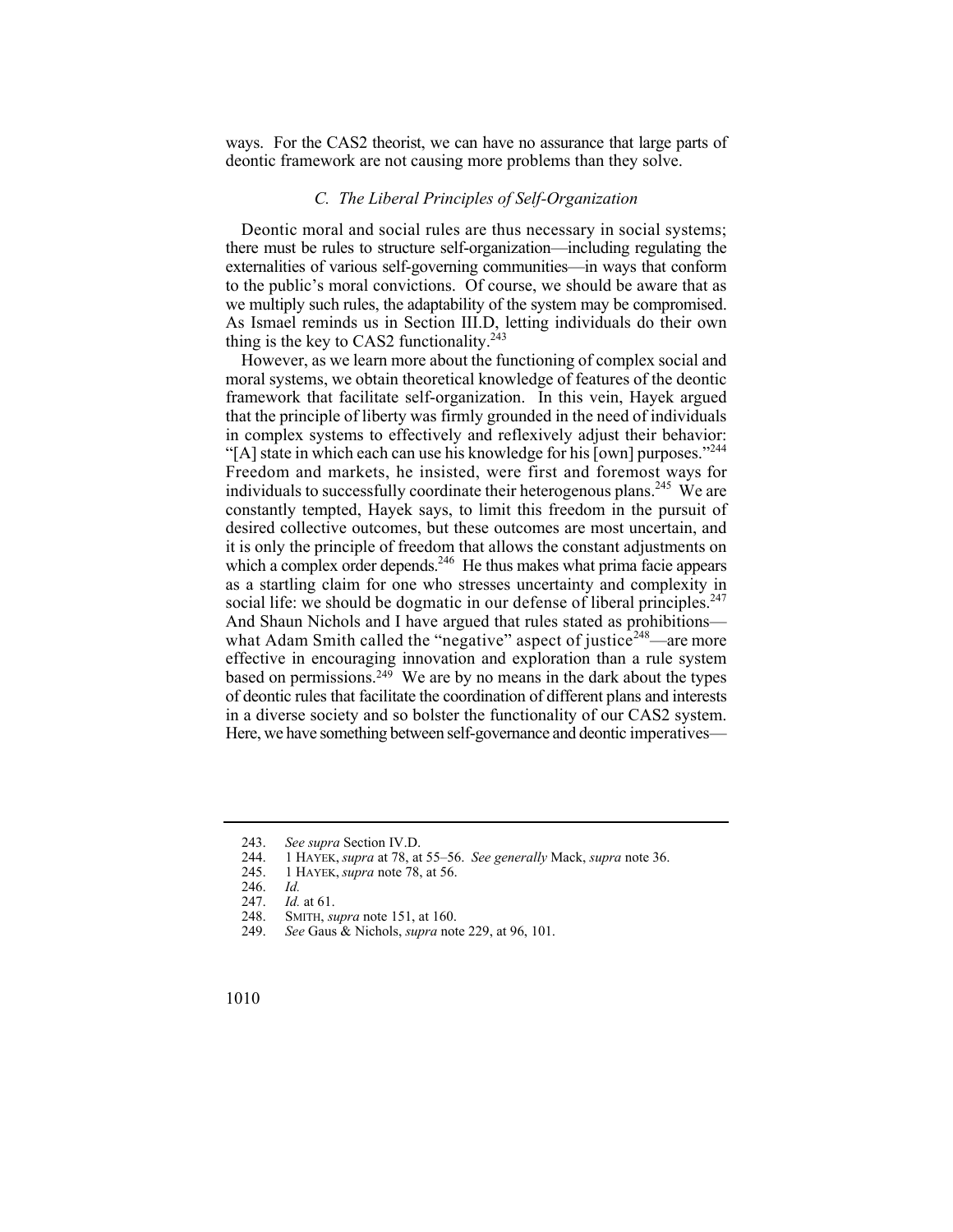rules that facilitate self-organization, the specifics of which cannot be anticipated.<sup>250</sup>

## VII. CLOSING REMARKS ON DEMOCRATIC SELF-GOVERNMENT

## *A. The Fatal Democratic Conceit*

I have departed from Hayek's pathbreaking analysis of complexity in important ways, most importantly regarding his strong reliance on macroevolution.251 The analysis has brought us to conclusions about democratic self-governance much closer to those of the Ostroms than Hayek. Yet, my itinerary has paralleled his. Much thinking about democracy starts with small group contexts in which the decision determines the resulting state of affairs. It is then implicitly supposed that problems of scale are essentially linear: as the questions become more complex, more information and expertise is required, but scale does not fundamentally alter the basic dynamic. This strong intuitive conviction—something approaching a certainty—that we can control our world is, to borrow from Hayek, a fatal conceit.<sup>252</sup> It is a conceit because it not only wildly overestimates our intelligence and information but is blind to the intractability of the task of governing complex social orders. And it is fatal because the conviction that democratic control is possible ultimately delegitimizes democratic self-governance. No form of self-governance could do what so many insist is not only possible, but required: to guide the order of actions to increasingly just states.<sup>253</sup> When we ask the impossible of it, democracy is bound to disappoint.

## *B. A Coda on Rule by Experts*

Karl Popper famously criticized some of the towering figures in philosophy for their elitist rejection of a democratic, open society.<sup>254</sup> Today, we are

<sup>250.</sup> This seems more accurate than the claim that public policy, while it cannot control, can *tweak* or *shape* the evolution of a complex order. Shaping evolution is no mean feat. *Cf.* COLANDER & KUPERS, *supra* note 18, at 8, 59; Gowdy et al., *supra* note 99, at 327–50.

<sup>251.</sup> *See supra* Section IV.B.

<sup>252. 1</sup> HAYEK, *supra* note 233, at 66.<br>253. On this, see generally GAUS, *sun* 

<sup>253.</sup> On this, see generally GAUS, *supra* note 22, at chs. 1–2.

 254. This, of course, was the theme of his great *The Open Society and Its Enemies*. *See generally* 2 K.R. POPPER, THE OPEN SOCIETY AND ITS ENEMIES: THE HIGH TIDE OF PROPHECY: HEGEL, MARX, AND THE AFTERMATH (4th ed. rev. 1963). Philosophers are generally dismissive of this great work. What a surprise.